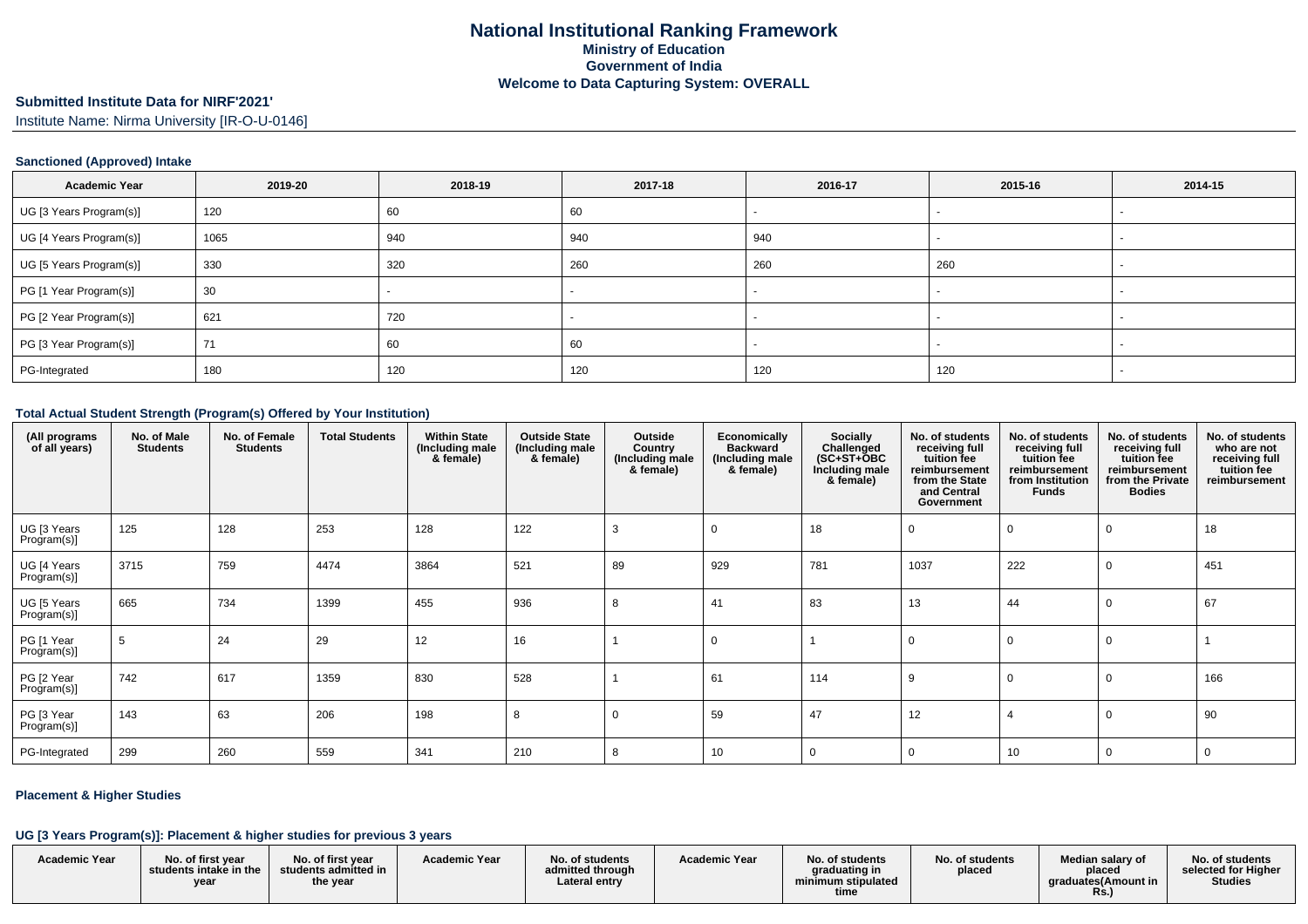| 2015-16 |    |    | 2016-17 | 2017-18 |    |                | O(Zero)                                             |    |
|---------|----|----|---------|---------|----|----------------|-----------------------------------------------------|----|
| 2016-17 | 60 | 64 | 2017-18 | 2018-19 | 56 | 14             | 310000(Three Lakh<br>Ten Thousand Only)             | 10 |
| 2017-18 | 60 | 59 | 2018-19 | 2019-20 | 58 | $\overline{2}$ | 333000(Three Lakh<br>Thirty Three Thousand<br>Only) |    |

### **UG [4 Years Program(s)]: Placement & higher studies for previous 3 years**

| <b>Academic Year</b> | No. of first year<br>students intake in the<br>year | No. of first vear<br>students admitted in<br>the year | <b>Academic Year</b> | No. of students<br>admitted through<br>Lateral entry | <b>Academic Year</b> | No. of students<br>graduating in<br>minimum stipulated<br>time | No. of students<br>placed | Median salary of<br>placed<br>graduates(Amount in<br><b>Rs.</b> ) | No. of students<br>selected for Higher<br><b>Studies</b> |
|----------------------|-----------------------------------------------------|-------------------------------------------------------|----------------------|------------------------------------------------------|----------------------|----------------------------------------------------------------|---------------------------|-------------------------------------------------------------------|----------------------------------------------------------|
| 2014-15              | 880                                                 | 939                                                   | 2015-16              | 183                                                  | 2017-18              | 893                                                            | 533                       | 350000(Three lakh<br>Fifty Thousand Only)                         | 157                                                      |
| 2015-16              | 880                                                 | 943                                                   | 2016-17              | 166                                                  | 2018-19              | 968                                                            | 595                       | 410000(Four Lakh Ten<br>Thousand Only)                            | 175                                                      |
| 2016-17              | 940                                                 | 1001                                                  | 2017-18              | 148                                                  | 2019-20              | 1029                                                           | 573                       | 500000 (Five Lakh Only   134                                      |                                                          |

# **UG [5 Years Program(s)]: Placement & higher studies for previous 3 years**

| <b>Academic Year</b> | No. of first year<br>students intake in the<br>year | No. of first vear<br>students admitted in<br>the year | <b>Academic Year</b> | No. of students<br>admitted through<br>Lateral entry | <b>Academic Year</b> | No. of students<br>graduating in<br>minimum stipulated<br>time | No. of students<br>placed | Median salary of<br>placed<br>graduates(Amount in<br><b>Rs.</b> ) | No. of students<br>selected for Higher<br><b>Studies</b> |
|----------------------|-----------------------------------------------------|-------------------------------------------------------|----------------------|------------------------------------------------------|----------------------|----------------------------------------------------------------|---------------------------|-------------------------------------------------------------------|----------------------------------------------------------|
| 2013-14              | 240                                                 | 232                                                   | 2014-15              |                                                      | 2017-18              | 207                                                            | 55                        | 360000(Three Lakh<br>Sixty Thousand Only)                         | 50                                                       |
| 2014-15              | 220                                                 | 234                                                   | 2015-16              |                                                      | 2018-19              | 209                                                            | 101                       | 400000(Four Lakh<br>Only)                                         | 35                                                       |
| 2015-16              | 260                                                 | 274                                                   | 2016-17              |                                                      | 2019-20              | 254                                                            | 38                        | 350000(Three Lakh<br>Fifty Thousand Only)                         | 20                                                       |

### **PG [1 Years Program(s)]: Placement & higher studies for previous 3 years**

| <b>Academic Year</b> | No. of first year<br>students intake in the<br>year | No. of first year<br>students admitted in<br>the year | <b>Academic Year</b> | No. of students graduating in minimum<br>stipulated time | No. of students<br>placed | Median salary of<br>placed<br>graduates(Amount in<br><b>Rs.)</b> | No. of students<br>selected for Higher<br><b>Studies</b> |
|----------------------|-----------------------------------------------------|-------------------------------------------------------|----------------------|----------------------------------------------------------|---------------------------|------------------------------------------------------------------|----------------------------------------------------------|
| 2017-18              | 20                                                  | 21                                                    | 2017-18              | 19                                                       |                           | O(Zero)                                                          |                                                          |
| 2018-19              | 20                                                  | 20                                                    | 2018-19              | 15                                                       |                           | 420000(Four Lakh<br>Twenty Thousand<br>Only)                     |                                                          |
| 2019-20              | 30                                                  | 29                                                    | 2019-20              | 28                                                       |                           | O(Zero)                                                          |                                                          |

### **PG [2 Years Program(s)]: Placement & higher studies for previous 3 years**

| <b>Academic Year</b> | No. of first vear<br>students intake in the<br>year | No. of first year<br>students admitted in<br>the year | <b>Academic Year</b> | No. of students graduating in minimum<br>stipulated time | No. of students<br>placed | Median salarv of<br>placed<br>araduates(Amount in<br><b>Rs.</b> ) | No. of students<br>selected for Higher<br><b>Studies</b> |
|----------------------|-----------------------------------------------------|-------------------------------------------------------|----------------------|----------------------------------------------------------|---------------------------|-------------------------------------------------------------------|----------------------------------------------------------|
| 2016-17              | 904                                                 | 832                                                   | 2017-18              | 782                                                      | 551                       | 700000(Seven Lakh<br>Only                                         | 10                                                       |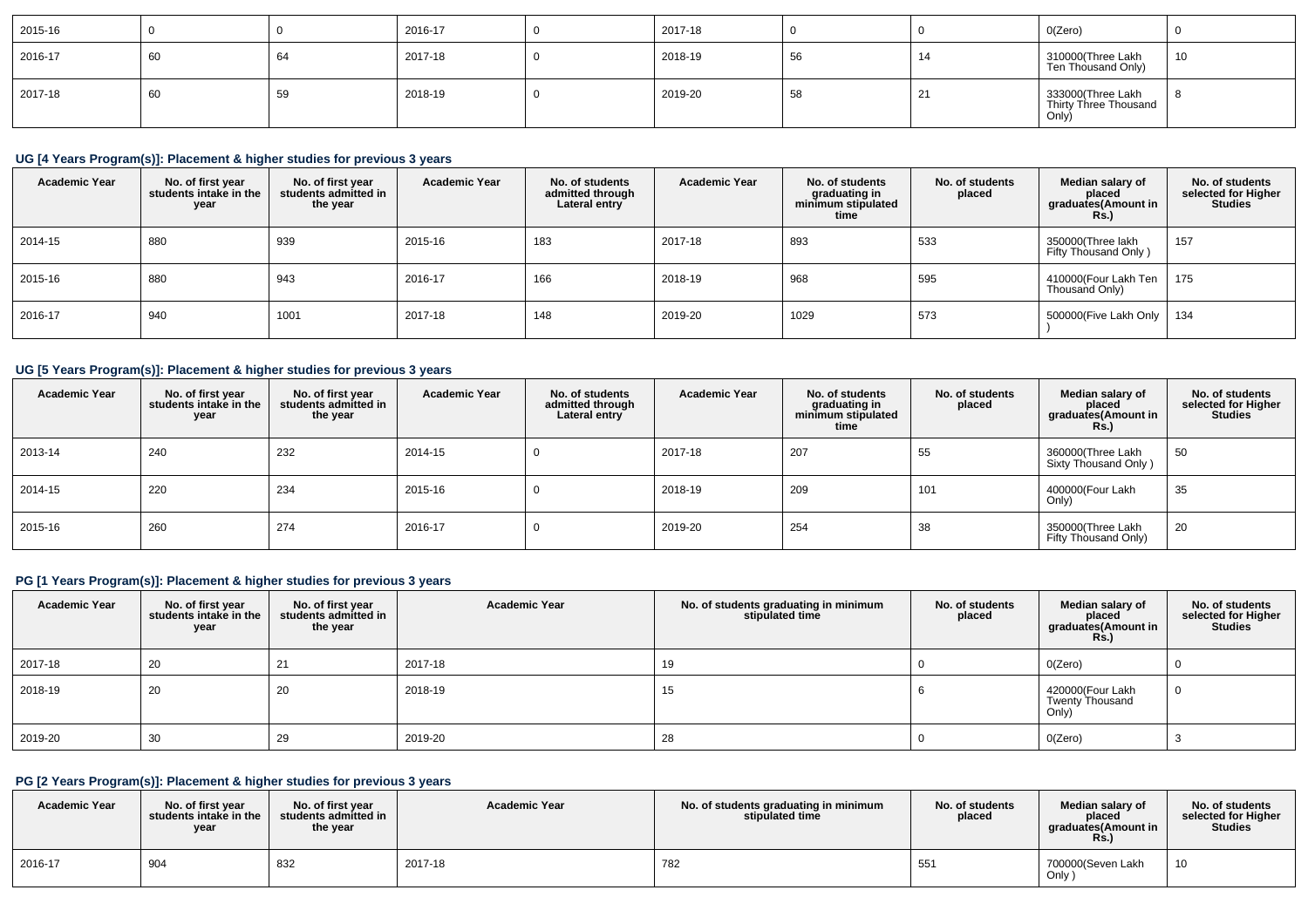| 2017-18 | 730 | 707 | 2018-19 | 672 | 525 | 700000(Seven Lakh<br>Only ) | 10 |
|---------|-----|-----|---------|-----|-----|-----------------------------|----|
| 2018-19 | 720 | 669 | 2019-20 | 64t | 41  | 800000(Eight Lakh<br>Only ) | 16 |

## **PG [3 Years Program(s)]: Placement & higher studies for previous 3 years**

| <b>Academic Year</b> | No. of first year<br>students intake in the<br>year | No. of first vear<br>students admitted in<br>the year | <b>Academic Year</b> | No. of students<br>admitted through<br>Lateral entry | <b>Academic Year</b> | No. of students<br>graduating in<br>minimum stipulated<br>time | No. of students<br>placed | Median salary of<br>placed<br>graduates (Amount in<br><b>Rs.</b> ) | No. of students<br>selected for Higher<br><b>Studies</b> |
|----------------------|-----------------------------------------------------|-------------------------------------------------------|----------------------|------------------------------------------------------|----------------------|----------------------------------------------------------------|---------------------------|--------------------------------------------------------------------|----------------------------------------------------------|
| 2015-16              | 60                                                  | 60                                                    | 2016-17              | 15                                                   | 2017-18              | -57                                                            | 45                        | 350000(Three Lakh<br>Fifty Thousand Only)                          |                                                          |
| 2016-17              | 60                                                  | 60                                                    | 2017-18              | C.<br>$\sim$                                         | 2018-19              | 65                                                             | 42                        | 360000(Three Lakh<br>Sixty Thousand Only)                          |                                                          |
| 2017-18              | 60                                                  | 58                                                    | 2018-19              | 17                                                   | 2019-20              | 67                                                             | 47                        | 300000(Three Lakh<br>Only)                                         | -0                                                       |

### **PG-Integrated [5 Years Program(s)]: Placement & higher studies for previous 3 years**

| <b>Academic Year</b> | No. of first year<br>students intake in the<br>year | No. of first year<br>students admitted in<br>the year | <b>Academic Year</b> | No. of students graduating in minimum<br>stipulated time | No. of students<br>placed | Median salary of<br>placed<br>graduates(Amount in<br><b>Rs.)</b> | No. of students<br>selected for Higher<br><b>Studies</b> |
|----------------------|-----------------------------------------------------|-------------------------------------------------------|----------------------|----------------------------------------------------------|---------------------------|------------------------------------------------------------------|----------------------------------------------------------|
| 2013-14              |                                                     |                                                       | 2017-18              |                                                          |                           | O(Zero)                                                          |                                                          |
| 2014-15              |                                                     |                                                       | 2018-19              |                                                          |                           | O(Zero)                                                          |                                                          |
| 2015-16              | 120                                                 | 124                                                   | 2019-20              | 40                                                       | 36                        | 900000(Nine Lakh<br>Only)                                        | -0                                                       |

### **Ph.D Student Details**

| Ph.D (Student pursuing doctoral program till 2019-20 Students admitted in the academic year 2020-21 should not be entered here.) |         |                                                            |         |  |  |  |  |
|----------------------------------------------------------------------------------------------------------------------------------|---------|------------------------------------------------------------|---------|--|--|--|--|
| <b>Total Students</b>                                                                                                            |         |                                                            |         |  |  |  |  |
| Full Time<br>80                                                                                                                  |         |                                                            |         |  |  |  |  |
| Part Time<br>164                                                                                                                 |         |                                                            |         |  |  |  |  |
|                                                                                                                                  |         | No. of Ph.D students graduated (including Integrated Ph.D) |         |  |  |  |  |
|                                                                                                                                  | 2019-20 | 2018-19                                                    | 2017-18 |  |  |  |  |
| Full Time                                                                                                                        | 14      | 15                                                         |         |  |  |  |  |
| Part Time<br>23<br>33<br>33                                                                                                      |         |                                                            |         |  |  |  |  |

## **Financial Resources: Utilised Amount for the Capital expenditure for previous 3 years**

| <b>Academic Year</b>                                                                                 | 2019-20                                                                               | 2018-19                                                                                  | 2017-18                                                                            |  |  |  |  |
|------------------------------------------------------------------------------------------------------|---------------------------------------------------------------------------------------|------------------------------------------------------------------------------------------|------------------------------------------------------------------------------------|--|--|--|--|
|                                                                                                      | <b>Utilised Amount</b>                                                                | <b>Utilised Amount</b>                                                                   | <b>Utilised Amount</b>                                                             |  |  |  |  |
| Annual Capital Expenditure on Academic Activities and Resources (excluding expenditure on buildings) |                                                                                       |                                                                                          |                                                                                    |  |  |  |  |
| Library                                                                                              | 36054965 (Three Crore Sixty Lakh Fifty Four Thousand Nine<br>Hundred Sixty Five Only) | 34241762 (Three Crore Forty Two Lakh Forty One Thousand<br>Seven Hundred Sixty Two Only) | 3515897 (Thirty Five Lakh Fifteen Thousand Eight Hundred<br>and Ninety Seven Only) |  |  |  |  |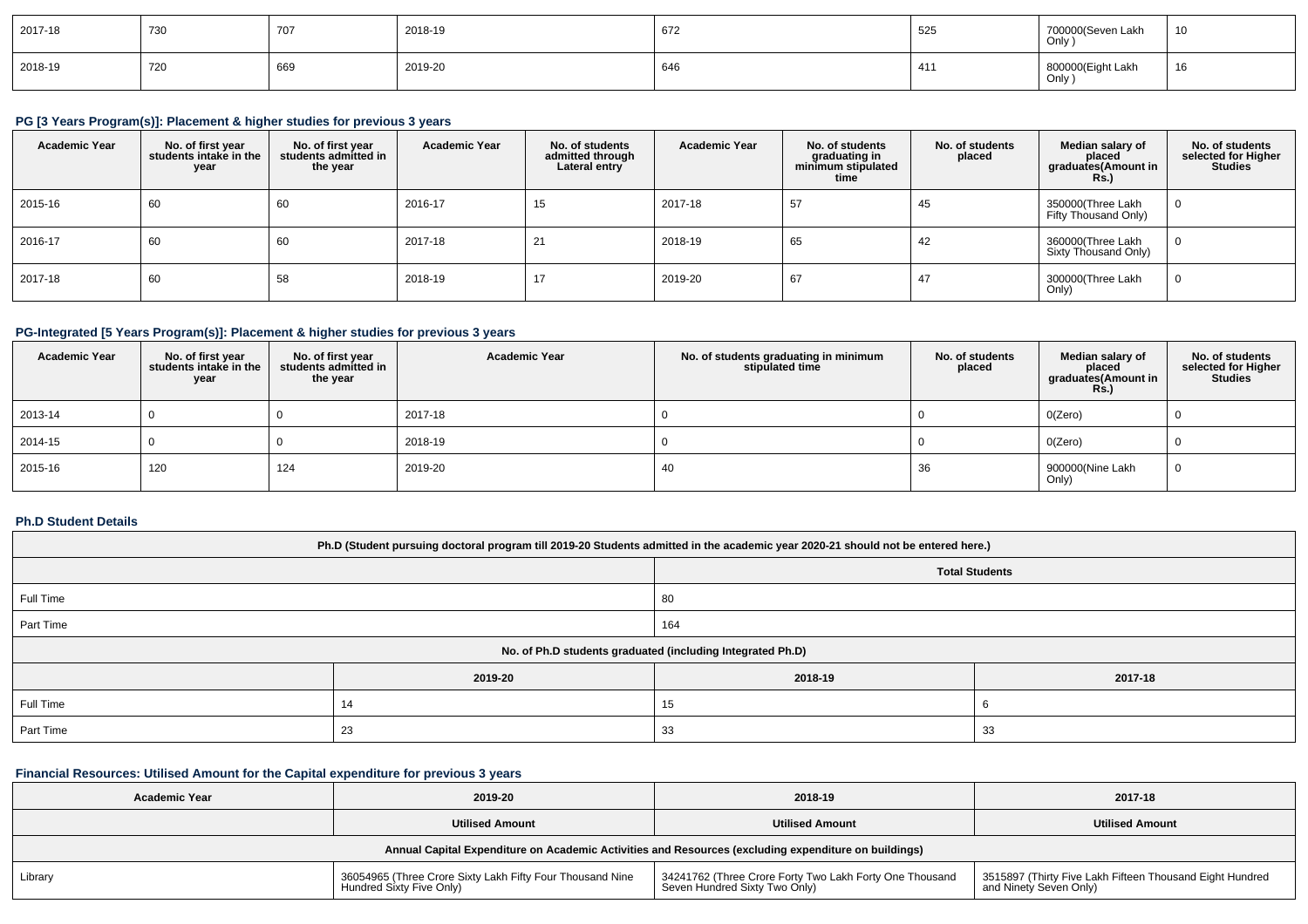| New Equipment for Laboratories                             | 33740621 (Three Crore Thirty Seven Lakh Forty Thousand Six | 52662088 (Five Crore Twenty Six Lakh Sixty Two Thousand | 27581335 (Two Crore Seventy Five lakhs Eighty One           |  |
|------------------------------------------------------------|------------------------------------------------------------|---------------------------------------------------------|-------------------------------------------------------------|--|
|                                                            | Hundred Twenty One Only)                                   | Eighty Eight Only)                                      | Thousand Three Hundred Thirty Five Only)                    |  |
| <b>Engineering Workshops</b>                               | 0 (Zero)                                                   | 0 (Zero)                                                | 0 (Zero)                                                    |  |
| Other expenditure on creation of Capital Assets (excluding | 235984241 (Twenty Three Crore Fifty Nine Lakh Eighty Four  | 157765213 (Fifteen Crore Seventy Seven lakhs Sixty Five | I 89188580 (Eighty Nine Crore Ninety One Lakhs Eighty Eight |  |
| expenditure on Land and Building)                          | Thousand Two Hundred Forty One Only)                       | Thousand Two Hundred Thirteen Only)                     | thousand Five hundred and eighty only)                      |  |

### **Financial Resources: Utilised Amount for the Operational expenditure for previous 3 years**

| <b>Academic Year</b>                                                                                                                                                                            | 2019-20                                                                                                | 2018-19                                                                                             | 2017-18                                                                                            |  |  |  |  |  |  |
|-------------------------------------------------------------------------------------------------------------------------------------------------------------------------------------------------|--------------------------------------------------------------------------------------------------------|-----------------------------------------------------------------------------------------------------|----------------------------------------------------------------------------------------------------|--|--|--|--|--|--|
|                                                                                                                                                                                                 | <b>Utilised Amount</b>                                                                                 | <b>Utilised Amount</b>                                                                              | <b>Utilised Amount</b>                                                                             |  |  |  |  |  |  |
| <b>Annual Operational Expenditure</b>                                                                                                                                                           |                                                                                                        |                                                                                                     |                                                                                                    |  |  |  |  |  |  |
| Salaries (Teaching and Non Teaching staff)                                                                                                                                                      | 1005381814 (One Hundred Crore Fifty Three Lakh Eighty One<br>Thousand Eight Hundred and Fourteen Only) | 927933719 (Ninety Two Crore Seventy Nine Lakh Thirty Three<br>Thousand Seven hundred Nineteen Only) | 871468411 (Eighty Seven Crore fourteen Lakh Sixty eight<br>thousand four hundred eleven only)      |  |  |  |  |  |  |
| Maintenance of Academic Infrastructure or consumables and<br>other running expenditures (excluding maintenance of hostels<br>and allied services, rent of the building, depreciation cost, etc) | 722304195 (Seventy Two Crore Twenty Three Lakh Four<br>Thousand One Hundred and Ninety Five Only)      | 626907517 (Sixty Crore Sixty Nine Lakh Seven Thousand Five<br>Hundred and Seventeen Only)           | 556213396 (Fifty Five Crore Sixty two Lakh Thirteen Thousand<br>Three Hundred and Ninety Six Only) |  |  |  |  |  |  |
| Seminars/Conferences/Workshops                                                                                                                                                                  | 14583476 (One Crore Fourty Five Lakh Eighty Three<br>Thousand Four Hundred Seventy Six Only)           | 23404541 (Two Crore Thirty Four Lakh Four Thousand Five<br>Hundred Forty One Only)                  | 11437469 (One Crote Fourteen Lakh Thirty Seven Thousand<br>Four Hundred Sixty Nine Only)           |  |  |  |  |  |  |

#### **IPR**

| Calendar year            | 2019 | 2018 | 2017 |  |
|--------------------------|------|------|------|--|
| No. of Patents Published |      |      |      |  |
| No. of Patents Granted   |      |      |      |  |

#### **Sponsored Research Details**

| <b>Financial Year</b>                    | 2019-20                                                                      | 2018-19                                                                     | 2017-18                                                                             |
|------------------------------------------|------------------------------------------------------------------------------|-----------------------------------------------------------------------------|-------------------------------------------------------------------------------------|
| Total no. of Sponsored Projects          |                                                                              | 66                                                                          | -53                                                                                 |
| Total no. of Funding Agencies            |                                                                              | 24                                                                          | 22                                                                                  |
| Total Amount Received (Amount in Rupees) | 26711540                                                                     | 15436519                                                                    | 22991958                                                                            |
| Amount Received in Words                 | Two Crore Sixty Seven Lakh Eleven Thousand Five Hundred<br><b>Forty Only</b> | One Crore Fifty Four Lakh Thirty Six Thousand Five Hundred<br>Nineteen Only | Two Crore Twenty Nine Lakh Ninety One Thousand Nine<br>Hundred and Fifty Eight Only |

### **Consultancy Project Details**

| <b>Financial Year</b>                    | 2019-20                                                       | 2018-19                                                           | 2017-18                                                                     |  |
|------------------------------------------|---------------------------------------------------------------|-------------------------------------------------------------------|-----------------------------------------------------------------------------|--|
| Total no. of Consultancy Projects        | 131                                                           | 85                                                                |                                                                             |  |
| Total no. of Client Organizations        |                                                               | 69                                                                | 58                                                                          |  |
| Total Amount Received (Amount in Rupees) | 10096129                                                      | 9312544                                                           | 9368397                                                                     |  |
| Amount Received in Words                 | One Crore Ninety Six Thousand One Hundred Twenty Nine<br>Only | Ninety Three Lakh Tweleve Thousan Five Hundred Forty Four<br>Only | Ninety Three Lakh Sixty Eight Thousand Three Hundred Ninety  <br>Seven Only |  |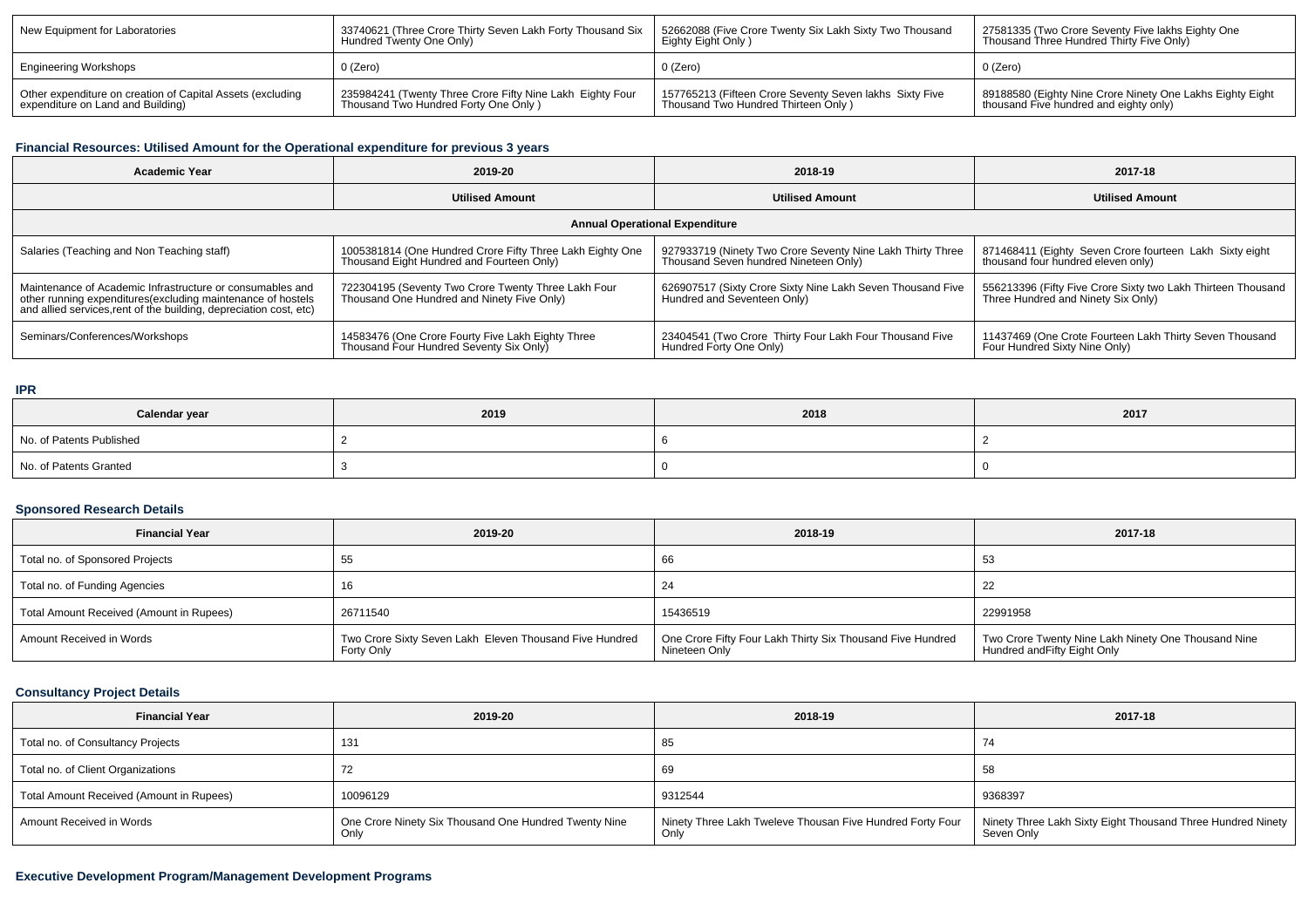| <b>Financial Year</b>                                                             | 2019-20                          | 2018-19                                   | 2017-18                            |  |  |
|-----------------------------------------------------------------------------------|----------------------------------|-------------------------------------------|------------------------------------|--|--|
| Total no. of Executive Development Programs/ Management<br>Development Programs   |                                  |                                           |                                    |  |  |
| Total no. of Participants                                                         | 100                              | 69                                        | 48                                 |  |  |
| Total Annual Earnings (Amount in Rupees)(Excluding Lodging<br>& Boarding Charges) | 4012000                          |                                           | 2510000                            |  |  |
| <b>Total Annual Earnings in Words</b>                                             | Fourty Lakh Twelve Thousand Only | Thirty One Lakh Fifty Three Thousand Only | Twenty Five Lakh Ten Thousand Only |  |  |

### **PCS Facilities: Facilities of physically challenged students**

| 1. Do your institution buildings have Lifts/Ramps?                                                                                                        | Yes, more than 80% of the buildings |
|-----------------------------------------------------------------------------------------------------------------------------------------------------------|-------------------------------------|
| 2. Do your institution have provision for walking aids, includingwheelchairs and transportation from one building to another for<br>handicapped students? | Yes                                 |
| 3. Do your institution buildings have specially designed toilets for handicapped students?                                                                | Yes, more than 80% of the buildings |

#### **Accreditation**

#### **NBA Accreditation**

| 1. Does your institute have a valid NBA Accreditation? |                                                                                            | <b>YES</b>                    |                             |  |  |
|--------------------------------------------------------|--------------------------------------------------------------------------------------------|-------------------------------|-----------------------------|--|--|
|                                                        | Total number of programs (whose two batches have passed out) in the institution/department | Number of programs accredited |                             |  |  |
| 38                                                     |                                                                                            |                               |                             |  |  |
| Valid from<br>Name of the accredited program           |                                                                                            | Valid upto                    | <b>Accreditation Status</b> |  |  |
| B Tech in Chemical Engineering                         | 01-07-2018                                                                                 | 30-06-2021                    | Accredited for 3 years      |  |  |
| B Tech in Computer Engineering                         | 01-07-2018                                                                                 | 30-06-2021                    | Accredited for 3 years      |  |  |
| B Tech in Electronics and Communication Engineering    | 01-07-2018                                                                                 |                               | Accredited for 3 years      |  |  |
| B Tech in Mechanical Engineering                       | 01-07-2018                                                                                 | 30-06-2021                    | Accredited for 3 years      |  |  |
| B Tech in Civil Engineering                            | 01-07-2020                                                                                 | 30-06-2023                    | Accredited for 3 years      |  |  |
| B Tech in Instrumentation and Control Engineering      | 01-07-2020                                                                                 | 30-06-2023                    | Accredited for 3 years      |  |  |
| <b>B Tech in Electrical Engineering</b><br>01-07-2020  |                                                                                            | 30-06-2023                    | Accredited for 3 years      |  |  |
| <b>B</b> Pharm<br>01-07-2019                           |                                                                                            | 30-06-2022                    | Accredited for 3 years      |  |  |
| Master of Business Administration                      | 01-07-2019                                                                                 | 30-06-2023                    | Accredited for 3 years      |  |  |

#### **NAAC Accreditation**

| 1. Does your institute have a valid NAAC Accreditation? |            | YES |             |  |
|---------------------------------------------------------|------------|-----|-------------|--|
| <b>Valid from</b>                                       | Valid upto |     | <b>CGPA</b> |  |
| 15-11-2015                                              | 14-11-2020 |     | 3.18        |  |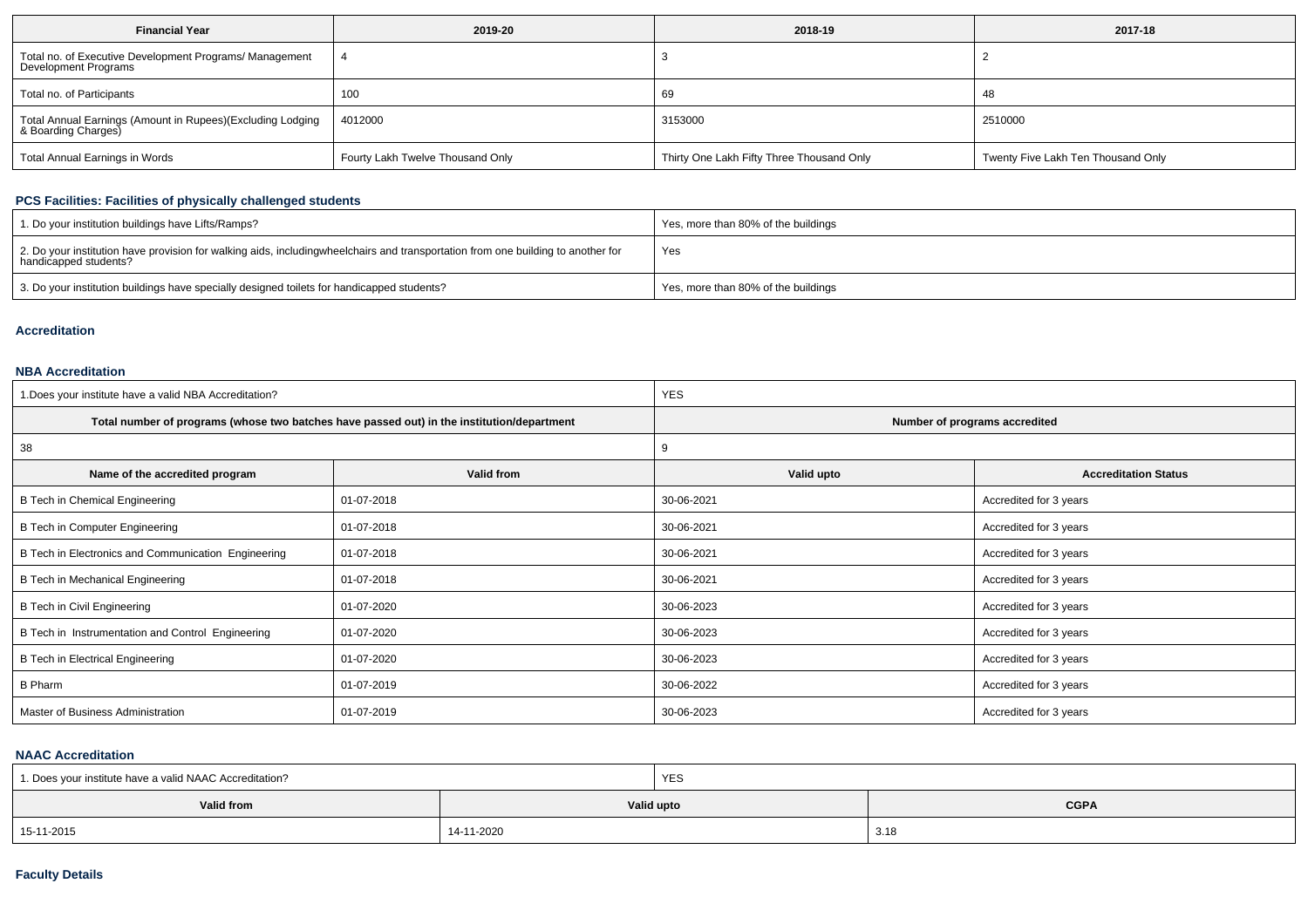| Srno           | Name                                  | Age    | <b>Designation</b>     | Gender | Qualification | <b>Experience (In</b><br>Months) | <b>Is Associated</b><br><b>Last Year</b> | <b>Currently</b><br>working with<br>institution? | <b>Joining Date</b> | <b>Leaving Date</b>      | <b>Association type</b> |
|----------------|---------------------------------------|--------|------------------------|--------|---------------|----------------------------------|------------------------------------------|--------------------------------------------------|---------------------|--------------------------|-------------------------|
| $\mathbf{1}$   | Aarohi Bhadiyadra                     | 30     | Assistant<br>Professor | Female | M.E.          | 41                               | No                                       | No                                               | 15-06-2017          | 31-05-2018               | Adhoc/<br>Contractual   |
| $\overline{2}$ | Abirami Rajagopal                     | 32     | Assistant<br>Professor | Female | M.E.          | 87                               | Yes                                      | No                                               | 31-05-2018          | 30-04-2020               | Regular                 |
| 3              | Achari<br>Madhusudan A                | 41     | Associate<br>Professor | Male   | Ph.D          | 170                              | Yes                                      | Yes                                              | 05-07-2016          | $\overline{\phantom{a}}$ | Regular                 |
| 4              | Adhyaru Dipak<br><b>Mukundray</b>     | 46     | Professor              | Male   | Ph.D          | 292                              | Yes                                      | Yes                                              | 05-08-1998          | --                       | Regular                 |
| 5              | Akhilesh Nimje                        | 44     | Associate<br>Professor | Male   | Ph.D          | 241                              | Yes                                      | Yes                                              | 17-06-2016          | ц.                       | Regular                 |
| 6              | Akhilesh Panwar                       | 30     | Assistant<br>Professor | Male   | M.Tech        | 47                               | Yes                                      | No                                               | 04-08-2016          | 21-08-2020               | Regular                 |
| $\overline{7}$ | Amit Akhilesh<br>Dubey                | 30     | Assistant<br>Professor | Male   | M.E.          | 98                               | Yes                                      | No                                               | 25-05-2016          | 31-01-2020               | Regular                 |
| 8              | Amrolia Hormaz<br>Zarir               | 31     | Assistant<br>Professor | Male   | M.Tech        | 96                               | Yes                                      | Yes                                              | 11-07-2013          | ц.                       | Regular                 |
| 9              | <b>Anant Patel</b>                    | 27     | Assistant<br>Professor | Male   | M.E.          | 77                               | Yes                                      | Yes                                              | 27-06-2017          | ц.                       | Regular                 |
| 10             | Annima Gupta                          | 30     | Assistant<br>Professor | Female | M.Tech        | 53                               | Yes                                      | No                                               | 24-05-2017          | 22-07-2020               | Regular                 |
| 11             | Arth<br>Jitendrakumar<br>Patel        | 27     | Assistant<br>Professor | Male   | M.Tech        | 49                               | Yes                                      | Yes                                              | 02-12-2016          | ц.                       | Adhoc/<br>Contractual   |
| 12             | Ashwin Verma                          | 34     | Assistant<br>Professor | Male   | M.Tech        | 112                              | Yes                                      | Yes                                              | 06-07-2019          | Ξ.                       | Regular                 |
| 13             | <b>BA</b> Oza                         | 70     | Other                  | Male   | M.E.          | 468                              | Yes                                      | Yes                                              | 02-01-2020          | -−                       | Other                   |
| 14             | Bagga Prashant<br>Jagdishchandra      | 47     | Assistant<br>Professor | Male   | M.Tech        | 238                              | Yes                                      | Yes                                              | 13-07-2016          | $\overline{\phantom{a}}$ | Regular                 |
| 15             | Bhatasana Piyush<br>Maganbhai         | 41     | Assistant<br>Professor | Male   | Ph.D          | 223                              | Yes                                      | Yes                                              | 09-03-2004          | $\overline{\phantom{a}}$ | Regular                 |
| 16             | <b>Bhatt Anand</b><br>Ambaprasad      | 38     | Assistant<br>Professor | Male   | M.Tech        | 126                              | Yes                                      | Yes                                              | 02-04-2012          | $\overline{\phantom{a}}$ | Regular                 |
| 17             | Bhatt Chanakya<br>Bharatbhai          | 38     | Assistant<br>Professor | Male   | M.Tech        | 178                              | Yes                                      | Yes                                              | 18-07-2009          | $\overline{\phantom{a}}$ | Regular                 |
| 18             | Bhatt Shruti<br>Chanakya              | 34     | Assistant<br>Professor | Female | M.E.          | 130                              | Yes                                      | Yes                                              | 26-02-2010          |                          | Regular                 |
| 19             | <b>Bhavsar Twinkle</b><br>Kushalkumar | 33     | Assistant<br>Professor | Female | M.E.          | 144                              | Yes                                      | Yes                                              | 22-07-2013          | u,                       | Regular                 |
| 20             | Bhojawala<br>Vipulkumar<br>Manharlal  | 44     | Assistant<br>Professor | Male   | Ph.D          | 250                              | Yes                                      | Yes                                              | 12-08-2002          | $\overline{\phantom{a}}$ | Regular                 |
| 21             | <b>Bhut Vidita</b><br>Dharmeshkumar   | $36\,$ | Assistant<br>Professor | Female | M.Tech        | 162                              | Yes                                      | Yes                                              | 12-02-2009          | $\overline{\phantom{a}}$ | Regular                 |
| 22             | Chandarana<br>Foram<br>Ashwinkumar    | 32     | Assistant<br>Professor | Female | M.A           | 6                                | Yes                                      | $\mathsf{No}$                                    | 08-01-2016          | 09-08-2019               | Regular                 |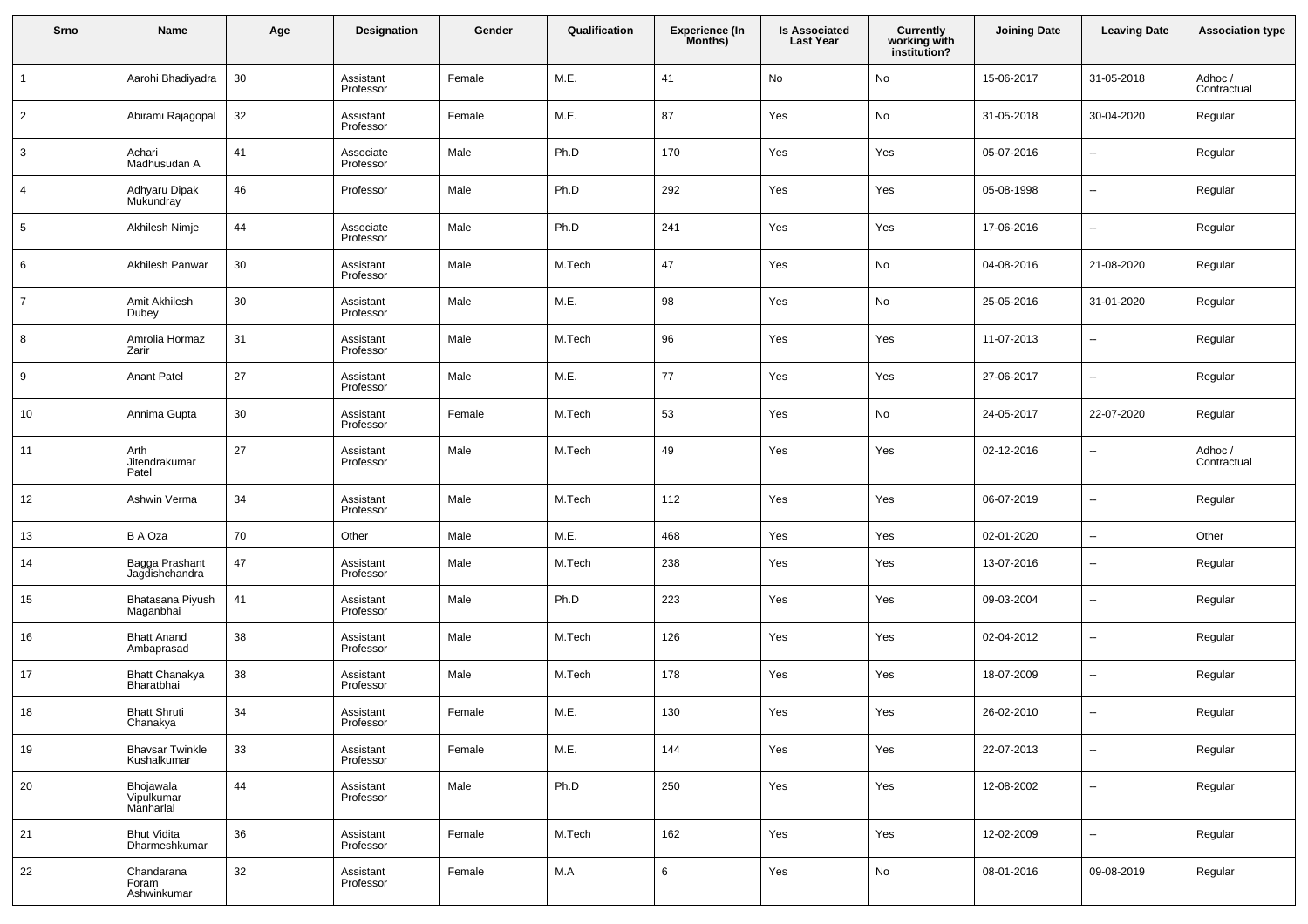| 23 | Charmy Joshi                     | 24 | Assistant<br>Professor                              | Female | M.Tech | 6   | Yes | No  | 01-08-2019 | 30-04-2020               | Adhoc /<br>Contractual |
|----|----------------------------------|----|-----------------------------------------------------|--------|--------|-----|-----|-----|------------|--------------------------|------------------------|
| 24 | Chauhan Chetna<br>Chaturbhai     | 43 | Assistant<br>Professor                              | Female | Ph.D   | 144 | Yes | Yes | 11-02-2008 | --                       | Regular                |
| 25 | Chauhan Mihir<br>Mahendrakumar   | 37 | Assistant<br>Professor                              | Male   | Ph.D   | 166 | Yes | Yes | 28-05-2008 | --                       | Regular                |
| 26 | <b>Chintan Patel</b>             | 29 | Assistant<br>Professor                              | Male   | M.Tech | 37  | Yes | Yes | 22-05-2017 | --                       | Regular                |
| 27 | Chirag H Raval                   | 28 | Assistant<br>Professor                              | Male   | M.E.   | 59  | Yes | Yes | 15-05-2017 | --                       | Regular                |
| 28 | Dalwadi Hemang<br>Amrutlal       | 32 | Assistant<br>Professor                              | Male   | M.Tech | 108 | Yes | Yes | 01-05-2014 | --                       | Regular                |
| 29 | Darshit Shah                     | 34 | Assistant<br>Professor                              | Male   | Ph.D   | 126 | Yes | No  | 04-11-2019 | 30-04-2020               | Adhoc /<br>Contractual |
| 30 | Dave Jatinkumar<br>Maheshkumar   | 42 | Assistant<br>Professor                              | Male   | Ph.D   | 214 | Yes | Yes | 01-08-2005 | --                       | Regular                |
| 31 | Dave Urmil<br>Vatsalbhai         | 48 | Professor                                           | Male   | Ph.D   | 313 | Yes | Yes | 09-01-1997 | --                       | Regular                |
| 32 | Deepti Saraswat                  | 30 | Assistant<br>Professor                              | Female | M.Tech | 78  | Yes | Yes | 21-05-2019 | --                       | Regular                |
| 33 | Desai Saumil<br>Hirenbhai        | 32 | Assistant<br>Professor                              | Male   | M.E.   | 94  | Yes | Yes | 21-11-2013 | --                       | Regular                |
| 34 | Devashrayee<br>Niranjan Maneklal | 65 | Professor                                           | Male   | Ph.D   | 504 | Yes | Yes | 12-12-2003 | --                       | Regular                |
| 35 | Devyani Patil                    | 27 | Assistant<br>Professor                              | Female | M.Tech | 9   | Yes | No  | 22-07-2019 | 30-04-2020               | Adhoc /<br>Contractual |
| 36 | Dhare Vaishali<br>Hitesh         | 41 | Assistant<br>Professor                              | Female | Ph.D   | 247 | Yes | Yes | 13-09-2004 | ۰.                       | Regular                |
| 37 | Dr Agrawal<br>Kedarprasad        | 57 | Associate<br>Professor                              | Male   | Ph.D   | 375 | Yes | Yes | 13-09-2001 | --                       | Regular                |
| 38 | Dr Alka Mahajan                  | 58 | Dean / Principal /<br>Director / Vice<br>Chancellor | Female | Ph.D   | 394 | Yes | No  | 16-06-2016 | 30-04-2020               | Regular                |
| 39 | Dr Amisha Patel                  | 40 | Assistant<br>Professor                              | Female | Ph.D   | 194 | Yes | Yes | 31-12-2019 | $\overline{a}$           | Regular                |
| 40 | Dr Amit kumar                    | 38 | Assistant<br>Professor                              | Male   | Ph.D   | 17  | Yes | Yes | 25-07-2019 | ш.                       | Regular                |
| 41 | Dr Amita<br>Chaudhary            | 40 | Assistant<br>Professor                              | Female | Ph.D   | 62  | Yes | Yes | 01-06-2015 |                          | Regular                |
| 42 | Dr Ankit Thakkar                 | 38 | Associate<br>Professor                              | Male   | Ph.D   | 203 | Yes | Yes | 08-09-2004 | $\overline{\phantom{a}}$ | Regular                |
| 43 | Dr Ankur Dwivedi                 | 45 | Assistant<br>Professor                              | Male   | Ph.D   | 168 | Yes | Yes | 01-07-2011 | $\overline{\phantom{a}}$ | Regular                |
| 44 | Dr Bijal Yeoelekar               | 34 | Assistant<br>Professor                              | Female | Ph.D   | 96  | Yes | Yes | 15-05-2018 | $\overline{\phantom{a}}$ | Regular                |
| 45 | Dr Dhiren Pandit                 | 38 | Assistant<br>Professor                              | Male   | Ph.D   | 178 | Yes | Yes | 12-04-2018 | $\sim$                   | Regular                |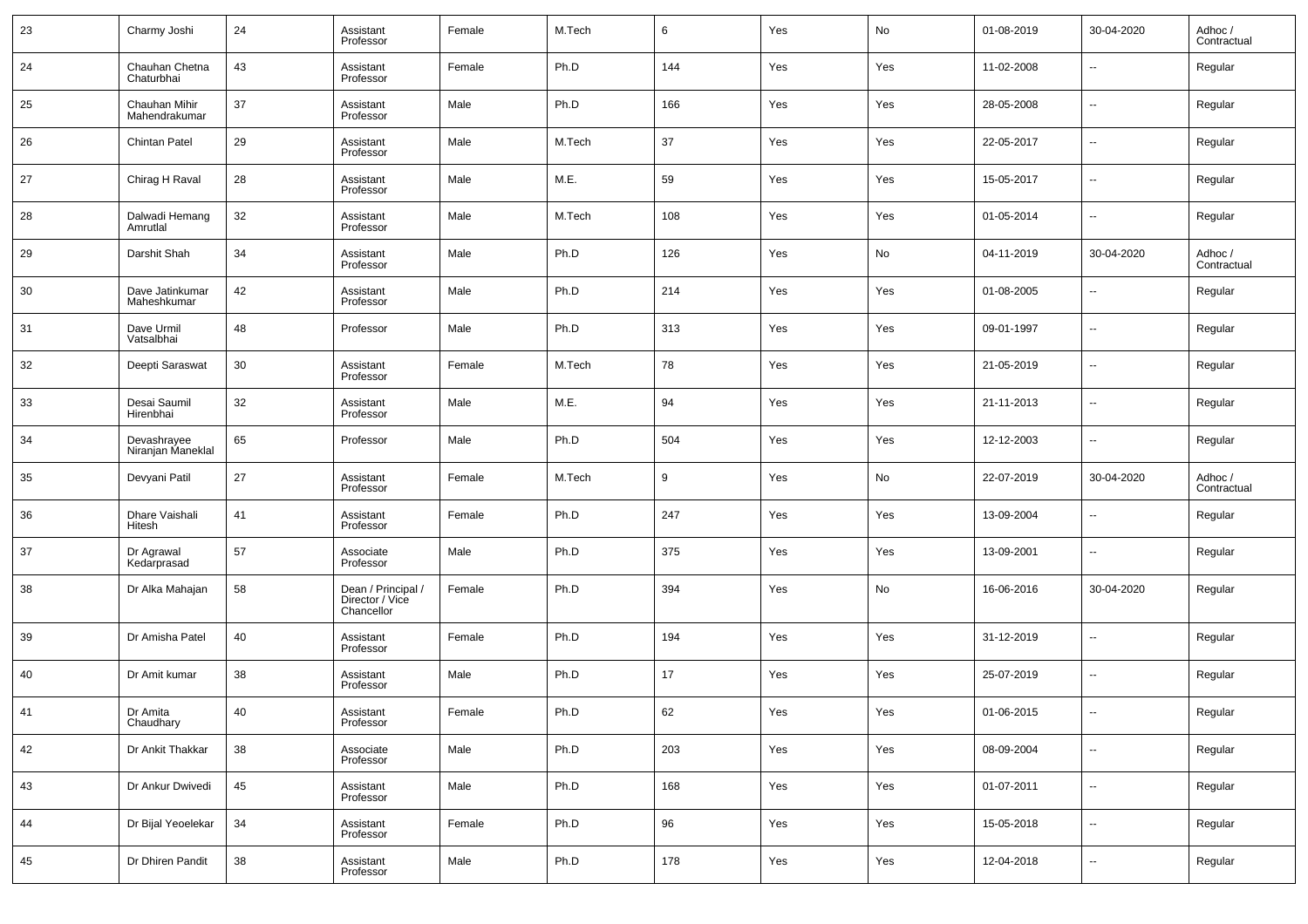| 46 | Dr Garg Sanjay<br>Madanlal           | 49 | Professor              | Male   | Ph.D | 287 | Yes | Yes | 19-05-2010 | --                       | Regular |
|----|--------------------------------------|----|------------------------|--------|------|-----|-----|-----|------------|--------------------------|---------|
| 47 | Dr Gaurang Raval                     | 44 | Associate<br>Professor | Male   | Ph.D | 254 | Yes | Yes | 15-10-2005 | $\overline{\phantom{a}}$ | Regular |
| 48 | Dr J P Ruparelia                     | 46 | Professor              | Male   | Ph.D | 288 | Yes | Yes | 03-08-1998 | $\overline{\phantom{a}}$ | Regular |
| 49 | Dr Jai Prakash<br>Verma              | 40 | Associate<br>Professor | Male   | Ph.D | 178 | Yes | Yes | 07-08-2006 | $\overline{\phantom{a}}$ | Regular |
| 50 | Dr Jain Swati                        | 42 | Associate<br>Professor | Female | Ph.D | 226 | Yes | Yes | 24-07-2001 | $\overline{\phantom{a}}$ | Regular |
| 51 | Dr Kunal Pathak                      | 40 | Associate<br>Professor | Male   | Ph.D | 167 | Yes | Yes | 14-08-2006 | $\overline{\phantom{a}}$ | Regular |
| 52 | Dr L V Bora                          | 38 | Assistant<br>Professor | Female | Ph.D | 176 | Yes | Yes | 01-02-2006 | $\overline{\phantom{a}}$ | Regular |
| 53 | Dr M H Joshipura                     | 41 | Professor              | Male   | Ph.D | 221 | Yes | Yes | 06-11-2004 | $\overline{\phantom{a}}$ | Regular |
| 54 | Dr Madhuri<br><b>Bhavsar</b>         | 48 | Professor              | Female | Ph.D | 276 | Yes | Yes | 20-11-2001 | $\overline{\phantom{a}}$ | Regular |
| 55 | Dr Mamta Mainak<br>Saiyad            | 52 | Associate<br>Professor | Female | Ph.D | 318 | Yes | Yes | 10-02-2020 | $\sim$                   | Regular |
| 56 | Dr Mishra Amit<br><b>Brhmanand</b>   | 44 | Assistant<br>Professor | Male   | Ph.D | 187 | Yes | Yes | 01-06-2015 | $\overline{\phantom{a}}$ | Regular |
| 57 | Dr Motilal<br>Panigrahi              | 49 | Associate<br>Professor | Male   | Ph.D | 266 | Yes | Yes | 02-06-2017 | $\overline{\phantom{a}}$ | Regular |
| 58 | Dr Narmawala<br>Zunnun<br>AbdulRaoof | 39 | Associate<br>Professor | Male   | Ph.D | 204 | Yes | Yes | 31-07-2002 | $\sim$                   | Regular |
| 59 | Dr Neha Patni                        | 36 | Assistant<br>Professor | Female | Ph.D | 173 | Yes | Yes | 18-11-2008 | $\overline{\phantom{a}}$ | Regular |
| 60 | Dr Nimish Shah                       | 47 | Associate<br>Professor | Male   | Ph.D | 294 | Yes | Yes | 21-09-1999 | $\overline{\phantom{a}}$ | Regular |
| 61 | Dr Om Prakash                        | 40 | Assistant<br>Professor | Male   | Ph.D | 144 | No  | No  | 18-05-2018 | 04-05-2019               | Regular |
| 62 | Dr Priyanka<br>Sharma                | 38 | Assistant<br>Professor | Female | Ph.D | 108 | Yes | No  | 18-08-2017 | 03-07-2019               | Regular |
| 63 | Dr R N Reddy                         | 42 | Assistant<br>Professor | Male   | Ph.D | 232 | Yes | Yes | 18-06-2001 | $\overline{\phantom{a}}$ | Regular |
| 64 | Dr Rachna Arora                      | 41 | Assistant<br>Professor | Female | Ph.D | 53  | Yes | No  | 30-08-2018 | 30-11-2019               | Regular |
| 65 | Dr Rajan Datt                        | 43 | Assistant<br>Professor | Male   | Ph.D | 224 | Yes | Yes | 01-09-2009 | $\overline{\phantom{a}}$ | Regular |
| 66 | Dr Richa Mishra                      | 47 | Assistant<br>Professor | Female | Ph.D | 156 | Yes | Yes | 25-02-2011 | ۰.                       | Regular |
| 67 | Dr S G Pillai                        | 42 | Assistant<br>Professor | Male   | Ph.D | 169 | Yes | Yes | 26-06-2006 | ۰.                       | Regular |
| 68 | Dr S S Patel                         | 47 | Professor              | Male   | Ph.D | 288 | Yes | Yes | 03-08-1998 | ۰.                       | Regular |
| 69 | Dr Samir K<br>Mahajan                | 48 | Assistant<br>Professor | Male   | Ph.D | 258 | Yes | Yes | 01-08-2013 | $\overline{\phantom{a}}$ | Regular |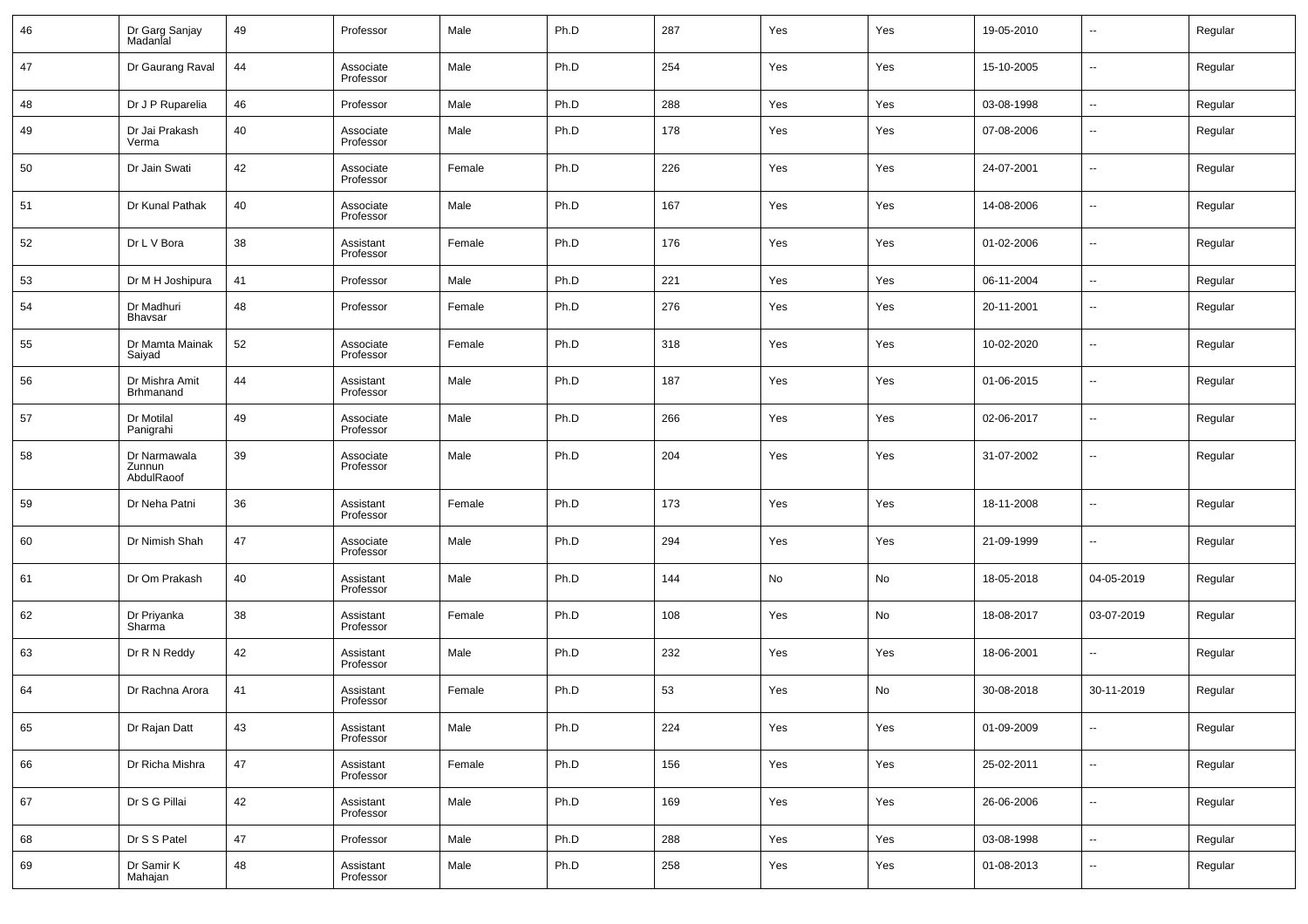| 70 | Dr Sandeep<br>Malhotra                 | 39 | Assistant<br>Professor | Male   | Ph.D   | 180 | Yes | Yes | 14-05-2014 | ⊶.                       | Regular                |
|----|----------------------------------------|----|------------------------|--------|--------|-----|-----|-----|------------|--------------------------|------------------------|
| 71 | Dr Sandip Sharma                       | 36 | Assistant<br>Professor | Male   | Ph.D   | 134 | Yes | Yes | 20-08-2019 | $\sim$                   | Regular                |
| 72 | Dr Saurin Parikh                       | 47 | Assistant<br>Professor | Male   | Ph.D   | 250 | Yes | Yes | 07-05-2001 | $\sim$                   | Regular                |
| 73 | Dr Sharma<br>Priyanka Rahul            | 43 | Professor              | Female | Ph.D   | 265 | Yes | Yes | 04-10-2002 | $\sim$                   | Regular                |
| 74 | Dr Sudeep Tanwar                       | 38 | Associate<br>Professor | Male   | Ph.D   | 203 | Yes | Yes | 02-07-2016 | $\sim$                   | Regular                |
| 75 | Dr Thakkar<br>Priyank<br>Bhupendrabhai | 41 | Associate<br>Professor | Male   | Ph.D   | 227 | Yes | Yes | 30-03-2012 | $\overline{\phantom{a}}$ | Regular                |
| 76 | Dr Ukani<br>Vijaykumar<br>Shantilal    | 41 | Associate<br>Professor | Male   | Ph.D   | 226 | Yes | Yes | 22-04-2002 | $\overline{\phantom{a}}$ | Regular                |
| 77 | Dr Valiveti<br>Sharada<br>Ramakrishna  | 41 | Associate<br>Professor | Female | Ph.D   | 225 | Yes | Yes | 01-01-2001 | --                       | Regular                |
| 78 | Dr Vijay kumar<br>Yadav                | 30 | Assistant<br>Professor | Male   | Ph.D   | 44  | Yes | Yes | 06-11-2019 | ⊷                        | Regular                |
| 79 | Dr Yeolekar<br>Mahesh<br>Ashokbhai     | 39 | Assistant<br>Professor | Male   | Ph.D   | 130 | Yes | No  | 16-05-2016 | 20-09-2019               | Regular                |
| 80 | DrParamasivan S<br>Vellala             | 51 | Assistant<br>Professor | Male   | Ph.D   | 308 | Yes | Yes | 18-10-2006 | $\ddotsc$                | Regular                |
| 81 | DrRatna Rao                            | 54 | Assistant<br>Professor | Female | Ph.D   | 300 | Yes | Yes | 22-08-2016 | ⊷                        | Regular                |
| 82 | Fataniya<br>Bhupendra<br>Damjibhai     | 37 | Assistant<br>Professor | Male   | Ph.D   | 192 | Yes | Yes | 07-07-2008 | --                       | Regular                |
| 83 | Gajjar Ruchi<br>Indravadan             | 33 | Assistant<br>Professor | Female | Ph.D   | 124 | Yes | Yes | 16-06-2011 | ⊶.                       | Regular                |
| 84 | Gajjar Sachin<br>Harishbhai            | 43 | Associate<br>Professor | Male   | Ph.D   | 257 | Yes | Yes | 08-06-2002 | ⊶.                       | Regular                |
| 85 | Ghetiya Nilesh<br>Dhirajlal            | 41 | Associate<br>Professor | Male   | Ph.D   | 228 | Yes | Yes | 15-06-2001 | --                       | Regular                |
| 86 | Ghosh Kunal                            | 74 | Other                  | Male   | Ph.D   | 453 | Yes | No  | 23-02-2016 | 31-03-2020               | Visiting               |
| 87 | Godwal Shankar<br>Dalchand             | 39 | Assistant<br>Professor | Male   | M.Tech | 156 | Yes | Yes | 16-03-2012 | н.                       | Regular                |
| 88 | Gohil Ashish<br>Mulchand               | 41 | Assistant<br>Professor | Male   | M.E.   | 178 | Yes | Yes | 21-12-2005 | н.                       | Regular                |
| 89 | <b>Hiral Thakar</b>                    | 32 | Assistant<br>Professor | Female | M.E.   | 114 | Yes | Yes | 25-07-2016 | н.                       | Adhoc /<br>Contractual |
| 90 | Jafarullakhan<br>Pathan                | 41 | Assistant<br>Professor | Male   | M.E.   | 180 | Yes | Yes | 15-05-2017 | н.                       | Regular                |
| 91 | Jain Sanjay<br>Virendrabhai            | 41 | Associate<br>Professor | Male   | Ph.D   | 238 | Yes | Yes | 01-11-2001 | н.                       | Regular                |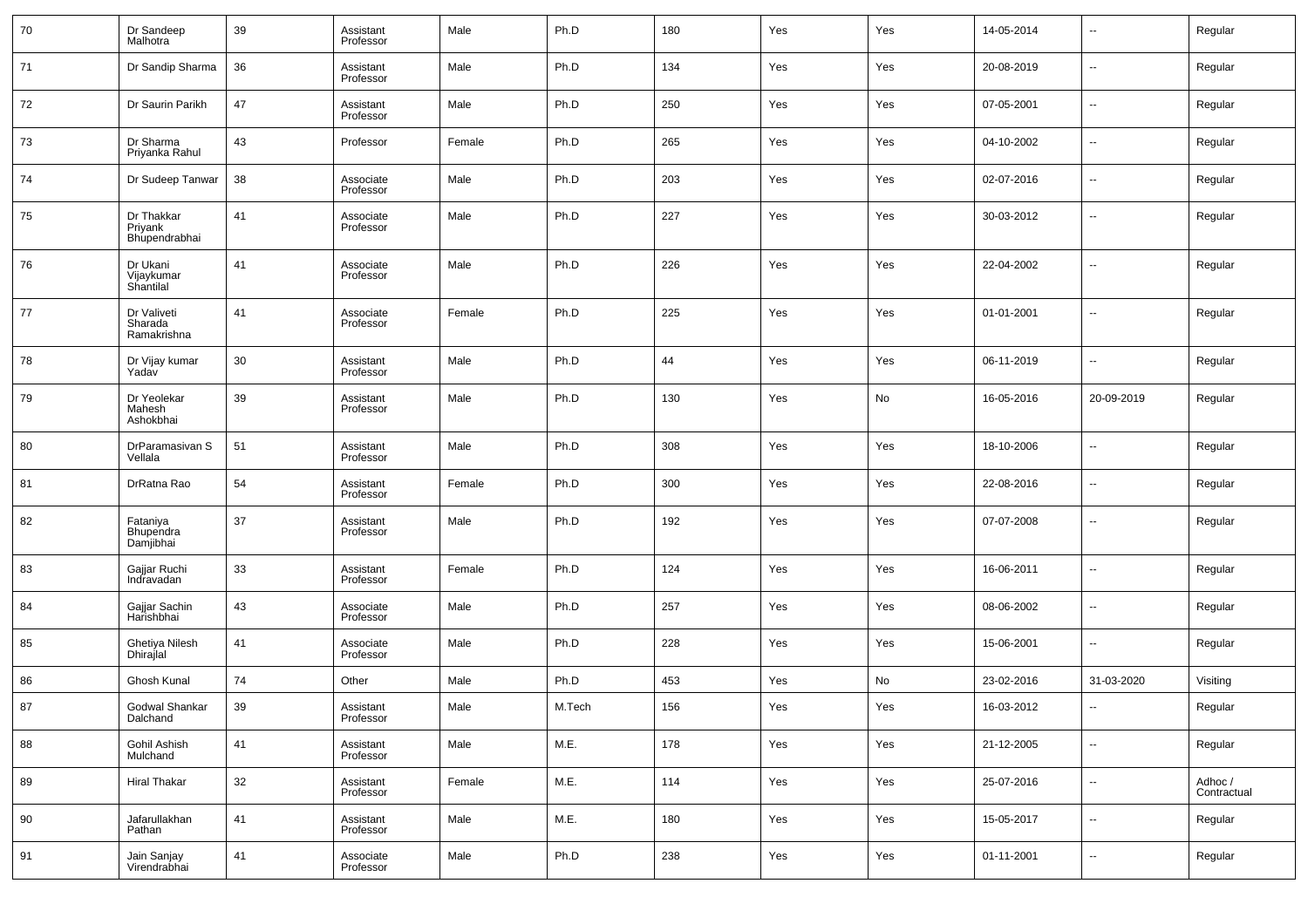| 92  | Jani Swapnil<br>Nalinbhai             | 35 | Assistant<br>Professor | Male   | M.Tech | 136             | Yes | Yes | 30-06-2009 | $\sim$                   | Regular                |
|-----|---------------------------------------|----|------------------------|--------|--------|-----------------|-----|-----|------------|--------------------------|------------------------|
| 93  | Joshi Digesh<br>Dilipbhai             | 33 | Assistant<br>Professor | Male   | Ph.D   | 121             | Yes | Yes | 06-06-2011 | $\overline{\phantom{a}}$ | Regular                |
| 94  | Joshi Hardik<br>Yogeshbhai            | 32 | Assistant<br>Professor | Male   | M.E.   | 144             | Yes | Yes | 18-07-2013 | --                       | Regular                |
| 95  | Joshi Shashikant<br>Jagmitra          | 43 | Professor              | Male   | Ph.D   | 238             | Yes | Yes | 01-03-2003 | --                       | Regular                |
| 96  | Joshi Tejas<br>Mukundbhai             | 35 | Assistant<br>Professor | Male   | M.Tech | 144             | Yes | Yes | 08-01-2013 | $\sim$                   | Regular                |
| 97  | Kakani Bhavin<br>Valjibhai            | 33 | Assistant<br>Professor | Male   | M.E.   | 87              | Yes | Yes | 08-01-2013 | --                       | Regular                |
| 98  | Kamplimath<br>Hemanth                 | 33 | Assistant<br>Professor | Male   | M.Tech | 93              | Yes | Yes | 30-08-2014 | --                       | Regular                |
| 99  | Kanojia Sarika<br>Sanjay              | 38 | Assistant<br>Professor | Female | M.Tech | 179             | Yes | Yes | 01-02-2010 | --                       | Regular                |
| 100 | Kapadia Harsh<br>Khodidas             | 31 | Assistant<br>Professor | Male   | M.Tech | 96              | Yes | Yes | 23-07-2012 | ш.                       | Regular                |
| 101 | Karishma<br>Hingnekar                 | 33 | Assistant<br>Professor | Female | M.E.   | 108             | Yes | Yes | 09-04-2018 | --                       | Regular                |
| 102 | Karri V V<br>Satyanarayana            | 35 | Assistant<br>Professor | Male   | M.Tech | 113             | Yes | Yes | 23-05-2017 | --                       | Regular                |
| 103 | Keval Jodhani                         | 27 | Assistant<br>Professor | Male   | M.E.   | 55              | Yes | Yes | 07-02-2018 | --                       | Regular                |
| 104 | Koshti Utsav<br>Kamalbhai             | 34 | Assistant<br>Professor | Male   | M.Tech | 143             | Yes | Yes | 29-03-2014 | --                       | Regular                |
| 105 | Kothari Dilip<br>Kumar                | 59 | Professor              | Male   | Ph.D   | 433             | Yes | Yes | 15-12-1997 | --                       | Regular                |
| 106 | Kuntal<br>Bhattacharjee               | 41 | Associate<br>Professor | Male   | Ph.D   | 180             | Yes | Yes | 01-09-2016 | --                       | Regular                |
| 107 | Lakdawala Absar<br>Mohammad           | 42 | Associate<br>Professor | Male   | Ph.D   | 238             | Yes | Yes | 02-07-2001 | --                       | Regular                |
| 108 | Lakhera Vikas<br>Janardhanprasad      | 53 | Professor              | Male   | Ph.D   | 334             | Yes | Yes | 15-01-1997 | --                       | Regular                |
| 109 | Makhesana Mayur<br>Ashwinbhai         | 33 | Assistant<br>Professor | Male   | Ph.D   | 118             | Yes | Yes | 12-06-2012 | --                       | Regular                |
| 110 | Makwana<br>Rudreshkumar<br>Dineshbhai | 34 | Assistant<br>Professor | Male   | M.E.   | 106             | Yes | Yes | 01-07-2013 | $\overline{a}$           | Regular                |
| 111 | Mangal Singh                          | 43 | Associate<br>Professor | Male   | Ph.D   | 229             | Yes | Yes | 01-08-2018 | $\overline{\phantom{a}}$ | Regular                |
| 112 | Manish Patel                          | 39 | Assistant<br>Professor | Male   | Ph.D   | 8               | Yes | Yes | 29-11-2019 | $\sim$                   | Regular                |
| 113 | Mansi Bhavnani                        | 24 | Assistant<br>Professor | Female | M.Tech | 10 <sup>1</sup> | Yes | No  | 27-01-2020 | 30-04-2020               | Adhoc /<br>Contractual |
| 114 | Mawandiya Bimal<br>Kumar              | 53 | Associate<br>Professor | Male   | Ph.D   | 298             | Yes | Yes | 21-05-2005 | $\overline{\phantom{a}}$ | Regular                |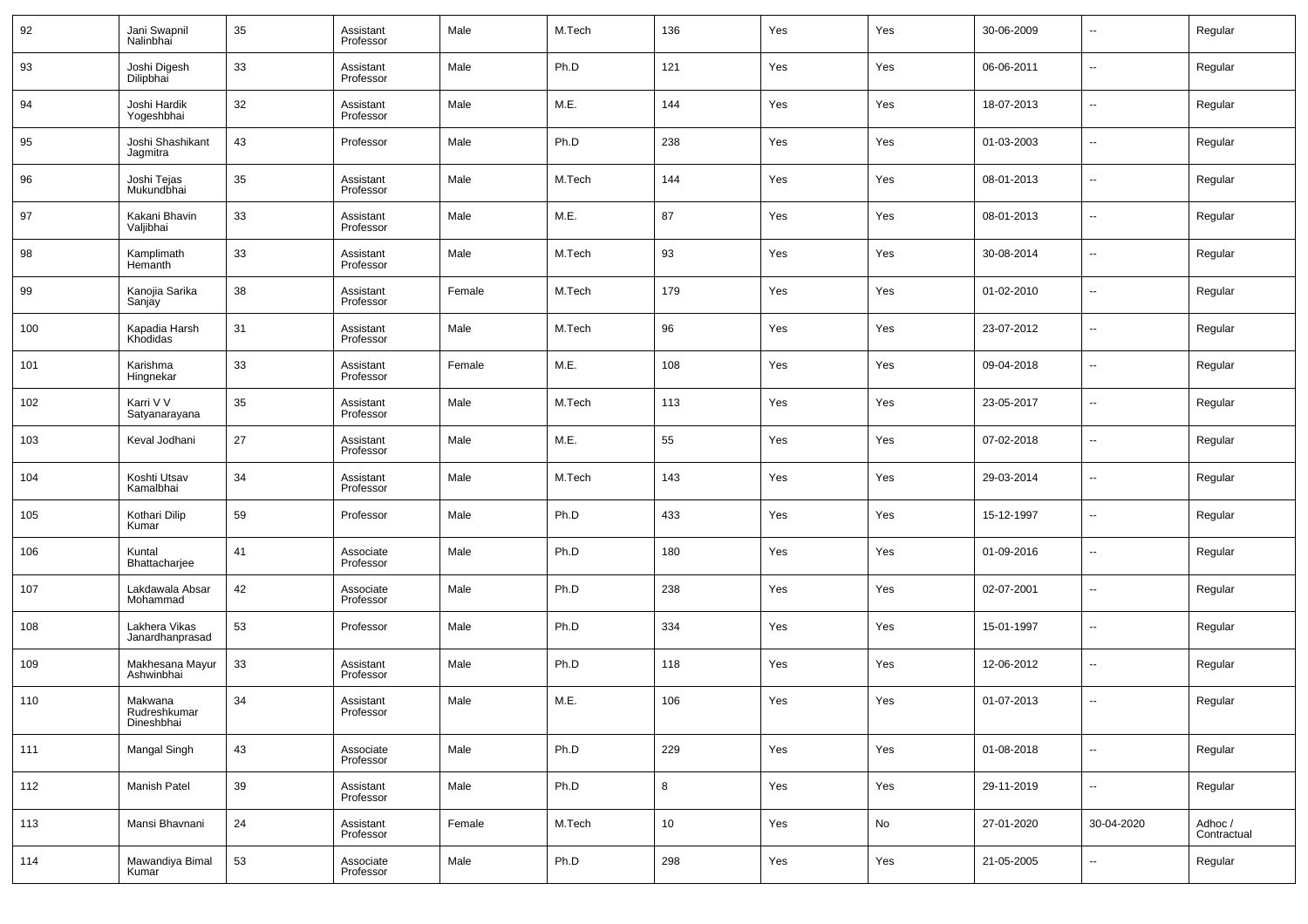| 115 | Md Rihan Maaze              | 30     | Assistant<br>Professor | Male   | M.Tech     | 70             | Yes | No                           | 21-05-2016 | 02-07-2019               | Regular  |
|-----|-----------------------------|--------|------------------------|--------|------------|----------------|-----|------------------------------|------------|--------------------------|----------|
| 116 | Mecwan Akash<br>Isudas      | 37     | Assistant<br>Professor | Male   | Ph.D       | 189            | Yes | Yes                          | 07-04-2005 | --                       | Regular  |
| 117 | Mehta Chintan<br>Rajeshbhai | 41     | Assistant<br>Professor | Male   | M.E.       | 212            | Yes | Yes                          | 11-05-2010 | $\overline{\phantom{a}}$ | Regular  |
| 118 | Mehta Sandip<br>Anilbhai    | 40     | Assistant<br>Professor | Male   | Ph.D       | 213            | Yes | Yes                          | 03-02-2003 | $\sim$                   | Regular  |
| 119 | Mehta Usha<br>Sandeep       | 46     | Professor              | Female | Ph.D       | 309            | Yes | Yes                          | 06-07-2001 | $\overline{\phantom{a}}$ | Regular  |
| 120 | Mehta Vishal<br>Ketankumar  | 29     | Assistant<br>Professor | Male   | M.Tech     | 70             | Yes | Yes                          | 01-08-2016 | --                       | Regular  |
| 121 | Memon Shebaz<br>Abdullatif  | 29     | Assistant<br>Professor | Male   | M.Tech     | 70             | Yes | Yes                          | 13-07-2016 | $\overline{\phantom{a}}$ | Regular  |
| 122 | Modi Bharat<br>Amrutlal     | 50     | Associate<br>Professor | Male   | Ph.D       | 334            | Yes | Yes                          | 14-12-1996 | --                       | Regular  |
| 123 | Mohd Zuhair                 | 35     | Assistant<br>Professor | Male   | Ph.D       | 16             | Yes | Yes                          | 17-09-2019 | $\overline{\phantom{a}}$ | Regular  |
| 124 | Mr Arjun Dhar               | 23     | Other                  | Male   | M.A        | $\overline{4}$ | Yes | No                           | 10-07-2019 | 10-12-2019               | Visiting |
| 125 | Ms Deepika<br>Swaika        | 44     | Other                  | Female | <b>MBA</b> | 9              | Yes | No                           | 02-01-2020 | 31-05-2020               | Visiting |
| 126 | Ms Dhara Patel              | 30     | Other                  | Female | M.Sc.      | 54             | Yes | No                           | 10-07-2017 | 31-05-2020               | Visiting |
| 127 | Ms Dipti Gadhavi            | 39     | Other                  | Female | <b>MBA</b> | 72             | Yes | No                           | 10-07-2017 | 31-05-2020               | Visiting |
| 128 | Ms Jithina Pillai           | 24     | Other                  | Female | M.A        | 5              | Yes | No                           | 29-07-2019 | 31-05-2020               | Visiting |
| 129 | Ms Khushbu<br>Madia         | 32     | Other                  | Female | M.Sc.      | 3              | Yes | No                           | 23-08-2019 | 10-12-2019               | Visiting |
| 130 | Ms Krishna<br>Solanki       | 31     | Other                  | Female | M.A        | 39             | Yes | No                           | 06-08-2018 | 31-05-2020               | Visiting |
| 131 | Ms Nikita<br>Mackwan        | 31     | Other                  | Female | <b>MBA</b> | $\overline{7}$ | Yes | No                           | 02-01-2020 | 31-05-2020               | Visiting |
| 132 | Ms Ruchi Mankad             | 41     | Other                  | Female | <b>MBA</b> | 65             | Yes | No                           | 10-07-2017 | 21-05-2020               | Visiting |
| 133 | Ms Shubhanshi<br>Gupta      | 23     | Other                  | Female | M.Sc.      | 8              | Yes | No                           | 15-07-2019 | 31-05-2020               | Visiting |
| 134 | Ms Sweta Patel              | 30     | Other                  | Female | M.Sc.      | 48             | Yes | No                           | 10-07-2017 | 10-12-2019               | Visiting |
| 135 | Ms Twinkle<br>Agrawal       | 30     | Other                  | Female | MBA        | 41             | Yes | No                           | 06-08-2018 | 16-03-2020               | Visiting |
| 136 | Ms Urvashi<br>Sharma        | $30\,$ | Other                  | Female | LLM        | $\overline{2}$ | Yes | $\operatorname{\mathsf{No}}$ | 15-07-2019 | 31-05-2020               | Visiting |
| 137 | MsSarita<br>Raisinghani     | 38     | Other                  | Female | M.Sc.      | 132            | Yes | No                           | 10-07-2017 | 31-05-2020               | Visiting |
| 138 | Nagendra Prakash<br>Gajjar  | 52     | Professor              | Male   | Ph.D       | 360            | Yes | Yes                          | 19-03-1998 | $\overline{\phantom{a}}$ | Regular  |
| 139 | Naik Amisha<br>Parimal      | 47     | Associate<br>Professor | Female | Ph.D       | 275            | Yes | Yes                          | 28-06-2001 | $\overline{\phantom{a}}$ | Regular  |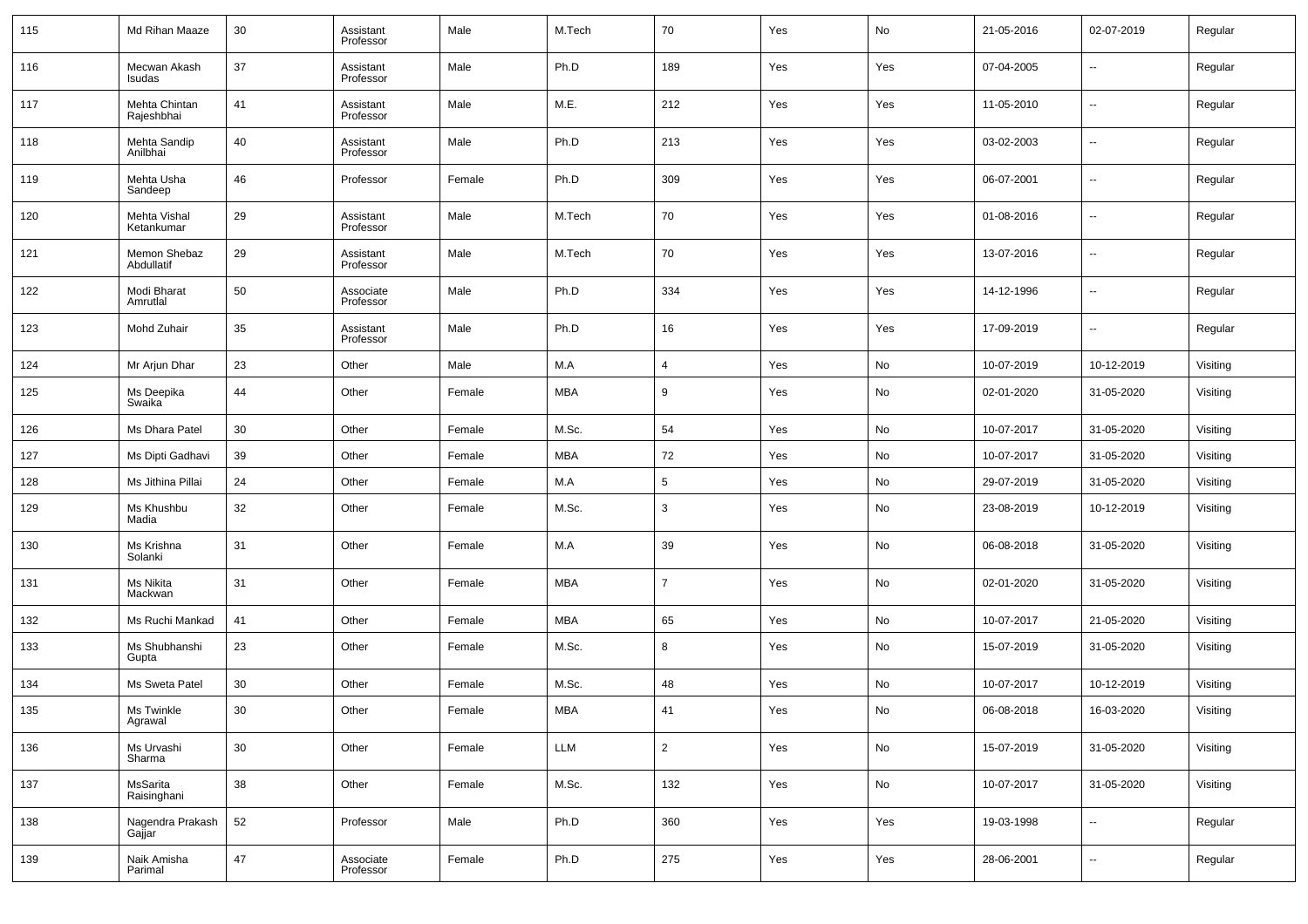| 140 | Naik Mehul Ratilal                   | 52 | Associate<br>Professor | Male   | Ph.D   | 345            | Yes | Yes | 07-01-2008 | $\overline{\phantom{a}}$ | Regular                |
|-----|--------------------------------------|----|------------------------|--------|--------|----------------|-----|-----|------------|--------------------------|------------------------|
| 141 | Panchal Dipesh<br>Jashvantbhai       | 40 | Assistant<br>Professor | Male   | M.Tech | 206            | Yes | Yes | 06-10-2008 | ⊷                        | Regular                |
| 142 | Panchal Mitesh<br>Bipinbhai          | 43 | Associate<br>Professor | Male   | Ph.D   | 250            | Yes | Yes | 05-05-2015 | ⊶.                       | Regular                |
| 143 | Panchal Tejas<br>Hariprasad          | 40 | Assistant<br>Professor | Male   | Ph.D   | 182            | Yes | Yes | 16-05-2005 | $\overline{\phantom{a}}$ | Regular                |
| 144 | Pandya Ankur<br>Arvindbhai           | 40 | Assistant<br>Professor | Male   | Ph.D   | 168            | Yes | Yes | 25-10-2008 | $\overline{\phantom{a}}$ | Regular                |
| 145 | Patel Alpesh<br>Ishwarbhai           | 34 | Assistant<br>Professor | Male   | M.Tech | 111            | Yes | Yes | 21-07-2012 | $\overline{\phantom{a}}$ | Regular                |
| 146 | Patel Amit<br>Narayanbhai            | 42 | Assistant<br>Professor | Male   | Ph.D   | 225            | Yes | Yes | 08-10-2003 | $\overline{\phantom{a}}$ | Regular                |
| 147 | Patel Anand<br>Somabhai              | 40 | Assistant<br>Professor | Male   | M.Tech | 229            | Yes | Yes | 20-07-2016 | $\overline{\phantom{a}}$ | Regular                |
| 148 | Patel Dhaval<br>Vallabhbhai          | 34 | Assistant<br>Professor | Male   | M.Tech | 146            | Yes | Yes | 01-07-2009 | $\overline{\phantom{a}}$ | Regular                |
| 149 | Patel Himanshu<br>Kantilal           | 48 | Associate<br>Professor | Male   | Ph.D   | 327            | Yes | Yes | 16-05-2000 | ⊶.                       | Regular                |
| 150 | Patel<br>Jayeshkumar<br>Jashvantbhai | 47 | Assistant<br>Professor | Male   | M.Tech | 294            | Yes | Yes | 11-03-2001 | --                       | Regular                |
| 151 | Patel Jignesh<br>Baldevbhai          | 47 | Associate<br>Professor | Male   | Ph.D   | 285            | Yes | Yes | 02-09-1997 | $\overline{\phantom{a}}$ | Regular                |
| 152 | Patel Kaushik<br>Mithabhai           | 50 | Professor              | Male   | Ph.D   | 334            | Yes | Yes | 07-01-1997 | $\overline{\phantom{a}}$ | Regular                |
| 153 | Patel Nital Sanjay                   | 44 | Assistant<br>Professor | Female | M.Tech | 125            | Yes | Yes | 29-06-2011 | $\overline{\phantom{a}}$ | Regular                |
| 154 | Patel Paresh<br>Vardhmandas          | 51 | Professor              | Male   | Ph.D   | 342            | Yes | Yes | 01-01-1997 | $\overline{\phantom{a}}$ | Regular                |
| 155 | Patel Parul<br>Ruchirbhai            | 52 | Professor              | Female | Ph.D   | 378            | Yes | Yes | 17-08-1995 | $\sim$                   | Regular                |
| 156 | Patel Rajeshbhai                     | 50 | Professor              | Male   | Ph.D   | 358            | Yes | Yes | 16-08-1995 | $\mathbf{u}$             | Regular                |
| 157 | <b>Patel Rutul</b>                   | 31 | Assistant<br>Professor | Male   | M.E.   | 97             | Yes | Yes | 29-07-2016 | $\overline{\phantom{a}}$ | Regular                |
| 158 | Patel Shashvat B                     | 30 | Other                  | Male   | M.S    | 40             | Yes | No  | 09-09-2019 | 31-03-2020               | Visiting               |
| 159 | Pattath Narayanan<br>Kapil           | 34 | Assistant<br>Professor | Male   | M.Tech | 136            | Yes | Yes | 29-06-2009 | $\overline{\phantom{a}}$ | Regular                |
| 160 | Pavan Khetrapal                      | 45 | Associate<br>Professor | Male   | Ph.D   | 243            | Yes | Yes | 09-07-2018 | ⊶.                       | Regular                |
| 161 | Prachi Singh                         | 32 | Assistant<br>Professor | Female | M.Tech | $9\,$          | Yes | No  | 22-07-2019 | 30-04-2020               | Adhoc /<br>Contractual |
| 162 | Prajapati Hiren<br>Manilal           | 31 | Assistant<br>Professor | Male   | M.E.   | 94             | Yes | Yes | 01-07-2013 | ⊶.                       | Regular                |
| 163 | Preeti Sutradhar                     | 42 | Other                  | Female | M.Sc.  | $\overline{a}$ | Yes | No  | 23-09-2019 | 05-12-2019               | Visiting               |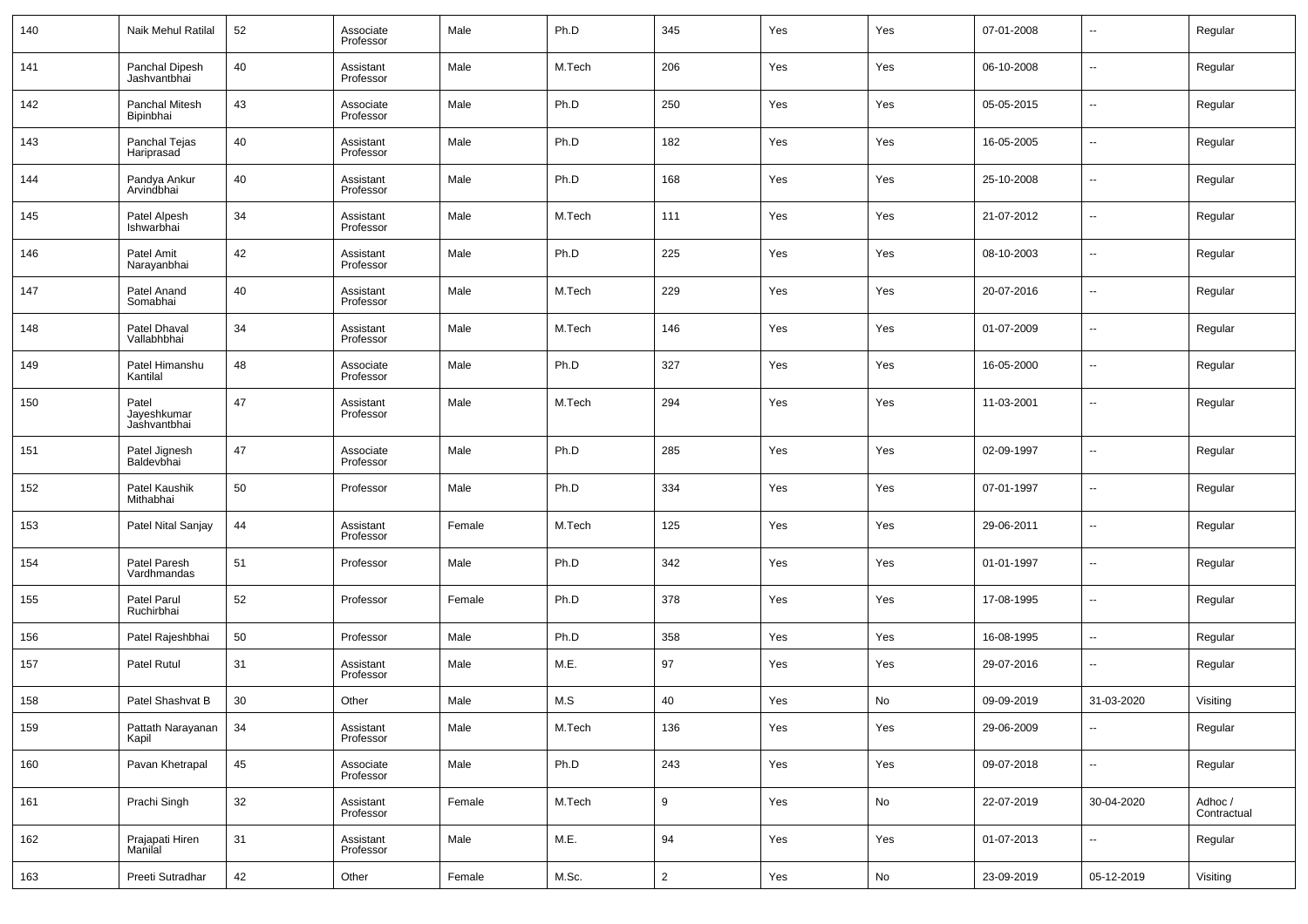| 164 | Priya Patel                            | 26 | Assistant<br>Professor | Female | M.Tech     | 12             | No  | No  | 07-02-2018 | 31-05-2019               | Adhoc /<br>Contractual |
|-----|----------------------------------------|----|------------------------|--------|------------|----------------|-----|-----|------------|--------------------------|------------------------|
| 165 | Priyesh Bhavshar                       | 24 | Assistant<br>Professor | Male   | M.E.       | $\overline{7}$ | Yes | Yes | 31-08-2020 | ш.                       | Adhoc /<br>Contractual |
| 166 | Prof Anup Maurya                       | 32 | Assistant<br>Professor | Male   | M.Tech     | 72             | No  | No  | 17-09-2018 | 27-12-2018               | Regular                |
| 167 | Prof Chudasama<br>Vipul<br>Hasmukhbhai | 39 | Assistant<br>Professor | Male   | M.Tech     | 170            | Yes | Yes | 08-01-2005 | --                       | Regular                |
| 168 | Prof Meenaxi Tak                       | 26 | Assistant<br>Professor | Female | M.Tech     | 14             | No  | No  | 08-08-2018 | 31-05-2019               | Adhoc /<br>Contractual |
| 169 | Prof Pronoya<br>Bhattacharya           | 33 | Assistant<br>Professor | Male   | M.Tech     | 133            | Yes | Yes | 21-03-2018 | ш.                       | Regular                |
| 170 | Prof Akash Joshi                       | 26 | Assistant<br>Professor | Male   | M.A        | 23             | Yes | Yes | 01-09-2018 | u.                       | Regular                |
| 171 | Prof Akhilesh<br>Ladha                 | 35 | Assistant<br>Professor | Male   | M.Tech     | 110            | Yes | No  | 21-05-2018 | 04-03-2020               | Regular                |
| 172 | Prof Anitha<br>Ashishdeep              | 36 | Assistant<br>Professor | Female | M.Tech     | 167            | No  | No  | 16-08-2005 | 31-07-2019               | Regular                |
| 173 | Prof Bhavin Shah                       | 46 | Assistant<br>Professor | Male   | <b>MCA</b> | 302            | Yes | Yes | 10-01-2018 | ш.                       | Regular                |
| 174 | Prof Chandan<br>Trivedi                | 28 | Assistant<br>Professor | Male   | M.Tech     | 69             | Yes | Yes | 23-05-2017 | ш.                       | Regular                |
| 175 | Prof Chirag<br>Nathwani                | 31 | Assistant<br>Professor | Male   | M.E.       | 58             | Yes | No  | 06-06-2017 | 12-06-2020               | Regular                |
| 176 | Prof Daiwat Vyas                       | 31 | Assistant<br>Professor | Male   | M.Tech     | 60             | Yes | Yes | 15-07-2014 | ш.                       | Regular                |
| 177 | Prof Deepika<br>Shukla                 | 48 | Assistant<br>Professor | Female | <b>MCA</b> | 264            | Yes | Yes | 07-04-2006 | $\overline{a}$           | Regular                |
| 178 | Prof Desai Shivani                     | 33 | Assistant<br>Professor | Female | M.Tech     | 84             | Yes | Yes | 21-07-2012 | $\overline{\phantom{a}}$ | Regular                |
| 179 | Prof Devendra<br>Vashi                 | 41 | Assistant<br>Professor | Male   | <b>MCA</b> | 170            | Yes | Yes | 07-10-2006 | $\overline{a}$           | Regular                |
| 180 | Prof Dvijesh Bhatt                     | 32 | Assistant<br>Professor | Male   | M.Tech     | 84             | Yes | Yes | 13-07-2013 | $\overline{\phantom{a}}$ | Regular                |
| 181 | Prof Jha Dhaval<br>Sharad              | 32 | Assistant<br>Professor | Male   | M.Tech     | 102            | Yes | Yes | 21-07-2012 | $\overline{\phantom{a}}$ | Regular                |
| 182 | Prof Kapdi Rupal<br>Amit               | 39 | Assistant<br>Professor | Female | M.Tech     | 204            | Yes | Yes | 07-01-2010 |                          | Regular                |
| 183 | Prof Kavita Tewani                     | 29 | Assistant<br>Professor | Female | M.Tech     | 61             | Yes | Yes | 24-07-2017 | u,                       | Regular                |
| 184 | Prof Khanpara<br>Pimal Shantilal       | 32 | Assistant<br>Professor | Female | M.Tech     | 91             | Yes | Yes | 01-02-2012 | u,                       | Regular                |
| 185 | Prof Lata Gohil                        | 45 | Assistant<br>Professor | Female | Ph.D       | 273            | Yes | Yes | 18-05-2016 | $\overline{\phantom{a}}$ | Regular                |
| 186 | Prof Lavingia Kruti<br>Rajesh          | 34 | Assistant<br>Professor | Female | M.Tech     | 127            | Yes | Yes | 20-08-2011 | $\overline{\phantom{a}}$ | Regular                |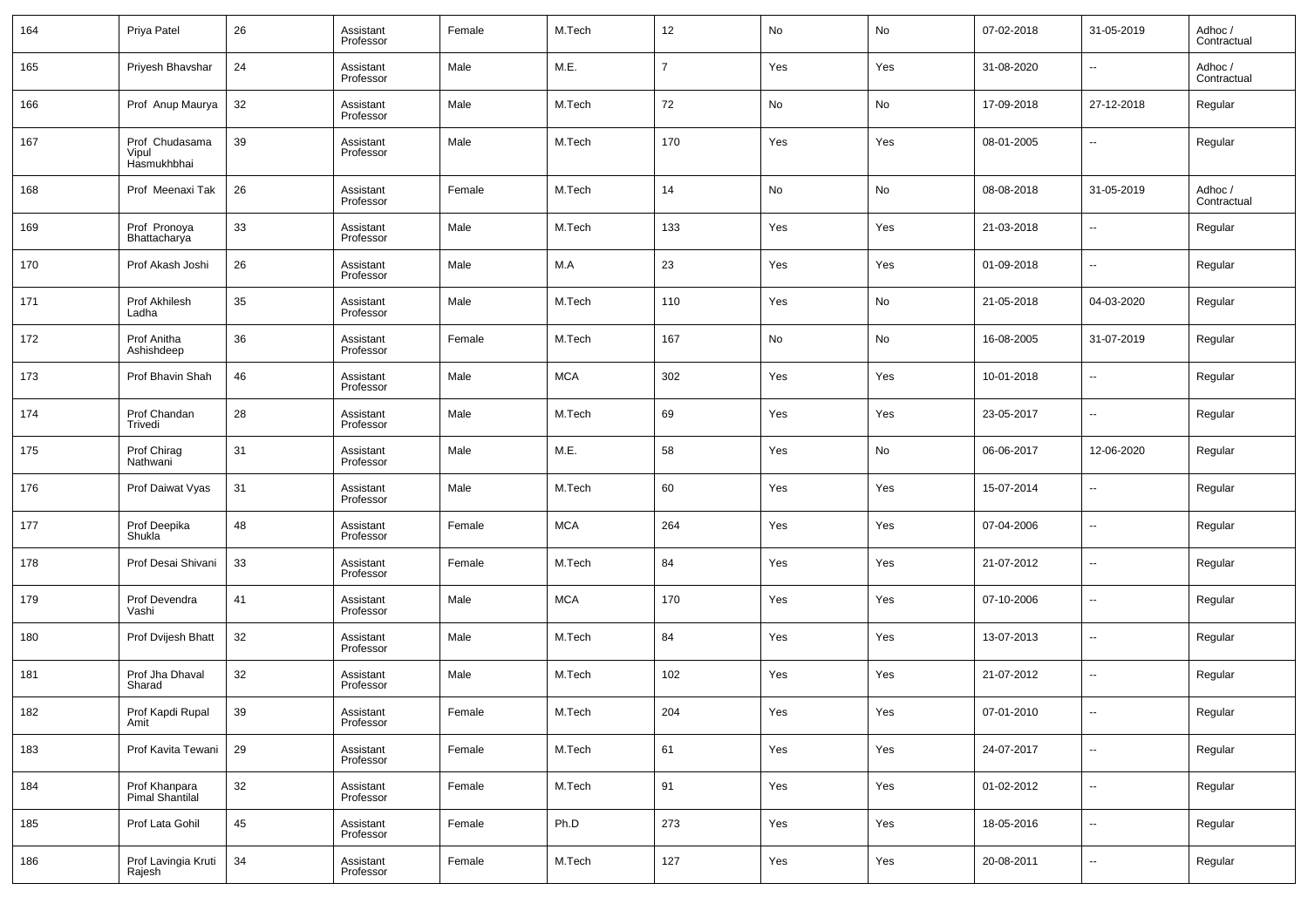| 187 | Prof Malaram<br>Kumhar               | 38     | Assistant<br>Professor | Male   | M.Tech     | 156 | Yes | Yes | 16-02-2009 | $\overline{\phantom{a}}$ | Regular                |
|-----|--------------------------------------|--------|------------------------|--------|------------|-----|-----|-----|------------|--------------------------|------------------------|
| 188 | Prof Modi Anitha<br>Vishal           | 39     | Assistant<br>Professor | Female | M.Tech     | 170 | Yes | Yes | 30-03-2015 | $\overline{\phantom{a}}$ | Regular                |
| 189 | Prof N P Chokshi                     | 40     | Assistant<br>Professor | Female | M.E.       | 176 | Yes | Yes | 28-01-2006 | $\overline{\phantom{a}}$ | Regular                |
| 190 | Prof Nair Anuja<br>Ramchandran       | 33     | Assistant<br>Professor | Female | M.Tech     | 102 | Yes | Yes | 30-03-2015 | $\overline{\phantom{a}}$ | Regular                |
| 191 | Prof Neha<br>Sisodiya                | 30     | Assistant<br>Professor | Female | M.Tech     | 96  | No  | No  | 07-02-2018 | 31-05-2019               | Adhoc /<br>Contractual |
| 192 | Prof Parikh Vishal<br>Umeshkumar     | 38     | Assistant<br>Professor | Male   | M.Tech     | 168 | Yes | Yes | 23-05-2008 | $\overline{\phantom{a}}$ | Regular                |
| 193 | Prof Parita Oza                      | 36     | Assistant<br>Professor | Female | M.Tech     | 169 | Yes | Yes | 06-02-2008 | $\overline{\phantom{a}}$ | Regular                |
| 194 | Prof Patel<br>Ajaykumar<br>Madhubhai | 35     | Assistant<br>Professor | Male   | M.Tech     | 166 | Yes | Yes | 02-10-2014 | $\overline{\phantom{a}}$ | Regular                |
| 195 | Prof Patel Jigna<br>Ashish           | 35     | Assistant<br>Professor | Female | M.Tech     | 144 | Yes | Yes | 14-02-2011 | $\overline{\phantom{a}}$ | Regular                |
| 196 | Prof Patel Jitali<br>Dineshkumar     | 36     | Assistant<br>Professor | Female | M.Tech     | 132 | Yes | Yes | 18-08-2011 | $\overline{\phantom{a}}$ | Regular                |
| 197 | Prof Payal<br>Prajapati              | 27     | Assistant<br>Professor | Female | M.Tech     | 61  | No  | No  | 17-06-2016 | 12-07-2019               | Regular                |
| 198 | Prof Prasad Vivek<br>Kumar           | 38     | Assistant<br>Professor | Male   | M.Tech     | 130 | Yes | Yes | 21-08-2012 | $\overline{\phantom{a}}$ | Regular                |
| 199 | Prof Preeti Kathiria                 | 46     | Assistant<br>Professor | Female | <b>MCA</b> | 226 | Yes | Yes | 08-09-2004 | $\sim$                   | Regular                |
| 200 | Prof Preksha Anil<br>Pareek          | 31     | Assistant<br>Professor | Female | M.Tech     | 59  | Yes | Yes | 23-05-2017 | $\overline{\phantom{a}}$ | Regular                |
| 201 | Prof Rajesh<br>Pradhan               | 26     | Assistant<br>Professor | Male   | M.E.       | 29  | Yes | No  | 22-02-2018 | 13-12-2019               | Regular                |
| 202 | Prof Rasendu<br>Mishra               | 40     | Assistant<br>Professor | Male   | <b>MCA</b> | 198 | Yes | No  | 03-12-2011 | 05-09-2020               | Regular                |
| 203 | Prof Rushabh<br>Shah                 | 41     | Assistant<br>Professor | Male   | <b>MCA</b> | 188 | Yes | Yes | 08-03-2007 | $\sim$                   | Regular                |
| 204 | Prof Sapan<br>Mankad                 | 37     | Assistant<br>Professor | Male   | M.Tech     | 178 | Yes | Yes | 10-04-2005 | $\overline{\phantom{a}}$ | Regular                |
| 205 | Prof Shah Monika<br>Gunvantbhai      | 45     | Assistant<br>Professor | Female | M.Tech     | 253 | Yes | Yes | 06-07-2001 |                          | Regular                |
| 206 | Prof Shah Pooja                      | $37\,$ | Assistant<br>Professor | Female | M.Tech     | 168 | Yes | Yes | 22-10-2007 | $\overline{\phantom{a}}$ | Regular                |
| 207 | Prof Smita<br>Agrawal                | 38     | Assistant<br>Professor | Female | $\sf MCA$  | 184 | Yes | Yes | 15-01-2009 | ۰.                       | Regular                |
| 208 | Prof Smita<br>Darandale              | 42     | Assistant<br>Professor | Female | Ph.D       | 90  | Yes | Yes | 20-05-2019 | ۰.                       | Regular                |
| 209 | Prof Sonia Mittal                    | 48     | Assistant<br>Professor | Female | <b>MCA</b> | 228 | Yes | Yes | 07-05-2000 | ۰.                       | Regular                |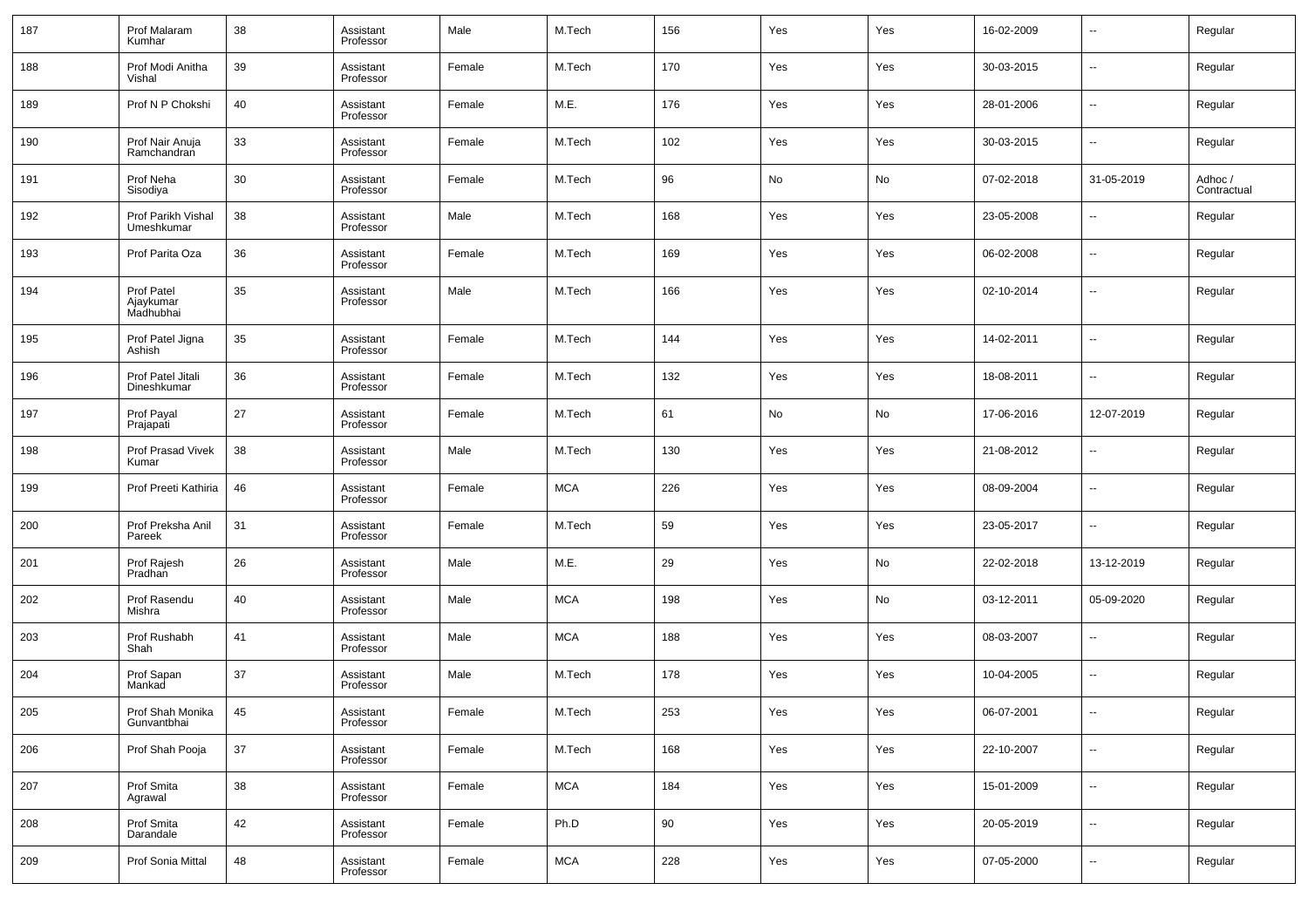| 210 | Prof Tejal<br>Upadhyay              | 45 | Assistant<br>Professor | Female | M.Tech | 233 | Yes | Yes | 15-02-2000 | $\overline{\phantom{a}}$ | Regular                |
|-----|-------------------------------------|----|------------------------|--------|--------|-----|-----|-----|------------|--------------------------|------------------------|
| 211 | Prof Umesh<br><b>Bodkhe</b>         | 31 | Assistant<br>Professor | Male   | M.Tech | 48  | Yes | Yes | 22-05-2018 | $\overline{\phantom{a}}$ | Regular                |
| 212 | Prof Usha Patel                     | 40 | Assistant<br>Professor | Female | M.Tech | 145 | Yes | Yes | 12-12-2007 | $\overline{\phantom{a}}$ | Regular                |
| 213 | Prof Vyas Tarjni<br>Ketanbhai       | 31 | Assistant<br>Professor | Female | M.Tech | 102 | Yes | Yes | 07-02-2012 | $\overline{\phantom{a}}$ | Regular                |
| 214 | Pronoy Singha                       | 30 | Assistant<br>Professor | Male   | M.A    | 84  | Yes | Yes | 20-06-2017 | $\sim$                   | Regular                |
| 215 | Pujara Dhaval<br>Amrutbhai          | 45 | Professor              | Male   | Ph.D   | 290 | Yes | Yes | 20-02-1998 | $\overline{\phantom{a}}$ | Regular                |
| 216 | Purohit<br>Sharadkumar<br>Purnanand | 46 | Professor              | Male   | Ph.D   | 303 | Yes | Yes | 28-02-2003 | ш,                       | Regular                |
| 217 | Rachana Mehta                       | 27 | Assistant<br>Professor | Female | M.E.   | 48  | Yes | Yes | 23-05-2019 | ш,                       | Regular                |
| 218 | Raiyani Sunil<br>Dineshbhai         | 34 | Assistant<br>Professor | Male   | M.Tech | 62  | Yes | Yes | 25-05-2015 | ш,                       | Regular                |
| 219 | Ramkishan<br>Devangan               | 37 | Assistant<br>Professor | Male   | M.Tech | 13  | Yes | No  | 10-10-2019 | 08-01-2021               | Regular                |
| 220 | Rangwala Hasan<br>Mohammedi         | 33 | Assistant<br>Professor | Male   | Ph.D   | 77  | Yes | Yes | 30-05-2015 | н.                       | Regular                |
| 221 | Raval Tejas<br>Nitinkumar           | 33 | Assistant<br>Professor | Male   | M.Tech | 130 | Yes | Yes | 11-06-2012 | $\overline{\phantom{a}}$ | Regular                |
| 222 | Ronak Kotadia                       | 27 | Assistant<br>Professor | Female | M.Tech | 20  | Yes | Yes | 31-08-2020 | ш,                       | Adhoc /<br>Contractual |
| 223 | Samyak Shah                         | 28 | Assistant<br>Professor | Male   | M.Tech | 44  | Yes | Yes | 01-08-2016 | $\overline{\phantom{a}}$ | Regular                |
| 224 | Sankhla Arvind                      | 43 | Assistant<br>Professor | Male   | M.Tech | 236 | Yes | Yes | 17-09-2016 | ш,                       | Regular                |
| 225 | Santosh Kakad                       | 26 | Assistant<br>Professor | Male   | M.Tech | 31  | Yes | No  | 10-10-2018 | 10-09-2020               | Regular                |
| 226 | Savani Vijay<br>Gopalbhai           | 40 | Assistant<br>Professor | Male   | Ph.D   | 238 | Yes | Yes | 07-11-2005 | --                       | Regular                |
| 227 | Shah Alka Murari                    | 34 | Assistant<br>Professor | Female | M.E.   | 68  | Yes | Yes | 29-05-2015 | ш.                       | Regular                |
| 228 | Shah Balkrushna<br>Arvindbhai       | 38 | Assistant<br>Professor | Male   | M.E.   | 190 | Yes | Yes | 20-12-2008 |                          | Regular                |
| 229 | Shah Darshita<br>Jigar              | 42 | Assistant<br>Professor | Female | M.Tech | 238 | Yes | Yes | 07-06-2001 | $\overline{\phantom{a}}$ | Regular                |
| 230 | Shah Dhaval<br>Bipinchandra         | 34 | Assistant<br>Professor | Male   | Ph.D   | 146 | Yes | Yes | 01-07-2009 | $\overline{\phantom{a}}$ | Regular                |
| 231 | Shah Dhaval<br>Gopalchandra         | 38 | Assistant<br>Professor | Male   | Ph.D   | 174 | Yes | Yes | 31-08-2007 | ٠.                       | Regular                |
| 232 | Shah Manisha<br>Tushar              | 40 | Assistant<br>Professor | Female | Ph.D   | 192 | Yes | Yes | 06-06-2005 | $\overline{\phantom{a}}$ | Regular                |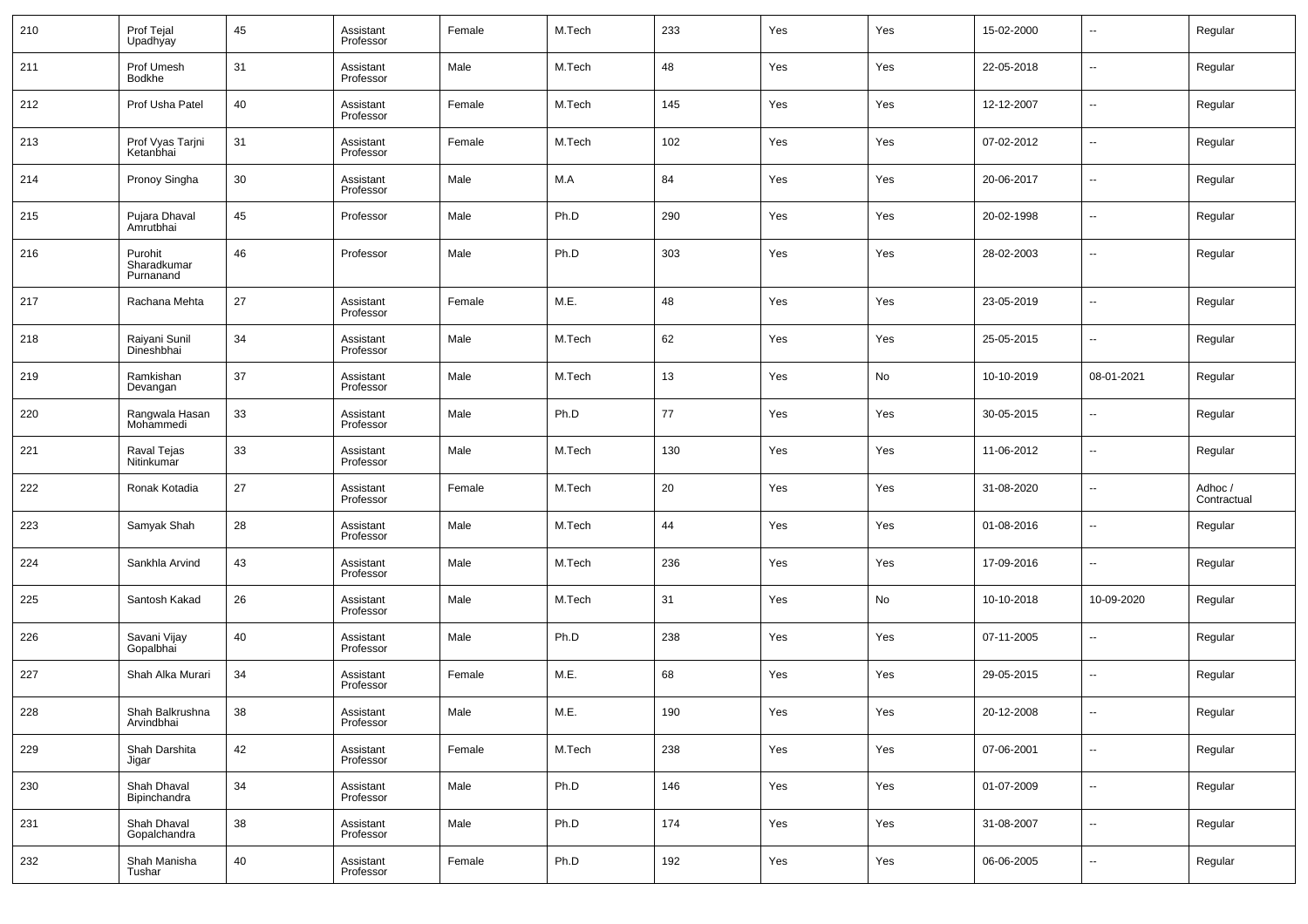| 233 | Shah Niraj<br>Kiritkumar               | 45 | Associate<br>Professor | Male   | Ph.D   | 274            | Yes | Yes | 30-08-2007 | $\overline{\phantom{a}}$ | Regular                |
|-----|----------------------------------------|----|------------------------|--------|--------|----------------|-----|-----|------------|--------------------------|------------------------|
| 234 | Sharma Rachna<br>Kamal                 | 42 | Assistant<br>Professor | Female | M.Tech | 161            | Yes | Yes | 24-01-2008 | $\overline{\phantom{a}}$ | Regular                |
| 235 | Shivam<br>Shrivastava                  | 30 | Assistant<br>Professor | Male   | M.Tech | 50             | Yes | Yes | 14-06-2018 | $\overline{\phantom{a}}$ | Regular                |
| 236 | Shrma Ankit<br>Ravindra                | 33 | Assistant<br>Professor | Male   | Ph.D   | 116            | Yes | Yes | 30-11-2011 | $\overline{\phantom{a}}$ | Regular                |
| 237 | Shruti Jadon                           | 30 | Assistant<br>Professor | Female | Ph.D   | 14             | Yes | No  | 09-09-2019 | 23-11-2020               | Regular                |
| 238 | Siddharthsingh K<br>Chauhan            | 38 | Associate<br>Professor | Male   | Ph.D   | 167            | Yes | Yes | 23-05-2016 | $\overline{\phantom{a}}$ | Regular                |
| 239 | Singhal Ath Satish                     | 34 | Assistant<br>Professor | Male   | M.Tech | 130            | Yes | Yes | 09-07-2009 | $\overline{\phantom{a}}$ | Regular                |
| 240 | Solanki Himmat                         | 78 | Other                  | Male   | M.Tech | 534            | Yes | Yes | 03-09-2014 | $\overline{\phantom{a}}$ | Visiting               |
| 241 | Soni Shashikant B                      | 77 | Other                  | Male   | M.Tech | 492            | Yes | No  | 26-07-2010 | 20-11-2019               | Visiting               |
| 242 | Soni Sneh<br>Kalpesh                   | 29 | Assistant<br>Professor | Male   | M.Tech | 66             | Yes | Yes | 20-12-2018 | $\sim$                   | Regular                |
| 243 | Suthar Jahanvi<br>Miteshbhai           | 35 | Assistant<br>Professor | Female | M.E.   | 142            | Yes | Yes | 15-05-2009 | $\overline{\phantom{a}}$ | Regular                |
| 244 | Tandel<br>Roshankumar<br>Rameshchandra | 28 | Assistant<br>Professor | Male   | M.Tech | 48             | Yes | Yes | 03-08-2016 | $\overline{\phantom{a}}$ | Regular                |
| 245 | Tanuj Gupta                            | 29 | Assistant<br>Professor | Male   | M.Sc.  | 69             | Yes | Yes | 18-05-2016 | $\overline{\phantom{a}}$ | Regular                |
| 246 | <b>Tarun Kumar</b><br>Tailor           | 34 | Assistant<br>Professor | Male   | Ph.D   | 81             | Yes | Yes | 24-05-2017 | $\overline{\phantom{a}}$ | Regular                |
| 247 | Tekwani<br>Pragneshkumar<br>Natvarlal  | 44 | Professor              | Male   | Ph.D   | 281            | Yes | Yes | 17-08-2001 | $\overline{\phantom{a}}$ | Regular                |
| 248 | <b>Thakker Sonal</b><br>Pragnesh       | 51 | Assistant<br>Professor | Female | M.E.   | 276            | Yes | Yes | 05-01-2008 | $\overline{\phantom{a}}$ | Regular                |
| 249 | Trivedi Reena<br>Rajanikant            | 48 | Associate<br>Professor | Female | Ph.D   | 322            | Yes | Yes | 05-09-1997 | $\overline{\phantom{a}}$ | Regular                |
| 250 | Trivedi Yogesh<br>Nagarlal             | 48 | Professor              | Male   | Ph.D   | 314            | Yes | Yes | 10-04-1996 | $\overline{\phantom{a}}$ | Regular                |
| 251 | Umangi Mehta                           | 24 | Assistant<br>Professor | Female | M.Tech | $\overline{2}$ | Yes | No  | 23-07-2019 | 30-04-2020               | Adhoc /<br>Contractual |
| 252 | Umedbhai A Patel                       | 71 | Professor              | Male   | M.E.   | 577            | Yes | No  | 08-11-1995 | 30-06-2019               | Visiting               |
| 253 | Upadhyay Darshit<br>Shaileshkumar      | 31 | Assistant<br>Professor | Male   | Ph.D   | 94             | Yes | Yes | 20-10-2012 | $\overline{\phantom{a}}$ | Regular                |
| 254 | Upadhyay<br>Manisha Asit               | 49 | Associate<br>Professor | Female | Ph.D   | 278            | Yes | Yes | 08-05-1998 | ۰.                       | Regular                |
| 255 | Vaidya Vishal<br>Manojkumar            | 38 | Assistant<br>Professor | Male   | M.Tech | 138            | Yes | Yes | 20-01-2009 | ۰.                       | Regular                |
| 256 | Vijeta Khare                           | 33 | Assistant<br>Professor | Female | Ph.D   | 3              | Yes | No  | 09-09-2019 | 31-12-2019               | Regular                |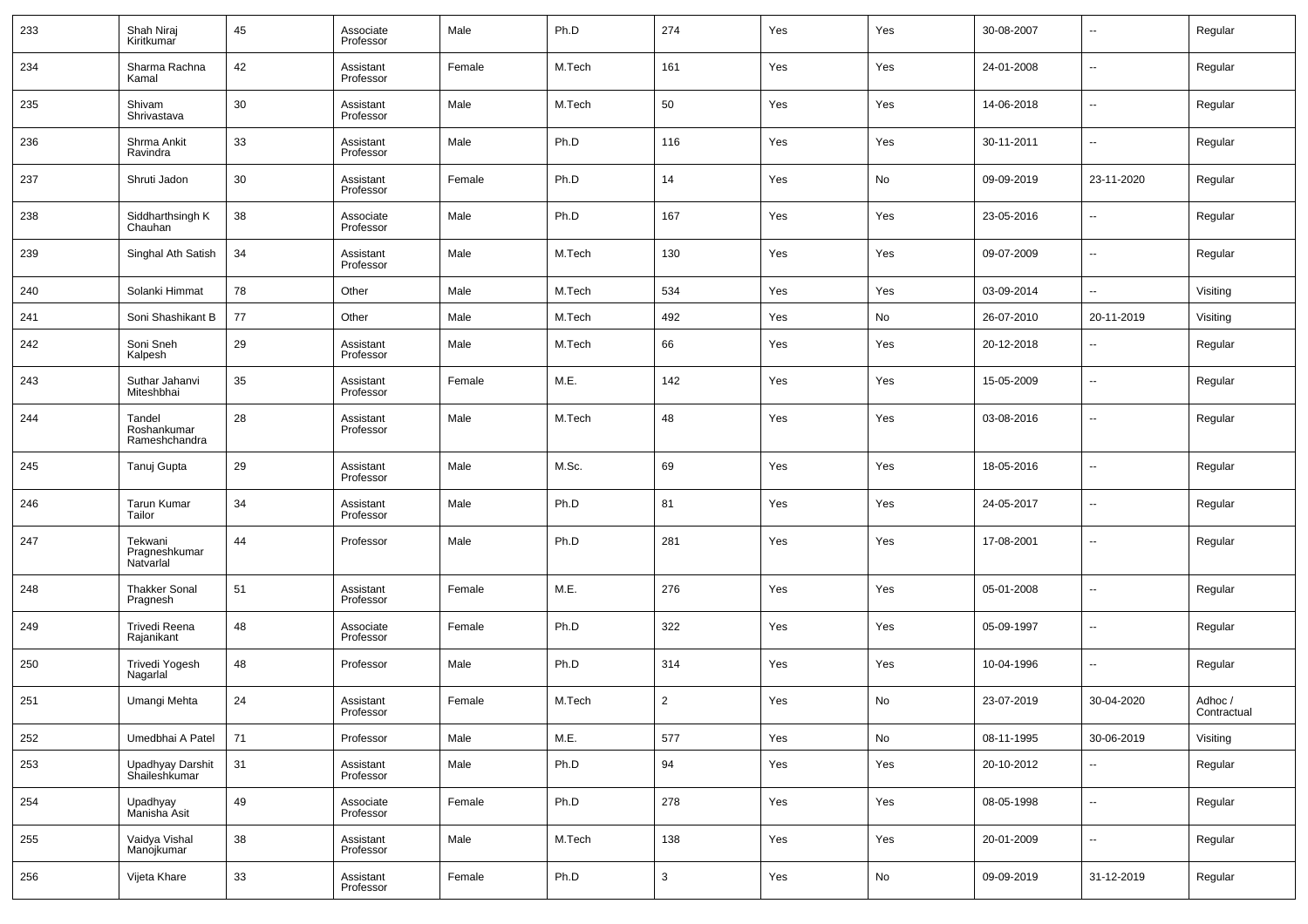| 257 | Vineet Kothari                                   | 29 | Assistant<br>Professor | Male   | M.Tech     | 92  | Yes | Yes | 18-04-2016 | $\sim$                   | Regular                |
|-----|--------------------------------------------------|----|------------------------|--------|------------|-----|-----|-----|------------|--------------------------|------------------------|
| 258 | Viraj Parekh                                     | 28 | Assistant<br>Professor | Female | M.Tech     | 68  | Yes | Yes | 29-08-2016 | $\sim$                   | Adhoc /<br>Contractual |
| 259 | Vora<br>Santoshkumar<br>Chandravadan             | 46 | Professor              | Male   | Ph.D       | 270 | Yes | Yes | 29-07-1998 | ш.                       | Regular                |
| 260 | Zaveri Tanish<br>Hemal                           | 45 | Professor              | Male   | Ph.D       | 274 | Yes | No  | 07-04-2000 | 06-07-2020               | Regular                |
| 261 | Anand Deo                                        | 63 | Other                  | Male   | <b>MMS</b> | 56  | Yes | Yes | 01-10-2015 | ш.                       | Adhoc /<br>Contractual |
| 262 | Ashwini Awasthi                                  | 55 | Professor              | Male   | Ph.D       | 388 | Yes | Yes | 05-06-2007 | $\overline{\phantom{a}}$ | Regular                |
| 263 | Balakrishnan Unny                                | 36 | Assistant<br>Professor | Male   | MBA        | 146 | Yes | Yes | 16-05-2016 | $\overline{\phantom{a}}$ | Regular                |
| 264 | <b>BHATIA MAYANK</b>                             | 41 | Assistant<br>Professor | Male   | Ph.D       | 197 | Yes | Yes | 20-05-2019 | $\overline{\phantom{a}}$ | Regular                |
| 265 | <b>BHATT AMOLA</b><br><b>SHAHIR</b>              | 35 | Assistant<br>Professor | Female | Ph.D       | 155 | Yes | Yes | 25-05-2015 | ш.                       | Regular                |
| 266 | CHATTERJEE<br><b>MONALIS</b>                     | 40 | Assistant<br>Professor | Female | Ph.D       | 120 | Yes | Yes | 26-05-2015 | $\overline{\phantom{a}}$ | Regular                |
| 267 | CHAUHAN<br><b>HIMANSHU</b><br>ASHOKKUMAR         | 43 | Assistant<br>Professor | Male   | Ph.D       | 242 | Yes | Yes | 20-05-2019 | --                       | Regular                |
| 268 | Chetan Jhaveri                                   | 47 | Assistant<br>Professor | Male   | Ph.D       | 299 | Yes | Yes | 15-06-2011 | --                       | Regular                |
| 269 | CHUGAN PAWAN<br><b>KUMAR</b>                     | 68 | Professor              | Male   | Ph.D       | 505 | No  | No  | 12-06-2017 | 11-06-2019               | Adhoc /<br>Contractual |
| 270 | <b>DABRAL</b><br><b>SHRESTHA</b>                 | 33 | Assistant<br>Professor | Female | Ph.D       | 119 | Yes | Yes | 18-05-2017 | --                       | Regular                |
| 271 | <b>DANAK</b><br>DEEPAKKUMAR<br><b>JAYKRISHNA</b> | 64 | Professor              | Male   | Ph.D       | 503 | Yes | Yes | 14-11-2002 | --                       | Regular                |
| 272 | DAVE NIYATI                                      | 31 | Assistant<br>Professor | Female | MBA        | 84  | No  | No  | 28-05-2015 | 21-12-2018               | Regular                |
| 273 | DESAI KHYATI M                                   | 42 | Assistant<br>Professor | Female | MBA        | 156 | Yes | Yes | 26-12-2013 | --                       | Regular                |
| 274 | Gaurav Mishra                                    | 39 | Assistant<br>Professor | Male   | Ph.D       | 108 | Yes | No  | 16-05-2016 | 30-05-2018               | Regular                |
| 275 | <b>GUHA PRITHA</b>                               | 39 | Assistant<br>Professor | Female | Ph.D       | 53  | No  | No  | 16-05-2016 | 18-12-2018               | Regular                |
| 276 | <b>GURU SUNITA</b>                               | 41 | Assistant<br>Professor | Female | Ph.D       | 205 | Yes | Yes | 10-10-2013 | $\sim$                   | Regular                |
| 277 | Hardik Shah                                      | 39 | Associate<br>Professor | Male   | Ph.D       | 168 | Yes | Yes | 07-09-2017 | $\sim$                   | Regular                |
| 278 | JADHAV VANITA<br>CHANDRAKANT                     | 29 | Other                  | Female | <b>MBA</b> | 48  | Yes | Yes | 25-10-2018 | $\sim$                   | Adhoc /<br>Contractual |
| 279 | <b>JAIN SANJAY A</b>                             | 45 | Associate<br>Professor | Male   | Ph.D       | 256 | Yes | Yes | 11-12-2010 | $\sim$                   | Regular                |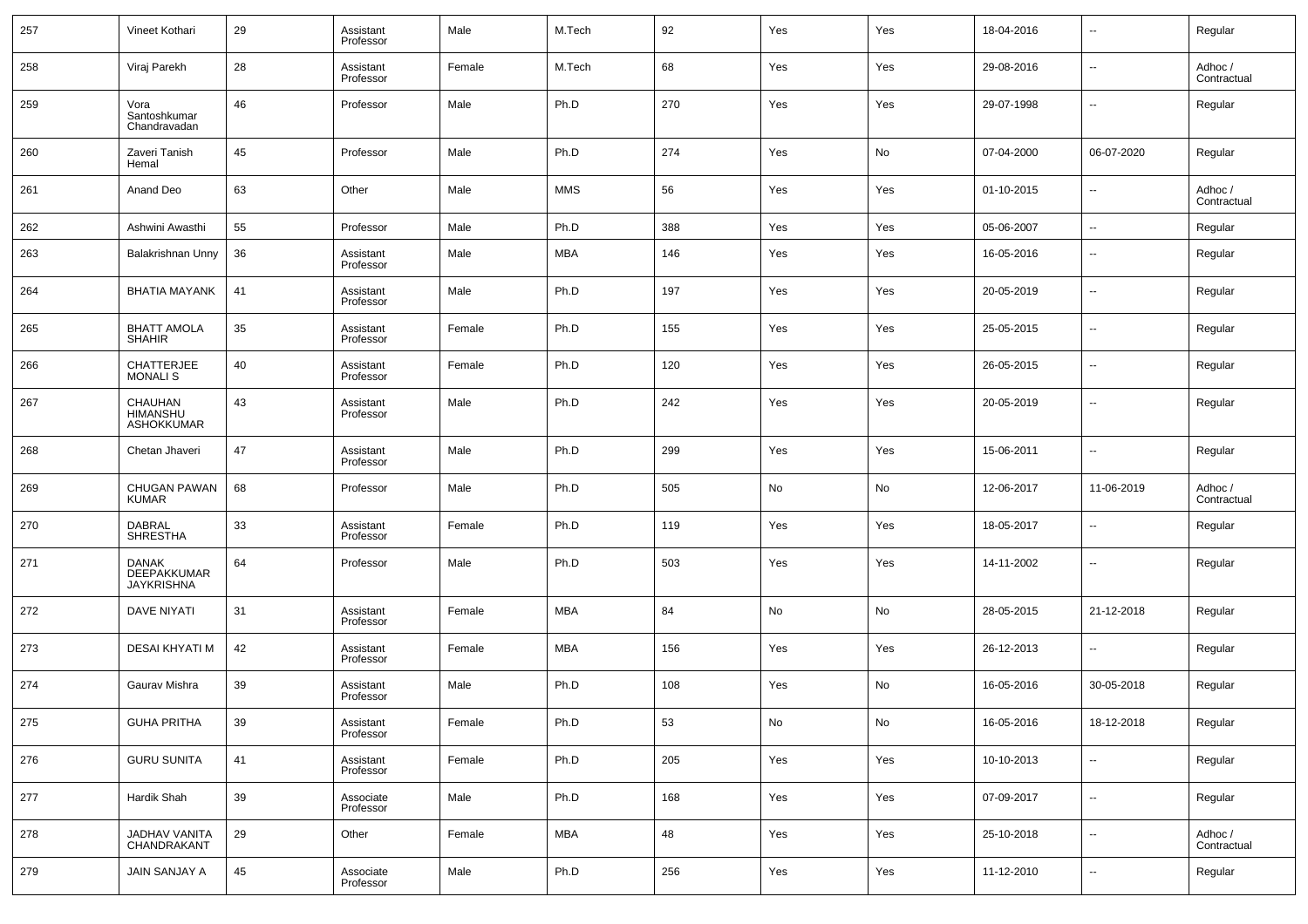| 280 | Jayesh Aagja                             | 50 | Associate<br>Professor                              | Male   | Ph.D         | 252          | Yes | Yes        | 12-05-2009 | $\overline{\phantom{a}}$ | Regular                |
|-----|------------------------------------------|----|-----------------------------------------------------|--------|--------------|--------------|-----|------------|------------|--------------------------|------------------------|
| 281 | Jimmy Sethna                             | 60 | Other                                               | Male   | <b>MBA</b>   | 436          | No  | Yes        | 23-07-2019 | $\overline{\phantom{a}}$ | Visiting               |
| 282 | JOSHI<br>TRIPURASUNDA<br>RI PANKAJ       | 57 | Assistant<br>Professor                              | Female | <b>MBA</b>   | 155          | Yes | Yes        | 02-07-2007 | $\sim$                   | Regular                |
| 283 | JOTWANI<br>DHIREN                        | 35 | Assistant<br>Professor                              | Male   | Ph.D         | 121          | Yes | No         | 16-12-2013 | 31-01-2020               | Regular                |
| 284 | KANABAR<br><b>KRISHNA</b>                | 36 | Assistant<br>Professor                              | Female | Ph.D         | 105          | Yes | Yes        | 29-10-2018 | --                       | Regular                |
| 285 | <b>KAUR</b><br><b>RAJWINDER</b>          | 33 | Assistant<br>Professor                              | Female | <b>MBA</b>   | 136          | Yes | Yes        | 20-05-2019 | $\overline{\phantom{a}}$ | Regular                |
| 286 | KAUTISH<br>PRADEEP                       | 41 | Associate<br>Professor                              | Male   | Ph.D         | 180          | Yes | Yes        | 21-12-2019 | ш.                       | Regular                |
| 287 | <b>KHAN RAFIA</b><br><b>DILNAWAS</b>     | 30 | Assistant<br>Professor                              | Female | M. Phil      | $\mathbf{3}$ | Yes | Yes        | 16-03-2020 | $\overline{\phantom{a}}$ | Regular                |
| 288 | <b>KHARI CHITRA</b>                      | 36 | Assistant<br>Professor                              | Female | Ph.D         | 42           | Yes | Yes        | 26-06-2019 | ш.                       | Regular                |
| 289 | <b>KIKANI RAJESH</b>                     | 66 | Other                                               | Male   | <b>PGDBM</b> | 82           | Yes | Yes        | 11-08-2014 | $\overline{\phantom{a}}$ | Adhoc /<br>Contractual |
| 290 | LAL BHAJAN<br>GIRRAJ SINGH               | 35 | Assistant<br>Professor                              | Male   | Ph.D         | 72           | Yes | Yes        | 15-05-2017 | ш.                       | Regular                |
| 291 | M C Gupta                                | 61 | Other                                               | Male   | <b>MBA</b>   | 468          | Yes | Yes        | 03-01-2020 | $\overline{\phantom{a}}$ | Visiting               |
| 292 | M MALLIKARJUN                            | 49 | Dean / Principal /<br>Director / Vice<br>Chancellor | Male   | Ph.D         | 312          | Yes | Yes        | 02-07-1997 | --                       | Regular                |
| 293 | Mahesh KC                                | 44 | Assistant<br>Professor                              | Male   | Ph.D         | 214          | Yes | Yes        | 01-01-2014 | --                       | Regular                |
| 294 | MAKHIJA<br>DILJEETKAUR<br>GURBHEJSINGH   | 35 | Assistant<br>Professor                              | Female | Ph.D         | 96           | Yes | Yes        | 16-05-2017 | --                       | Regular                |
| 295 | Meeta Munshi                             | 50 | Assistant<br>Professor                              | Female | Ph.D         | 314          | Yes | Yes        | 16-06-2014 | --                       | Regular                |
| 296 | MEHTA BHOOMI<br>RUCHIT                   | 34 | Assistant<br>Professor                              | Female | Ph.D         | 98           | Yes | Yes        | 29-05-2017 | --                       | Regular                |
| 297 | <b>MEHTA BINDI</b>                       | 69 | Other                                               | Female | Ph.D         | 399          | Yes | No         | 09-06-2016 | 31-05-2020               | Adhoc /<br>Contractual |
| 298 | MEHTA DHYANI J                           | 33 | Assistant<br>Professor                              | Male   | MBA          | 60           | Yes | Yes        | 15-05-2017 |                          | Regular                |
| 299 | MISRA<br>HRUDANAND<br>GUNANIDHI          | 41 | Dean / Principal /<br>Director / Vice<br>Chancellor | Male   | Ph.D         | 168          | Yes | Yes        | 02-03-2019 | ٠.                       | Regular                |
| 300 | <b>MODI</b><br>TEJASKUMAR<br>MUKESHKUMAR | 35 | Assistant<br>Professor                              | Male   | M.COM        | 150          | Yes | Yes        | 29-11-2019 | $\sim$                   | Adhoc /<br>Contractual |
| 301 | <b>MUNCHERJI</b><br><b>NINA BOMI</b>     | 58 | Associate<br>Professor                              | Female | Ph.D         | 377          | Yes | Yes        | 01-07-1997 | $\overline{\phantom{a}}$ | Regular                |
| 302 | NATH V V                                 | 67 | Professor                                           | Male   | Ph.D         | 180          | No  | ${\sf No}$ | 13-06-2003 | 31-08-2017               | Regular                |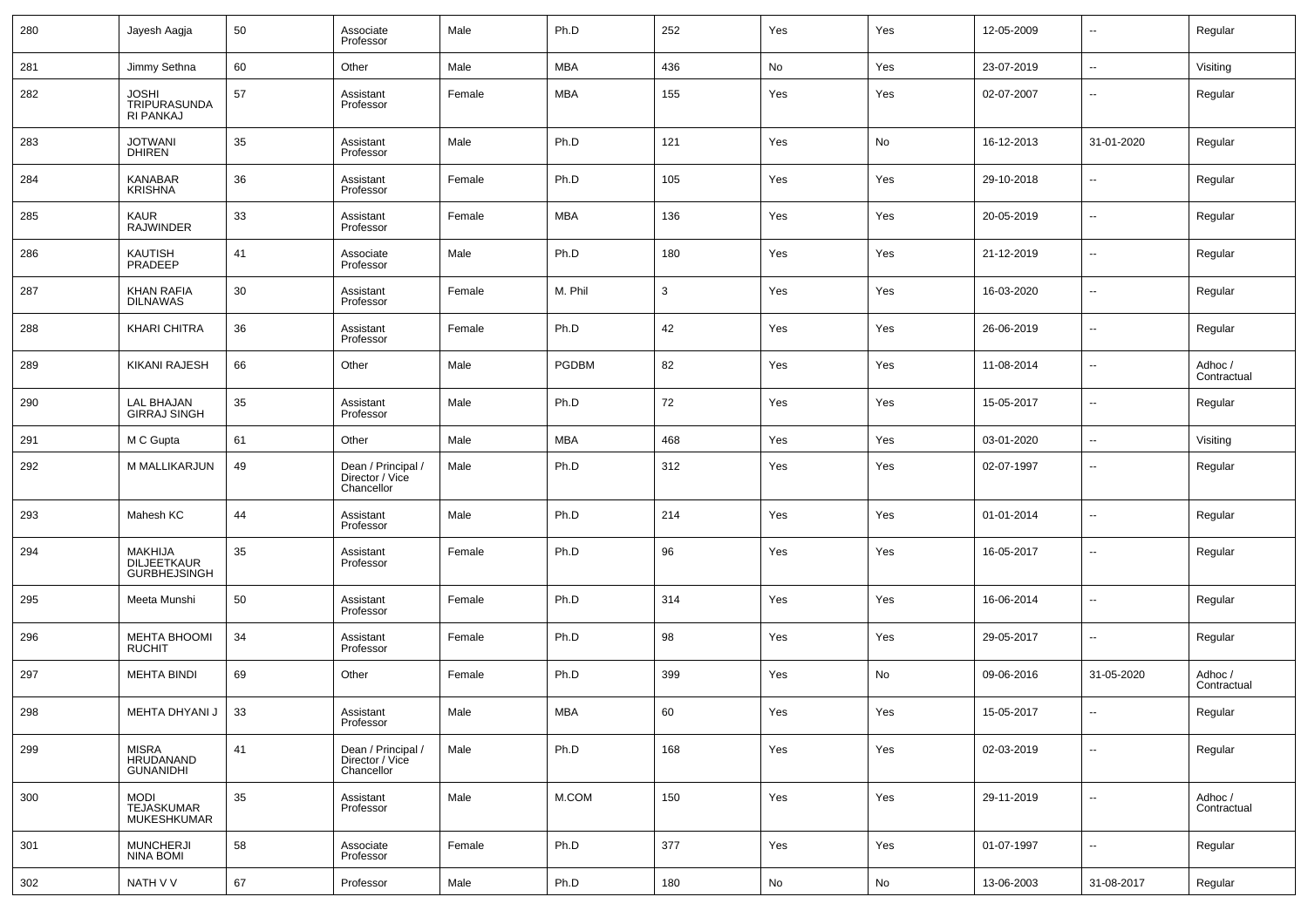| 303 | Neeta Sinha                                      | 53 | Other                  | Female | Ph.D       | 336 | Yes | No  | 17-02-2020 | 10-04-2020               | Visiting               |
|-----|--------------------------------------------------|----|------------------------|--------|------------|-----|-----|-----|------------|--------------------------|------------------------|
| 304 | Nikunj Patel                                     | 40 | Assistant<br>Professor | Male   | Ph.D       | 213 | Yes | Yes | 26-05-2015 | $\overline{\phantom{a}}$ | Regular                |
| 305 | Nilam Panchal                                    | 40 | Other                  | Female | Ph.D       | 206 | Yes | No  | 30-09-2019 | 04-01-2020               | Visiting               |
| 306 | Nirmal Soni                                      | 46 | Assistant<br>Professor | Male   | M.COM      | 234 | Yes | Yes | 26-05-2015 | $\overline{\phantom{a}}$ | Regular                |
| 307 | Nisarg Joshi                                     | 33 | Assistant<br>Professor | Male   | Ph.D       | 123 | Yes | No  | 18-05-2017 | 31-07-2019               | Regular                |
| 308 | Nityesh Bhatt                                    | 44 | Professor              | Male   | Ph.D       | 240 | Yes | Yes | 04-06-2007 | $\ddotsc$                | Regular                |
| 309 | Nupur Shah                                       | 32 | Other                  | Female | <b>MBA</b> | 90  | Yes | Yes | 23-07-2019 | $\overline{\phantom{a}}$ | Visiting               |
| 310 | Pallavi Mittal                                   | 42 | Other                  | Female | Ph.D       | 161 | Yes | Yes | 05-12-2019 | $\overline{\phantom{a}}$ | Visiting               |
| 311 | Parag Rijwani                                    | 38 | Associate<br>Professor | Male   | Ph.D       | 182 | Yes | Yes | 16-05-2009 | --                       | Regular                |
| 312 | PARASHAR<br>SAPNA<br>CHAMANLAL                   | 49 | Associate<br>Professor | Female | Ph.D       | 234 | Yes | Yes | 01-08-2007 | --                       | Regular                |
| 313 | PATEL<br>BHAVESHKUMAR<br>KANTILAL                | 41 | Assistant<br>Professor | Male   | Ph.D       | 212 | Yes | Yes | 16-02-2019 | $\overline{\phantom{a}}$ | Regular                |
| 314 | <b>PATEL</b><br><b>RITESHKUMAR</b><br>JAYANTILAL | 32 | Assistant<br>Professor | Male   | Ph.D       | 120 | Yes | Yes | 16-05-2016 | --                       | Regular                |
| 315 | PATEL ZEEL                                       | 23 | Other                  | Female | MBA        | 8   | Yes | Yes | 03-10-2019 | --                       | Adhoc /<br>Contractual |
| 316 | Poonam<br>Chhaniwal                              | 40 | Assistant<br>Professor | Female | Ph.D       | 156 | Yes | Yes | 01-12-2017 | $\overline{\phantom{a}}$ | Regular                |
| 317 | POTURAJU<br>NARESHKUMAR<br>NAGESHWARAR<br>AO.    | 32 | Assistant<br>Professor | Male   | MBA        | 117 | No  | No  | 26-05-2015 | 30-04-2019               | Regular                |
| 318 | Praneti Shah                                     | 39 | Assistant<br>Professor | Female | Ph.D       | 214 | Yes | Yes | 23-05-2017 | --                       | Regular                |
| 319 | Punita Rajpurohit                                | 28 | Assistant<br>Professor | Female | M.COM      | 83  | Yes | Yes | 15-05-2018 | --                       | Regular                |
| 320 | RAJA ABHAY<br><b>DHIRENDRABHAI</b>               | 36 | Assistant<br>Professor | Male   | Ph.D       | 153 | Yes | Yes | 13-12-2019 | $\overline{\phantom{a}}$ | Regular                |
| 321 | Rajeshkumar Jain                                 | 51 | Professor              | Male   | Ph.D       | 357 | Yes | Yes | 03-11-2004 | Ξ.                       | Regular                |
| 322 | RAO INDU                                         | 48 | Associate<br>Professor | Female | Ph.D       | 96  | No  | No  | 25-04-2016 | 11-08-2019               | Regular                |
| 323 | RAO VEENA C V<br>S PRAKASH                       | 39 | Other                  | Female | <b>MBA</b> | 11  | Yes | Yes | 03-08-2018 | ۰.                       | Adhoc /<br>Contractual |
| 324 | Rashmi Panda                                     | 49 | Other                  | Female | Ph.D       | 204 | No  | Yes | 23-07-2019 | $\overline{\phantom{a}}$ | Visiting               |
| 325 | RATHORE<br>LAXMAN SINGH                          | 61 | Other                  | Male   | <b>MBA</b> | 30  | No  | No  | 16-12-2016 | 21-07-2017               | Adhoc /<br>Contractual |
| 326 | RAVAL AVANI<br>VISHAL                            | 32 | Assistant<br>Professor | Female | Ph.D       | 132 | Yes | Yes | 23-05-2019 | $\overline{\phantom{a}}$ | Regular                |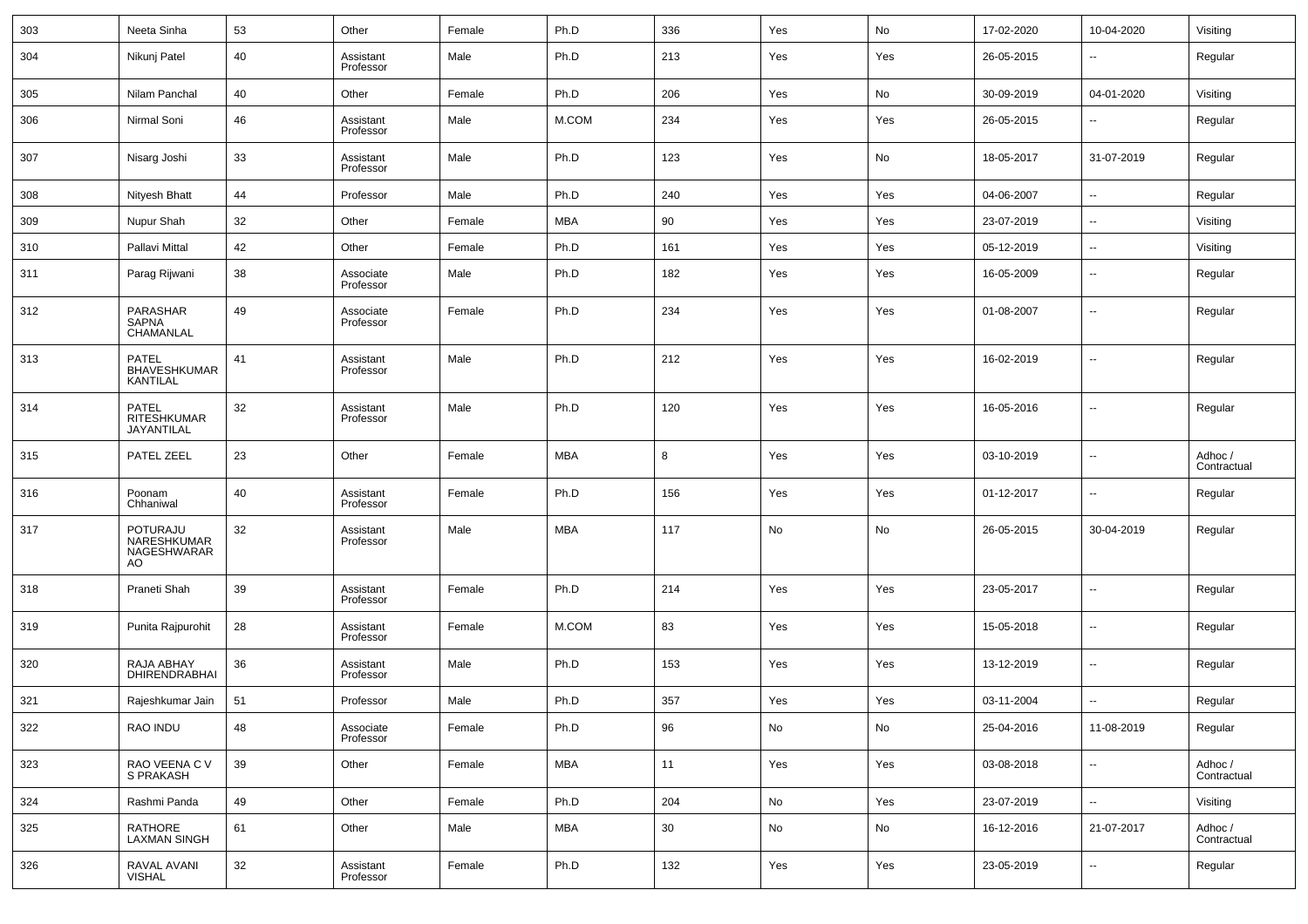| 327 | Sameer Pingle                                    | 41 | Associate<br>Professor | Male   | Ph.D       | 210 | Yes | No  | 06-06-2008 | 15-01-2020               | Regular                |
|-----|--------------------------------------------------|----|------------------------|--------|------------|-----|-----|-----|------------|--------------------------|------------------------|
| 328 | Samik Shome                                      | 43 | Associate<br>Professor | Male   | Ph.D       | 211 | Yes | Yes | 02-06-2017 | ⊷                        | Regular                |
| 329 | Sandip Trada                                     | 39 | Assistant<br>Professor | Male   | Ph.D       | 127 | Yes | Yes | 25-05-2017 | ⊷                        | Regular                |
| 330 | <b>SAURABH PUNIT</b>                             | 37 | Assistant<br>Professor | Male   | Ph.D       | 131 | Yes | Yes | 29-05-2017 | ⊷                        | Regular                |
| 331 | SHAH KHYATI<br><b>SURESH</b>                     | 33 | Assistant<br>Professor | Female | <b>MBA</b> | 108 | Yes | Yes | 16-12-2013 | ⊶.                       | Regular                |
| 332 | <b>SHAH MILAN</b><br>SURESHCHAND<br>RA           | 43 | Assistant<br>Professor | Male   | Ph.D       | 167 | No  | No  | 04-08-2016 | 11-12-2017               | Regular                |
| 333 | SHAH TEJAS<br><b>RAJESHBHAI</b>                  | 37 | Assistant<br>Professor | Male   | Ph.D       | 180 | Yes | Yes | 18-05-2017 | -−                       | Regular                |
| 334 | <b>SHAH TIRTHANK</b>                             | 36 | Assistant<br>Professor | Male   | Ph.D       | 149 | Yes | Yes | 18-11-2019 | $\overline{\phantom{a}}$ | Regular                |
| 335 | <b>Shahir Bhatt</b>                              | 36 | Assistant<br>Professor | Male   | Ph.D       | 152 | Yes | Yes | 26-05-2015 | -−                       | Regular                |
| 336 | <b>SHAIKH</b><br>AZHARUDDIN<br>SARFUDDIN         | 29 | Assistant<br>Professor | Male   | Ph.D       | 82  | Yes | Yes | 21-03-2020 | $\overline{\phantom{a}}$ | Regular                |
| 337 | Shantanu Mehta                                   | 63 | Other                  | Male   | Ph.D       | 449 | Yes | Yes | 18-06-2018 | $\overline{a}$           | Adhoc /<br>Contractual |
| 338 | SHRIVASTAVA<br>DEEPAKKUMAR<br><b>DINESHKUMAR</b> | 41 | Professor              | Male   | Ph.D       | 201 | No  | No  | 28-10-2004 | 30-04-2018               | Regular                |
| 339 | Singh Ambika                                     | 33 | Assistant<br>Professor | Female | Ph.D       | 82  | Yes | Yes | 04-11-2019 | --                       | Regular                |
| 340 | SONI HETAL<br>KANAIYALAL                         | 33 | Assistant<br>Professor | Female | <b>MBA</b> | 116 | No  | No  | 16-05-2018 | 17-05-2018               | Regular                |
| 341 | Srirupa Banerjee                                 | 45 | Other                  | Female | Ph.D       | 147 | No  | Yes | 21-10-2019 |                          | Visiting               |
| 342 | Subrat Sahu                                      | 53 | Associate<br>Professor | Male   | Ph.D       | 311 | Yes | No  | 05-05-2016 | 23-09-2019               | Regular                |
| 343 | <b>Tejpal Sheth</b>                              | 43 | Other                  | Male   | <b>MBA</b> | 240 | Yes | Yes | 03-01-2020 | -−                       | Visiting               |
| 344 | THANKI<br><b>SHASHANK</b>                        | 44 | Associate<br>Professor | Male   | Ph.D       | 247 | Yes | Yes | 21-06-2019 | ⊷                        | Regular                |
| 345 | Trilok Sharma                                    | 55 | Other                  | Male   | Ph.D       | 360 | Yes | Yes | 28-06-2019 |                          | Visiting               |
| 346 | TRIVEDI<br>HARISMITA<br>ANUBHAI                  | 61 | Associate<br>Professor | Female | MBA        | 467 | Yes | Yes | 24-03-2003 | $\sim$                   | Regular                |
| 347 | Vishal Goel                                      | 43 | Assistant<br>Professor | Male   | Ph.D       | 228 | Yes | Yes | 02-07-2018 | $\sim$                   | Regular                |
| 348 | Vishal Jani                                      | 35 | Assistant<br>Professor | Male   | Ph.D       | 61  | No  | No  | 18-05-2017 | 17-01-2019               | Regular                |
| 349 | YADAV<br>PRABHATKUMAR<br>VYANKATRAO              | 51 | Associate<br>Professor | Male   | Ph.D       | 256 | Yes | Yes | 14-06-1999 | щ.                       | Regular                |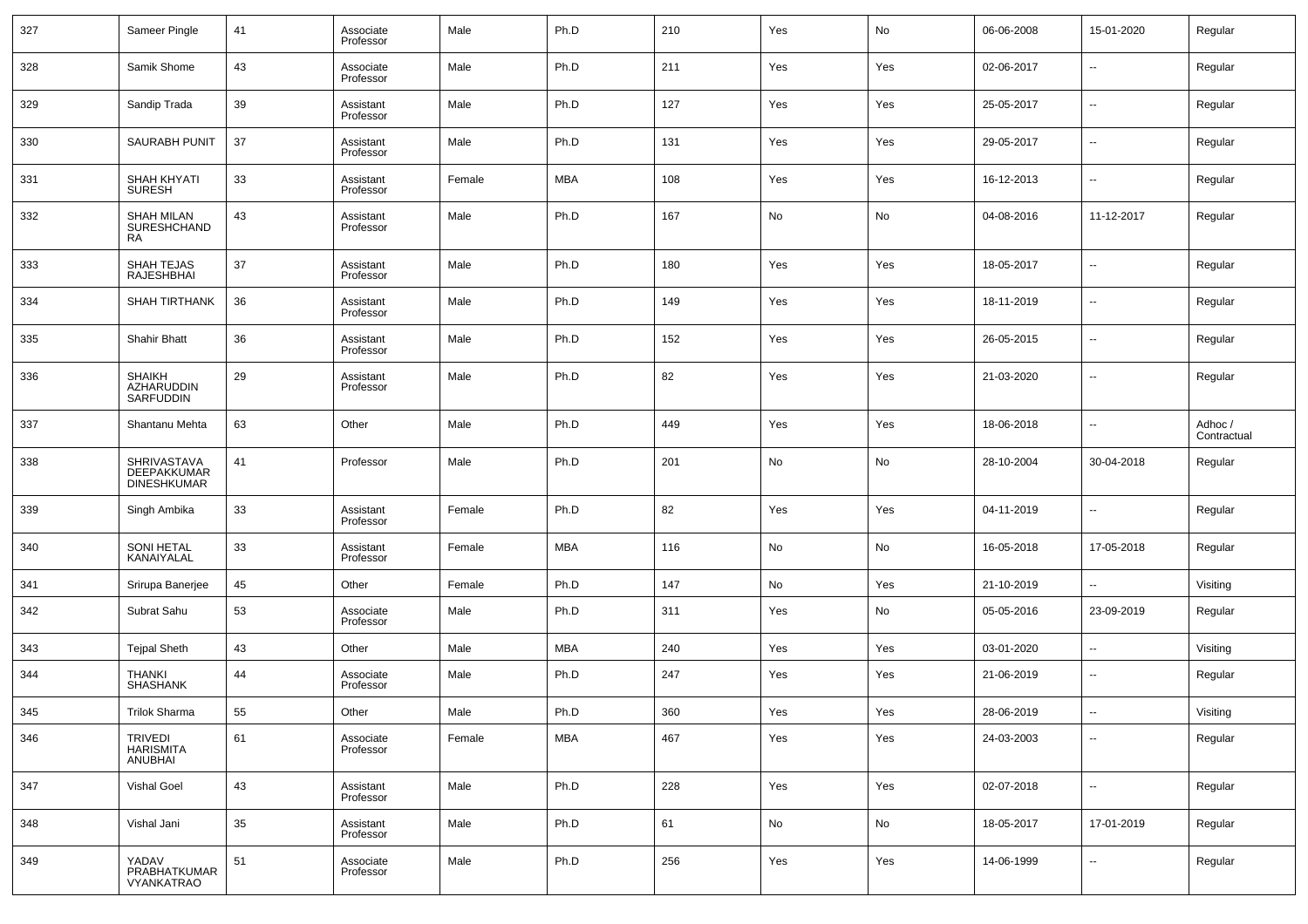| 350 | Dr Renuka<br>Deepak Mishra           | 38 | Other                  | Female | Ph.D                  | 216 | Yes | Yes | 16-07-2018 | $\sim$                   | Visiting               |
|-----|--------------------------------------|----|------------------------|--------|-----------------------|-----|-----|-----|------------|--------------------------|------------------------|
| 351 | Anushree Raval                       | 28 | Assistant<br>Professor | Female | Master of<br>Pharmacy | 12  | Yes | No  | 23-09-2019 | 15-05-2020               | Adhoc /<br>Contractual |
| 352 | Dr Mayur<br>Mahendrabhai<br>Patel    | 39 | Associate<br>Professor | Male   | Ph.D                  | 168 | Yes | Yes | 03-07-2006 | ш,                       | Regular                |
| 353 | Dr Ankit Borisa                      | 30 | Other                  | Male   | Ph.D                  | 36  | Yes | No  | 02-01-2020 | 24-05-2020               | Visiting               |
| 354 | Dr Bhagwati<br>Saxena                | 37 | Assistant<br>Professor | Female | Ph.D                  | 77  | Yes | Yes | 10-10-2018 | --                       | Regular                |
| 355 | Dr Bhaswat<br>Chakraborty            | 61 | Other                  | Male   | Ph.D                  | 408 | Yes | No  | 17-07-2019 | 30-11-2019               | Visiting               |
| 356 | Dr Bhoomika<br>Mayur Patel           | 38 | Assistant<br>Professor | Female | Ph.D                  | 175 | Yes | Yes | 12-12-2005 | ш,                       | Regular                |
| 357 | Dr Bhumika Dipen<br>Patel            | 36 | Assistant<br>Professor | Female | Ph.D                  | 158 | Yes | Yes | 22-09-2008 | $\sim$                   | Regular                |
| 358 | Dr Charmy Shital<br>Kothari          | 38 | Associate<br>Professor | Female | Ph.D                  | 194 | Yes | Yes | 01-11-2010 | $\overline{\phantom{a}}$ | Regular                |
| 359 | Dr Dhaivat<br>Chandrakant<br>Parikh  | 37 | Assistant<br>Professor | Male   | Ph.D                  | 173 | Yes | Yes | 03-07-2006 | $\overline{\phantom{a}}$ | Regular                |
| 360 | Dr Dipal<br>Mahendrabhai<br>Gandhi   | 36 | Assistant<br>Professor | Female | Ph.D                  | 149 | Yes | Yes | 01-01-2008 | ш,                       | Regular                |
| 361 | Dr Hardik<br>Girishkumar Bhatt       | 39 | Associate<br>Professor | Male   | Ph.D                  | 190 | Yes | Yes | 18-07-2005 | --                       | Regular                |
| 362 | Dr Heena V Dave                      | 46 | Other                  | Female | Ph.D                  | 300 | Yes | Yes | 14-06-2018 | н.                       | Regular                |
| 363 | Dr Jigar<br>Nareshkumar<br>Shah      | 38 | Assistant<br>Professor | Male   | Ph.D                  | 188 | Yes | Yes | 06-06-2007 | $\overline{\phantom{a}}$ | Regular                |
| 364 | Dr Jigna Samir<br>Shah               | 46 | Professor              | Female | Ph.D                  | 275 | Yes | Yes | 02-09-2013 | --                       | Regular                |
| 365 | Dr Jignasa Ketan<br>Savjani          | 41 | Assistant<br>Professor | Female | Ph.D                  | 207 | Yes | Yes | 23-07-2007 | --                       | Regular                |
| 366 | Dr Manjunath<br>Madhuvobhat<br>Ghate | 49 | Professor              | Male   | Ph.D                  | 284 | Yes | Yes | 14-09-2009 | --                       | Regular                |
| 367 | Dr Mohit Prakash<br>Shah             | 35 | Assistant<br>Professor | Male   | Ph.D                  | 103 | Yes | Yes | 28-05-2015 | --                       | Regular                |
| 368 | Dr Nagja<br>Vidushekhar<br>Tripathi  | 44 | Assistant<br>Professor | Female | Ph.D                  | 211 | Yes | Yes | 17-12-2007 | --                       | Regular                |
| 369 | Dr Niyati Sanjeev<br>Acharya         | 41 | Assistant<br>Professor | Female | Ph.D                  | 216 | Yes | Yes | 25-06-2009 | $\overline{\phantom{a}}$ | Regular                |
| 370 | Dr Nrupesh<br>Ramanbhai Patel        | 39 | Assistant<br>Professor | Male   | Ph.D                  | 169 | Yes | Yes | 25-01-2008 | $\overline{\phantom{a}}$ | Regular                |
| 371 | Dr Priti Jignesh<br>Mehta            | 44 | Professor              | Female | Ph.D                  | 266 | Yes | Yes | 25-03-2008 | $\overline{\phantom{a}}$ | Regular                |
| 372 | Dr Renu Singh                        | 38 | Other                  | Female | Ph.D                  | 180 | Yes | No  | 16-07-2018 | 30-04-2020               | Visiting               |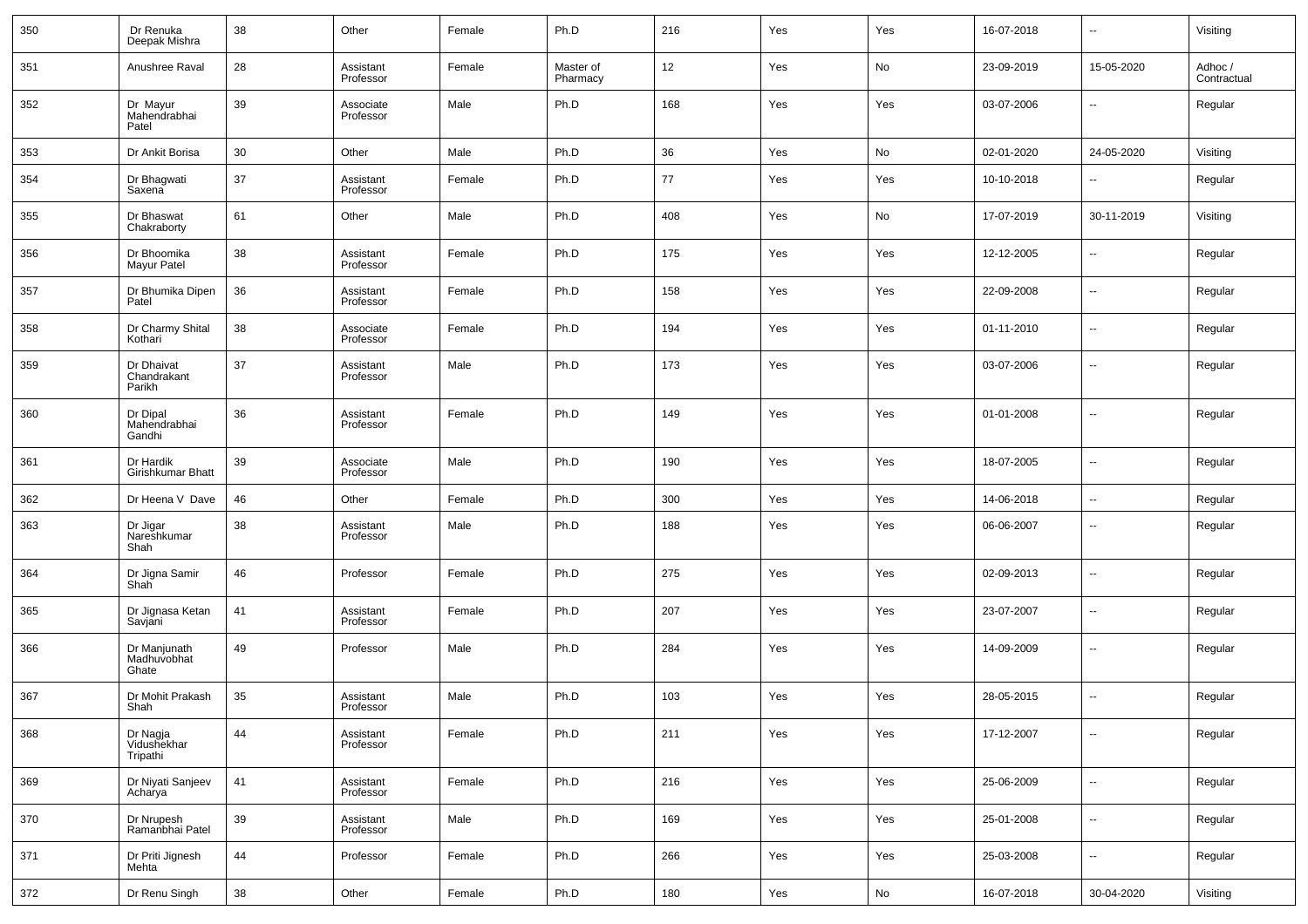| 373 | Dr Shital Bhavin<br>Butani     | 40       | Associate<br>Professor                              | Female | Ph.D                  | 192 | Yes | Yes | 15-06-2009 | $\overline{\phantom{a}}$ | Regular                |
|-----|--------------------------------|----------|-----------------------------------------------------|--------|-----------------------|-----|-----|-----|------------|--------------------------|------------------------|
| 374 | Dr Shital Sharad<br>Panchal    | 40       | Assistant<br>Professor                              | Female | Ph.D                  | 201 | Yes | Yes | 13-09-2008 | $\overline{\phantom{a}}$ | Regular                |
| 375 | Dr Shivani P Patel             | 30       | Other                                               | Female | Ph.D                  | 36  | Yes | Yes | 02-01-2020 | $\overline{\phantom{a}}$ | Other                  |
| 376 | Dr Shraddha Vikas<br>Bhadada   | 38       | Other                                               | Female | Ph.D                  | 180 | Yes | Yes | 16-07-2018 | $\overline{\phantom{a}}$ | Visiting               |
| 377 | Dr Snehal<br>Sanjaykumar Patel | 42       | Assistant<br>Professor                              | Female | Ph.D                  | 226 | Yes | Yes | 02-11-2010 | $\overline{\phantom{a}}$ | Regular                |
| 378 | Dr Tejal Amit<br>Mehta         | 46       | Professor                                           | Female | Ph.D                  | 276 | Yes | Yes | 09-10-2003 | $\overline{\phantom{a}}$ | Regular                |
| 379 | Dr Udit Chaube                 | 29       | Other                                               | Male   | Ph.D                  | 12  | Yes | No  | 02-01-2020 | 24-05-2020               | Visiting               |
| 380 | Dr Vivek Shantilal<br>Vyas     | 39       | Assistant<br>Professor                              | Male   | Ph.D                  | 160 | Yes | Yes | 12-12-2008 | $\overline{\phantom{a}}$ | Regular                |
| 381 | Jahanvi Patel                  | 32       | Other                                               | Female | M. Pharm              | 39  | Yes | Yes | 16-07-2018 | $\sim$                   | Visiting               |
| 382 | Mr Vanditkumar R<br>Shah       | 25       | Assistant<br>Professor                              | Male   | M.Tech                | 12  | Yes | No  | 20-01-2020 | 30-05-2020               | Visiting               |
| 383 | Ms Alka Sanghavi               | 56       | Other                                               | Female | M.Sc.                 | 252 | Yes | No  | 16-07-2018 | 30-04-2020               | Visiting               |
| 384 | Ms Dharitri<br>Kansara         | 40       | Other                                               | Female | Master of<br>Pharmacy | 168 | No  | No  | 02-01-2020 | 30-04-2020               | Visiting               |
| 385 | Ms Mangalika<br>Shukla         | 24       | Other                                               | Female | M.A                   | 12  | Yes | No  | 09-09-2019 | 18-01-2020               | Visiting               |
| 386 | Ms Monica<br>Bhatnagar         | 30       | Other                                               | Female | M.Tech                | 60  | Yes | No  | 16-07-2018 | 01-06-2020               | Visiting               |
| 387 | Ms Nima Solanki                | 32       | Other                                               | Female | Master of<br>Pharmacy | 37  | Yes | No  | 17-07-2019 | 31-12-2020               | Visiting               |
| 388 | Ms Palak Kirtibhai<br>Parikh   | 31       | Assistant<br>Professor                              | Female | M. Pharm              | 107 | Yes | Yes | 02-09-2013 | $\overline{\phantom{a}}$ | Regular                |
| 389 | Ms Rajvi Patel                 | 37       | Other                                               | Female | M.S                   | 78  | Yes | Yes | 17-07-2017 | $\overline{\phantom{a}}$ | Visiting               |
| 390 | Ms Shikha K Patel              | 32       | Assistant<br>Professor                              | Female | Master of<br>Pharmacy | 60  | Yes | Yes | 30-01-2020 | $\overline{\phantom{a}}$ | Regular                |
| 391 | Shivangi Sheth                 | 47       | Other                                               | Female | M.Sc.                 | 120 | Yes | No  | 16-07-2018 | 30-03-2020               | Visiting               |
| 392 | Vidhi Shah                     | 30       | Assistant<br>Professor                              | Female | Ph.D                  | 22  | Yes | Yes | 15-10-2018 | $\overline{\phantom{a}}$ | Regular                |
| 393 | Jyotsnaben<br>Yagnik           | 66       | Professor                                           | Female | Ph.D                  | 155 | Yes | No  | 01-07-2019 | 24-10-2019               | Adhoc /<br>Contractual |
| 394 | Madhuri Parikh                 | 47       | Associate<br>Professor                              | Female | Ph.D                  | 174 | Yes | Yes | 16-05-2007 | $\overline{\phantom{a}}$ | Regular                |
| 395 | Purvi Pokhariyal               | $\bf 44$ | Dean / Principal /<br>Director / Vice<br>Chancellor | Female | Ph.D                  | 243 | Yes | Yes | 14-08-2007 | $\overline{\phantom{a}}$ | Regular                |
| 396 | Tarkesh Molia                  | 48       | Associate<br>Professor                              | Male   | Ph.D                  | 220 | Yes | Yes | 16-07-2011 | $\overline{\phantom{a}}$ | Regular                |
| 397 | Yogendra Batra                 | 64       | Professor                                           | Male   | M.A                   | 143 | Yes | Yes | 14-06-2016 | $\overline{\phantom{a}}$ | Adhoc /<br>Contractual |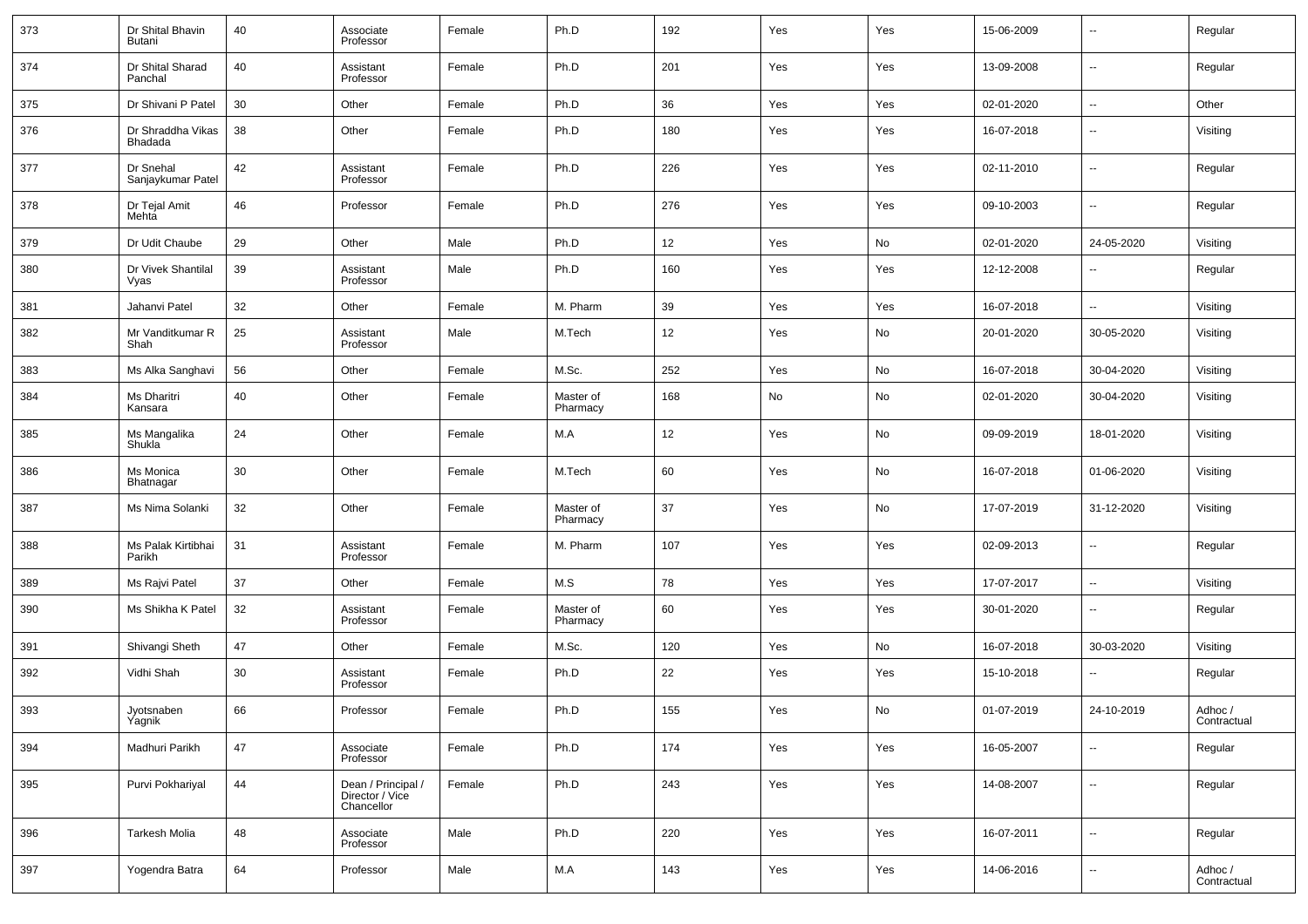| 398 | Anand Shinde               | 38 | Assistant<br>Professor | Male   | Ph.D       | 113 | Yes           | Yes | 29-06-2010 | $\overline{\phantom{a}}$ | Regular                |
|-----|----------------------------|----|------------------------|--------|------------|-----|---------------|-----|------------|--------------------------|------------------------|
| 399 | Arun Prasad                | 42 | Assistant<br>Professor | Male   | Ph.D       | 196 | Yes           | Yes | 09-12-2013 | $\overline{\phantom{a}}$ | Regular                |
| 400 | Bishwa Kallyan<br>Dash     | 33 | Assistant<br>Professor | Male   | Ph.D       | 77  | Yes           | Yes | 21-12-2016 | $\overline{\phantom{a}}$ | Regular                |
| 401 | <b>G V NARSIMHA</b><br>RAO | 61 | Associate<br>Professor | Male   | Ph.D       | 336 | No            | Yes | 11-02-2019 | $\overline{\phantom{a}}$ | Regular                |
| 402 | Jitendra Kumar             | 63 | Professor              | Male   | Ph.D       | 389 | Yes           | Yes | 25-07-2019 | $\overline{\phantom{a}}$ | Adhoc /<br>Contractual |
| 403 | Nitesh Chaurdhary          | 38 | Assistant<br>Professor | Male   | M.A        | 139 | Yes           | Yes | 06-04-2009 | $\overline{\phantom{a}}$ | Regular                |
| 404 | Pranav Saraswat            | 38 | Assistant<br>Professor | Male   | Ph.D       | 210 | Yes           | Yes | 25-06-2012 | $\overline{\phantom{a}}$ | Regular                |
| 405 | Shalini S                  | 43 | Assistant<br>Professor | Female | Ph.D       | 233 | Yes           | Yes | 25-06-2012 | $\overline{\phantom{a}}$ | Regular                |
| 406 | Shreekant Iyengar          | 37 | Assistant<br>Professor | Male   | Ph.D       | 175 | Yes           | No  | 22-07-2014 | 31-12-2019               | Regular                |
| 407 | Vikas Trivedi              | 39 | Assistant<br>Professor | Male   | Ph.D       | 166 | Yes           | Yes | 28-05-2015 | $\overline{\phantom{a}}$ | Regular                |
| 408 | Vikash Kumar<br>Upadhyay   | 36 | Assistant<br>Professor | Male   | Ph.D       | 48  | Yes           | Yes | 24-05-2018 | $\overline{\phantom{a}}$ | Regular                |
| 409 | Virendra Singh             | 38 | Assistant<br>Professor | Male   | Ph.D       | 168 | No            | No  | 18-07-2018 | 26-12-2019               | Regular                |
| 410 | Alaukik<br>Shrivastava     | 26 | Assistant<br>Professor | Male   | <b>LLM</b> | 31  | No            | Yes | 22-10-2019 | $\overline{\phantom{a}}$ | Adhoc /<br>Contractual |
| 411 | Amit Bhaskar               | 37 | Assistant<br>Professor | Male   | Ph.D       | 93  | Yes           | Yes | 31-05-2016 | $\overline{\phantom{a}}$ | Regular                |
| 412 | Amit Kumar<br>Kashyap      | 38 | Assistant<br>Professor | Male   | <b>LLM</b> | 162 | Yes           | Yes | 25-11-2014 | $\overline{\phantom{a}}$ | Regular                |
| 413 | Anubhuti<br>Dungdung       | 30 | Assistant<br>Professor | Female | <b>LLM</b> | 44  | Yes           | Yes | 14-03-2016 | $\overline{\phantom{a}}$ | Regular                |
| 414 | Anviksha Pachori           | 27 | Assistant<br>Professor | Female | <b>LLM</b> | 36  | Yes           | Yes | 18-06-2018 | $\overline{\phantom{a}}$ | Regular                |
| 415 | Arpit Sharma               | 30 | Assistant<br>Professor | Male   | <b>LLM</b> | 60  | Yes           | Yes | 19-06-2018 | $\overline{\phantom{a}}$ | Regular                |
| 416 | Devang Chhtrapati          | 40 | Assistant<br>Professor | Male   | <b>LLM</b> | 159 | Yes           | Yes | 22-07-2019 | $\overline{\phantom{a}}$ | Adhoc /<br>Contractual |
| 417 | Gunjan Arora               | 30 | Assistant<br>Professor | Female | LLM        | 66  | ${\sf No}$    | Yes | 31-07-2019 | $\overline{\phantom{a}}$ | Regular                |
| 418 | Kriti Kulshreshtha         | 35 | Assistant<br>Professor | Female | Ph.D       | 120 | $\mathsf{No}$ | No  | 05-09-2018 | 31-10-2019               | Regular                |
| 419 | Neeraj Kumar<br>Gupta      | 32 | Assistant<br>Professor | Male   | LLM        | 60  | Yes           | Yes | 22-05-2018 | $\overline{\phantom{a}}$ | Regular                |
| 420 | Neeraj Sharma              | 35 | Assistant<br>Professor | Male   | LLM        | 88  | $\mathsf{No}$ | Yes | 27-08-2018 | ۰.                       | Regular                |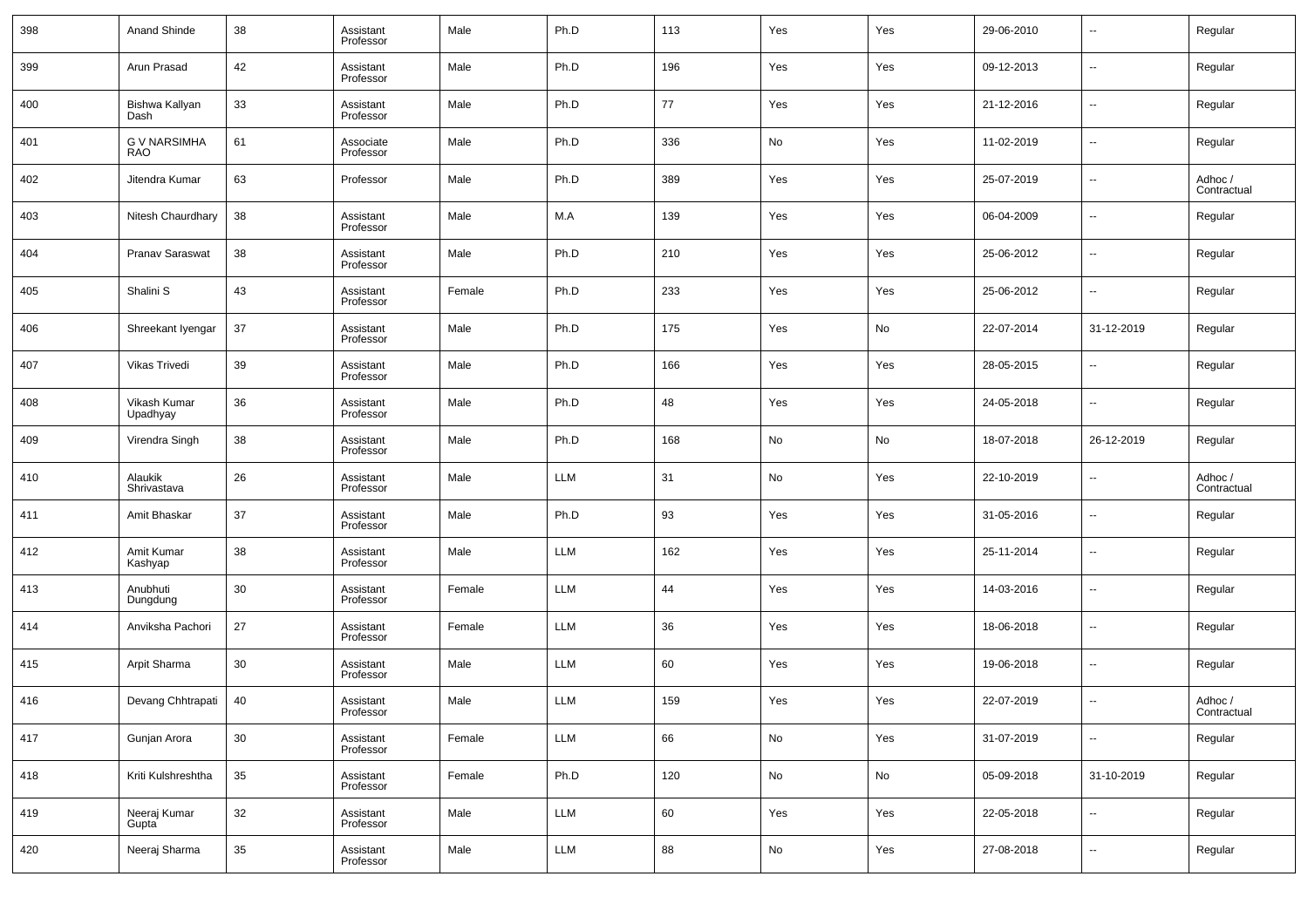| 421 | Neha Bhuraney                        | 28 | Assistant<br>Professor                              | Female | <b>LLM</b> | 41  | Yes | No  | 06-08-2019 | 15-05-2020               | Adhoc /<br>Contractual |
|-----|--------------------------------------|----|-----------------------------------------------------|--------|------------|-----|-----|-----|------------|--------------------------|------------------------|
| 422 | Nidhi Saroj                          | 27 | Assistant<br>Professor                              | Female | <b>LLM</b> | 35  | Yes | No  | 24-05-2018 | 31-12-2019               | Regular                |
| 423 | Nikita Koradia                       | 30 | Assistant<br>Professor                              | Female | <b>LLM</b> | 39  | Yes | Yes | 22-06-2018 | --                       | Adhoc /<br>Contractual |
| 424 | Nupur Sinha                          | 48 | Other                                               | Female | <b>LLM</b> | 300 | Yes | Yes | 30-07-2018 | --                       | Visiting               |
| 425 | Pankhuri Agrawal                     | 28 | Assistant<br>Professor                              | Female | <b>LLM</b> | 17  | Yes | No  | 27-07-2018 | 27-12-2019               | Regular                |
| 426 | Shreya Srivastava                    | 29 | Assistant<br>Professor                              | Female | <b>LLM</b> | 48  | Yes | Yes | 17-01-2018 | $\overline{\phantom{a}}$ | Regular                |
| 427 | Surbhi Bhatia                        | 28 | Assistant<br>Professor                              | Female | <b>LLM</b> | 64  | Yes | No  | 05-08-2019 | 31-12-2019               | Adhoc /<br>Contractual |
| 428 | Surendra Kumar                       | 30 | Assistant<br>Professor                              | Male   | <b>LLM</b> | 40  | No  | No  | 05-08-2019 | 31-12-2019               | Adhoc /<br>Contractual |
| 429 | Swati Kumari<br>Mawandiya            | 32 | Assistant<br>Professor                              | Female | <b>LLM</b> | 33  | Yes | Yes | 22-05-2018 | $\overline{\phantom{a}}$ | Regular                |
| 430 | <b>Trisha Mittal</b>                 | 29 | Assistant<br>Professor                              | Female | <b>LLM</b> | 17  | Yes | No  | 21-02-2019 | 30-05-2020               | Regular                |
| 431 | Varsha Mohan                         | 27 | Assistant<br>Professor                              | Female | <b>LLM</b> | 19  | No  | No  | 24-07-2019 | 27-12-2019               | Adhoc /<br>Contractual |
| 432 | YASH PANDEY                          | 25 | Assistant<br>Professor                              | Male   | <b>LLM</b> | 9   | Yes | No  | 05-08-2019 | 15-05-2020               | Adhoc /<br>Contractual |
| 433 | Sarat Dalai                          | 50 | Professor                                           | Male   | Ph.D       | 319 | Yes | Yes | 01-10-2011 | $\overline{\phantom{a}}$ | Regular                |
| 434 | Amee Nair                            | 40 | Assistant<br>Professor                              | Female | Ph.D       | 122 | Yes | Yes | 12-05-2010 | $\overline{\phantom{a}}$ | Regular                |
| 435 | Nasreen Munshi                       | 45 | Assistant<br>Professor                              | Female | Ph.D       | 149 | Yes | Yes | 07-06-2009 | $\overline{\phantom{a}}$ | Regular                |
| 436 | Sonal Bakshi                         | 57 | Assistant<br>Professor                              | Female | Ph.D       | 373 | Yes | Yes | 06-05-2010 | $\overline{\phantom{a}}$ | Regular                |
| 437 | Sriram Seshadri                      | 44 | Assistant<br>Professor                              | Male   | Ph.D       | 196 | Yes | Yes | 05-07-2007 | $\overline{\phantom{a}}$ | Regular                |
| 438 | Vijay Kothari                        | 38 | Assistant<br>Professor                              | Male   | Ph.D       | 183 | Yes | Yes | 02-12-2007 | $\overline{\phantom{a}}$ | Regular                |
| 439 | Shalini Rajkumar                     | 46 | Professor                                           | Female | Ph.D       | 190 | Yes | Yes | 10-11-2004 | $\sim$                   | Regular                |
| 440 | Dabhu Lal Gupta                      | 36 | Assistant<br>Professor                              | Male   | Ph.D       | 24  | Yes | No  | 24-07-2018 | 30-10-2020               | Regular                |
| 441 | Kuldeep Verma                        | 36 | Assistant<br>Professor                              | Male   | Ph.D       | 41  | Yes | Yes | 01-08-2018 | $\overline{\phantom{a}}$ | Regular                |
| 442 | UTPAL SHARMA                         | 61 | Dean / Principal /<br>Director / Vice<br>Chancellor | Male   | Ph.D       | 432 | Yes | Yes | 06-12-2014 | $\overline{\phantom{a}}$ | Regular                |
| 443 | BHAGAT<br>JAYDEEP<br>PRADEEP         | 48 | Professor                                           | Male   | M.Arch.    | 300 | Yes | Yes | 01-04-2019 | $\overline{\phantom{a}}$ | Adhoc /<br>Contractual |
| 444 | <b>GAJJAR VIBHA</b><br><b>HARESH</b> | 48 | Associate<br>Professor                              | Female | M.Plan     | 302 | Yes | Yes | 01-12-2015 | $\overline{\phantom{a}}$ | Regular                |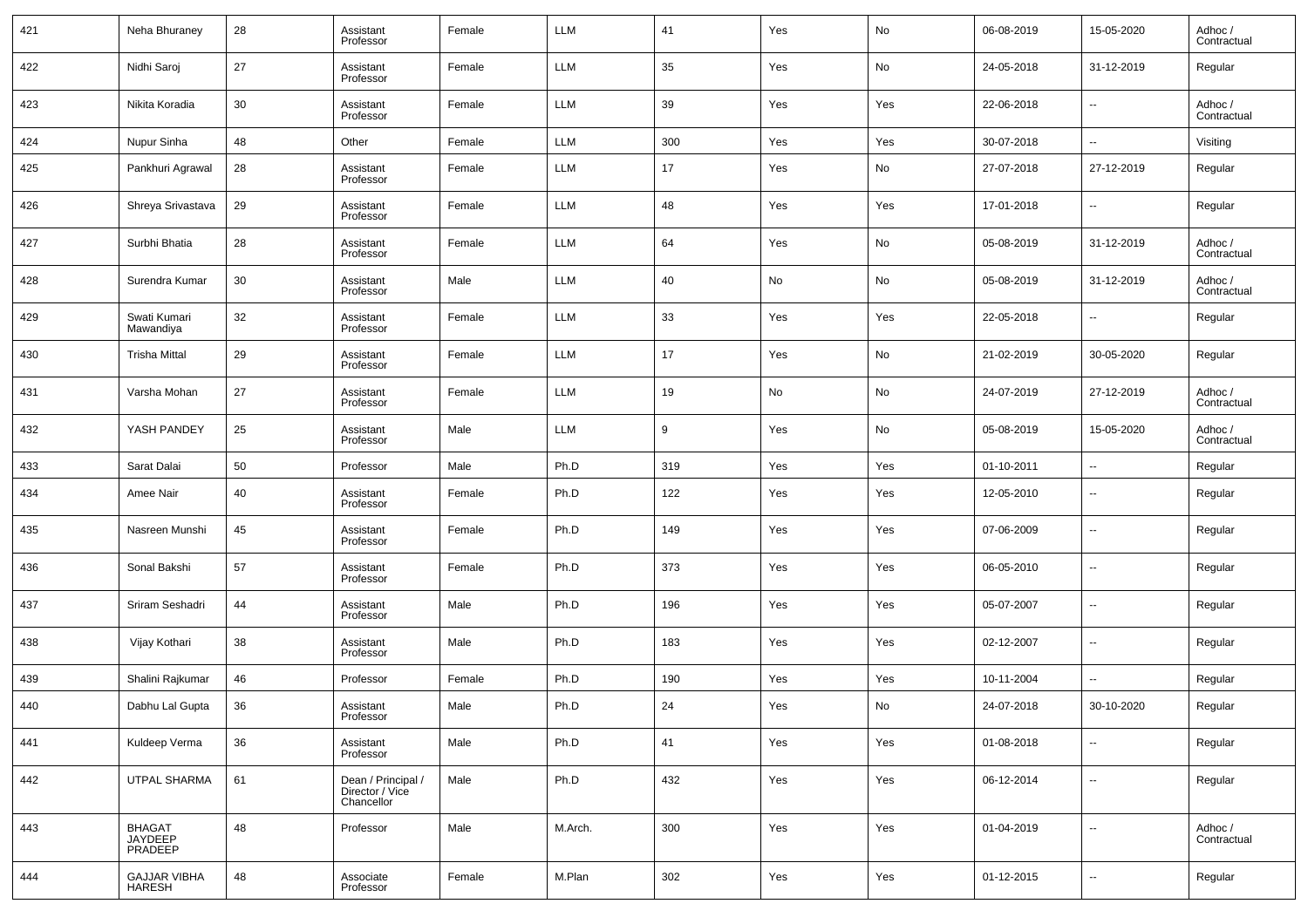| 445 | MISTRY PARAG<br>VASANTKUMAR                     | 39 | Assistant<br>Professor | Male   | M.Plan     | 169 | Yes | Yes | 01-12-2015 | $\overline{\phantom{a}}$ | Regular                |
|-----|-------------------------------------------------|----|------------------------|--------|------------|-----|-----|-----|------------|--------------------------|------------------------|
| 446 | YADAV KRISHNA<br>KUMAR                          | 31 | Assistant<br>Professor | Male   | <b>MPH</b> | 63  | Yes | Yes | 01-07-2017 | $\overline{\phantom{a}}$ | Regular                |
| 447 | PAL SUPRIYA<br>GAUTAM                           | 34 | Assistant<br>Professor | Female | M.Arch.    | 168 | Yes | Yes | 02-07-2018 | $\overline{\phantom{a}}$ | Adhoc /<br>Contractual |
| 448 | <b>GANDHI DEVAL</b>                             | 46 | Associate<br>Professor | Female | M.Arch.    | 264 | Yes | Yes | 08-04-2019 | $\overline{\phantom{a}}$ | Adhoc /<br>Contractual |
| 449 | <b>MAHESHWARI</b><br>ARPI                       | 31 | Assistant<br>Professor | Female | M.Arch.    | 108 | Yes | No  | 09-04-2019 | 30-11-2019               | Adhoc /<br>Contractual |
| 450 | <b>MENGHANI</b><br><b>JITENDRA</b><br>CHETAN    | 44 | Associate<br>Professor | Male   | M.Plan     | 217 | Yes | Yes | 12-06-2017 | -−                       | Regular                |
| 451 | <b>SINGH PRATIMA</b><br><b>LALTA PRASAD</b>     | 49 | Assistant<br>Professor | Female | M.Sc.      | 313 | Yes | Yes | 17-06-2010 | $\overline{\phantom{a}}$ | Regular                |
| 452 | <b>SHAH VINAY</b><br>RASIKLAL                   | 65 | Professor              | Male   | M.Arch.    | 432 | Yes | Yes | 17-09-2018 | $\overline{\phantom{a}}$ | Adhoc /<br>Contractual |
| 453 | <b>DEKA TANAYA</b>                              | 35 | Assistant<br>Professor | Female | B. Arch    | 124 | Yes | No  | 18-08-2018 | 18-12-2019               | Regular                |
| 454 | MEWADA JITESH<br>KANAIYALAL                     | 30 | Assistant<br>Professor | Male   | B. Arch    | 105 | Yes | Yes | 18-05-2015 | ⊶.                       | Regular                |
| 455 | UMARANIYA<br><b>SUJAN MANIBHAI</b>              | 32 | Assistant<br>Professor | Male   | B. Arch    | 107 | Yes | Yes | 20-07-2015 | $\sim$                   | Adhoc /<br>Contractual |
| 456 | <b>SUHANE</b><br><b>SHWETA</b><br><b>RAJESH</b> | 45 | Assistant<br>Professor | Female | M.Arch.    | 240 | Yes | Yes | 20-05-2016 | $\overline{\phantom{a}}$ | Regular                |
| 457 | <b>BHAVSAR</b><br><b>FORAM VIRAL</b>            | 34 | Assistant<br>Professor | Female | M.Arch.    | 113 | Yes | Yes | 21-05-2016 | --                       | Regular                |
| 458 | RAMANI SNEHA<br>HARSHADBHAI                     | 34 | Assistant<br>Professor | Female | M.Arch.    | 68  | Yes | Yes | 21-05-2018 | --                       | Regular                |
| 459 | PATEL PRACHI<br>KUNAL                           | 34 | Assistant<br>Professor | Female | M.Arch.    | 149 | No  | Yes | 23-05-2019 | --                       | Regular                |
| 460 | kumar paritosh                                  | 31 | Assistant<br>Professor | Male   | M.Plan     | 84  | No  | No  | 24-05-2019 | 27-06-2020               | Regular                |
| 461 | <b>MEHTA DIGISHA</b><br>KIRTAN                  | 33 | Assistant<br>Professor | Female | M.Plan     | 111 | No  | Yes | 24-05-2019 | --                       | Regular                |
| 462 | <b>ANKIT KUMAR</b>                              | 35 | Assistant<br>Professor | Male   | Diploma    | 133 | Yes | Yes | 30-06-2018 | --                       | Regular                |
| 463 | APARNA                                          | 40 | Assistant<br>Professor | Female | Ph.D       | 194 | Yes | Yes | 06-06-2016 | $\overline{\phantom{a}}$ | Regular                |
| 464 | MADHAVI<br><b>PRATYOOSH</b>                     | 34 | Assistant<br>Professor | Female | M.Plan     | 84  | Yes | Yes | 12-07-2018 | н.                       | Regular                |
| 465 | SHUKLA RAHUL<br><b>DINESH</b>                   | 34 | Assistant<br>Professor | Male   | M.Plan     | 106 | Yes | Yes | 14-07-2017 | $\overline{\phantom{a}}$ | Regular                |
| 466 | SHRIVASTAVA<br>RATNIL VIMAL<br>RAI              | 31 | Assistant<br>Professor | Male   | M.Plan     | 71  | Yes | Yes | 18-07-2016 | ш,                       | Regular                |
| 467 | KOTHARY SWATI                                   | 45 | Assistant<br>Professor | Female | Ph.D       | 250 | Yes | Yes | 24-05-2018 | ⊶.                       | Regular                |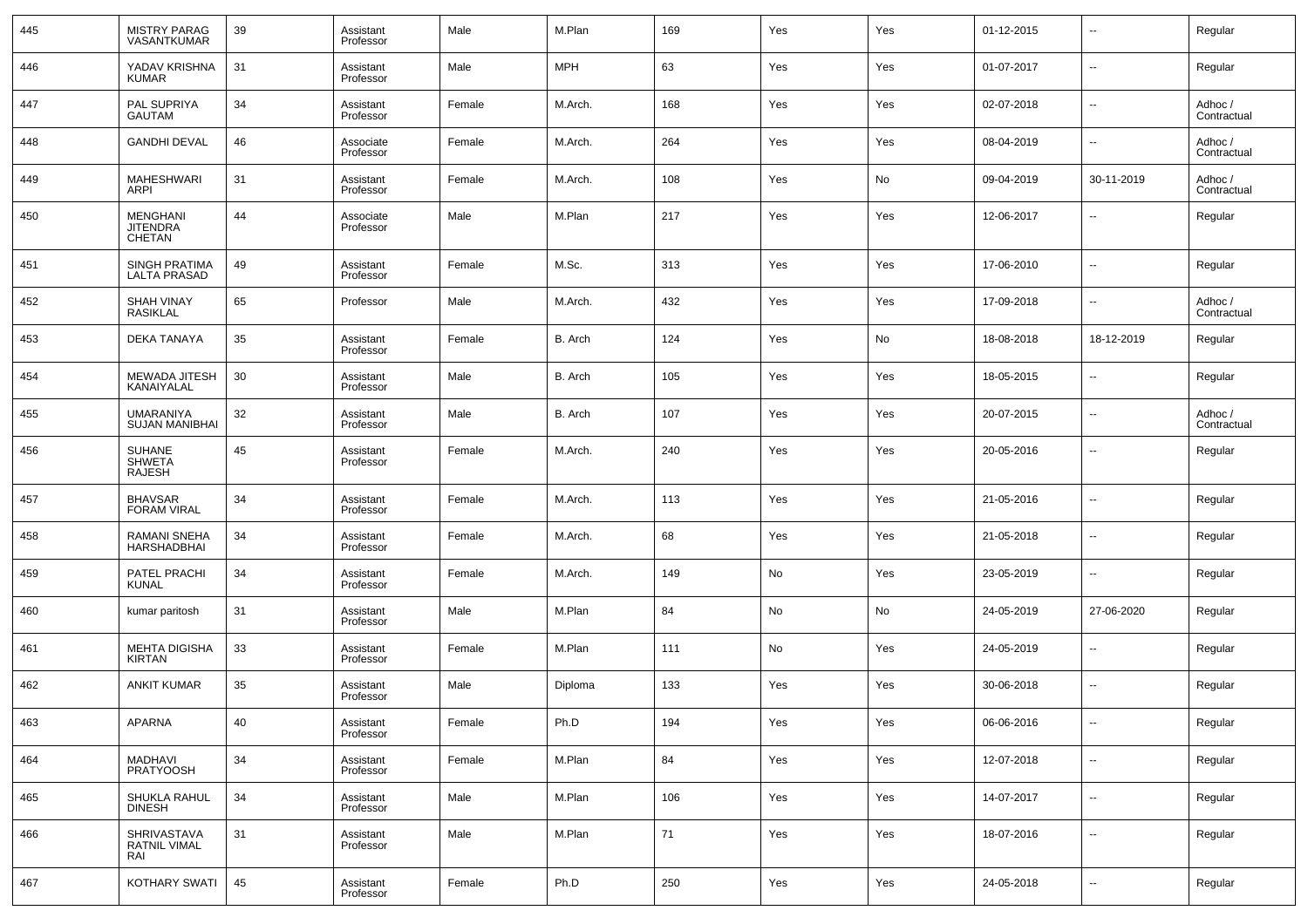| 468 | PARMANAND<br><b>DALWADI</b>                            | 79 | Other                  | Male   | <b>MFA</b>       | 672 | Yes | No  | 12-10-2017 | 31-03-2020               | Adhoc /<br>Contractual |
|-----|--------------------------------------------------------|----|------------------------|--------|------------------|-----|-----|-----|------------|--------------------------|------------------------|
| 469 | <b>KANSAGRA</b><br><b>NISHANT</b><br><b>MUKESHBHAI</b> | 28 | Assistant<br>Professor | Male   | M.Arch.          | 45  | Yes | Yes | 24-05-2018 | $\overline{\phantom{a}}$ | Regular                |
| 470 | <b>GITA C SHAH</b>                                     | 74 | Other                  | Female | M.Arch.          | 384 | Yes | No  | 31-07-2017 | 31-05-2020               | Visiting               |
| 471 | <b>JAYANT</b><br><b>GUNJARIA</b>                       | 77 | Other                  | Male   | B. Arch          | 648 | Yes | Yes | 31-07-2017 |                          | Visiting               |
| 472 | Vinod R Shah                                           | 66 | Other                  | Male   | M.E.             | 429 | Yes | Yes | 23-07-2018 | $\overline{\phantom{a}}$ | Visiting               |
| 473 | NIKEETA<br><b>RUNGTA</b>                               | 45 | Other                  | Female | B.Des.           | 264 | Yes | Yes | 23-07-2018 | $\overline{\phantom{a}}$ | Visiting               |
| 474 | <b>JIGNESH PATEL</b>                                   | 44 | Other                  | Male   | B. Arch          | 240 | Yes | Yes | 23-07-2018 | $\sim$                   | Visiting               |
| 475 | <b>KEYUR SARDA</b>                                     | 47 | Other                  | Male   | <b>B.Tech</b>    | 288 | Yes | Yes | 23-07-2018 | $\overline{\phantom{a}}$ | Visiting               |
| 476 | <b>NIRAV MISTRY</b>                                    | 34 | Other                  | Male   | B. Arch          | 120 | Yes | Yes | 23-07-2018 | $\overline{\phantom{a}}$ | Visiting               |
| 477 | SANAL<br><b>THATHAPUZHA</b>                            | 39 | Other                  | Male   | B. Arch          | 192 | Yes | Yes | 23-07-2019 | $\overline{\phantom{a}}$ | Visiting               |
| 478 | <b>FALGUNI</b><br><b>GOGHARI</b>                       | 57 | Other                  | Female | B. Arch          | 156 | Yes | Yes | 23-07-2018 | $\overline{\phantom{a}}$ | Visiting               |
| 479 | <b>IMRAN MANSURI</b>                                   | 40 | Other                  | Male   | M.Arch.          | 216 | Yes | Yes | 23-07-2018 | $\sim$                   | Visiting               |
| 480 | <b>KARTIK SHUKLA</b>                                   | 70 | Other                  | Male   | Diploma          | 180 | Yes | Yes | 23-07-2018 | $\sim$                   | Visiting               |
| 481 | <b>VIRAL BHAVSAR</b>                                   | 36 | Other                  | Male   | M.Plan           | 60  | Yes | Yes | 23-07-2018 | $\sim$                   | Visiting               |
| 482 | Dr C N Ray                                             | 65 | Other                  | Male   | Ph.D             | 216 | Yes | Yes | 23-07-2018 | $\overline{\phantom{a}}$ | Visiting               |
| 483 | MAHENDRA<br><b>NIKAM</b>                               | 37 | Other                  | Male   | Diploma          | 185 | Yes | Yes | 23-07-2018 | $\sim$                   | Visiting               |
| 484 | REEMA<br>PRAJAPATI                                     | 35 | Other                  | Female | M.Plan           | 156 | Yes | Yes | 23-07-2017 | $\overline{\phantom{a}}$ | Visiting               |
| 485 | <b>ASTHA REDDY</b>                                     | 42 | Other                  | Female | Master of Design | 228 | Yes | Yes | 11-07-2018 | $\overline{\phantom{a}}$ | Visiting               |
| 486 | NIKUNJ VAKANI                                          | 32 | Other                  | Male   | B. Arch          | 84  | Yes | Yes | 11-07-2018 | $\overline{\phantom{a}}$ | Visiting               |
| 487 | Udai Lal Paliwal                                       | 47 | Professor              | Male   | Ph.D             | 264 | Yes | Yes | 10-11-2017 | $\overline{\phantom{a}}$ | Regular                |
| 488 | Avani Shah                                             | 37 | Assistant<br>Professor | Female | Ph.D             | 76  | Yes | Yes | 04-10-2016 | $\sim$                   | Regular                |
| 489 | Sumita Bharat<br>Goyal                                 | 37 | Assistant<br>Professor | Female | Ph.D             | 184 | Yes | Yes | 30-06-2017 | $\sim$                   | Regular                |
| 490 | Nitin Kishore<br>Saxena                                | 34 | Assistant<br>Professor | Male   | Ph.D             | 112 | Yes | Yes | 13-07-2018 | $\sim$                   | Regular                |
| 491 | Ashutosh Pandey                                        | 31 | Assistant<br>Professor | Male   | M.A              | 64  | No  | Yes | 23-05-2019 | $\sim$                   | Regular                |
| 492 | Karishma Butani                                        | 27 | Assistant<br>Professor | Female | M.COM            | 60  | Yes | Yes | 11-07-2019 | $\ddotsc$                | Regular                |
| 493 | <b>Ishu Mittal</b>                                     | 25 | Assistant<br>Professor | Female | M.COM            | 12  | Yes | No  | 01-07-2019 | 30-04-2020               | Adhoc /<br>Contractual |
| 494 | Sai Swapna                                             | 40 | Other                  | Female | <b>MBA</b>       | 226 | No  | Yes | 31-07-2017 | $\overline{\phantom{a}}$ | Visiting               |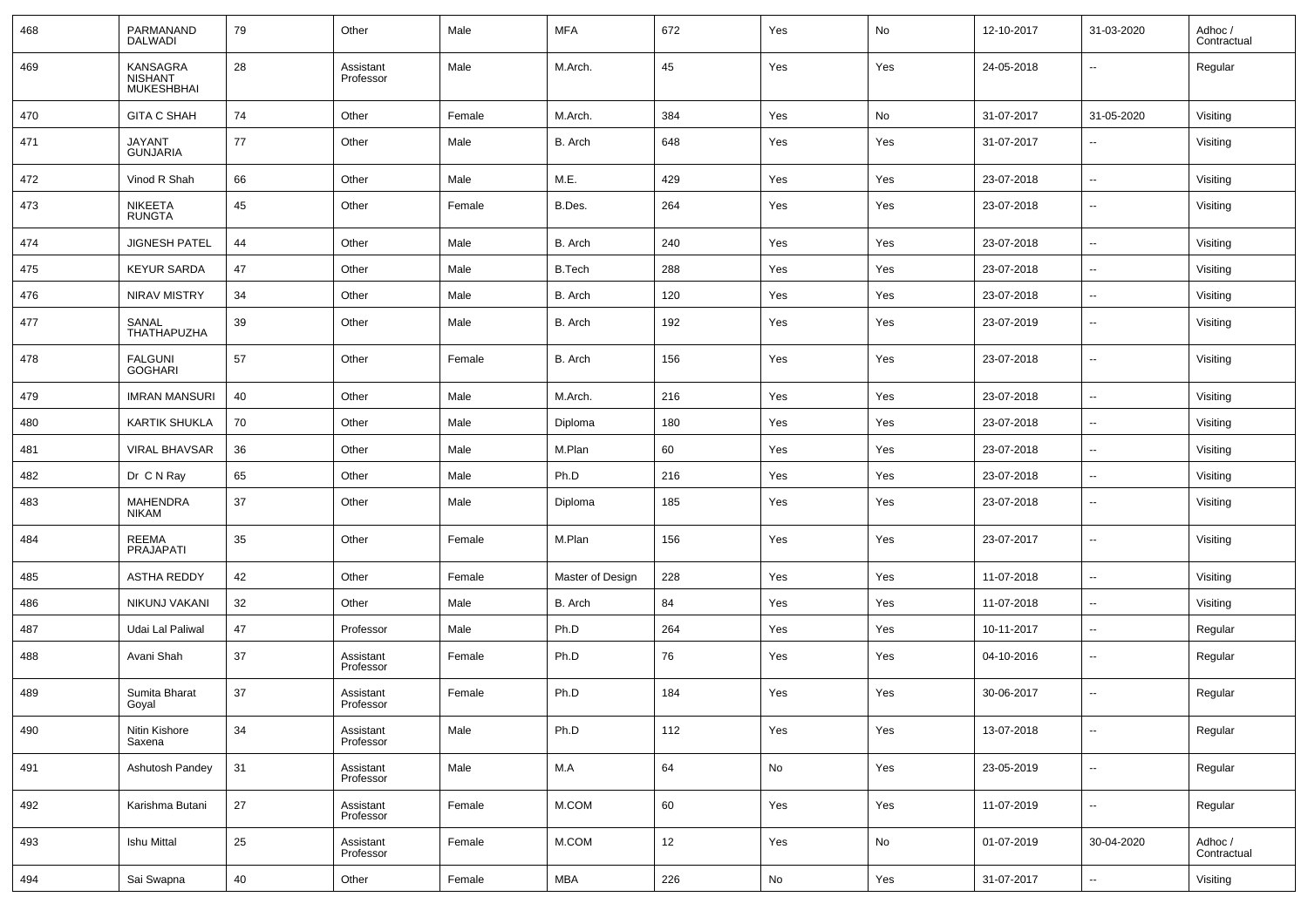| 495 | Nagesh Sood                 | 49 | Other                  | Male   | <b>LLM</b> | 220            | Yes | Yes | 31-07-2017 | --                       | Visiting               |
|-----|-----------------------------|----|------------------------|--------|------------|----------------|-----|-----|------------|--------------------------|------------------------|
| 496 | Archita Prajapati           | 26 | Other                  | Female | <b>LLM</b> | 60             | Yes | Yes | 19-01-2019 | $\overline{\phantom{a}}$ | Visiting               |
| 497 | G Rajeshbabu                | 48 | Other                  | Male   | Ph.D       | 240            | Yes | Yes | 31-01-2019 | $\overline{\phantom{a}}$ | Visiting               |
| 498 | Surekha Talari              | 43 | Other                  | Female | M. Phil    | 156            | No  | Yes | 16-09-2019 | $\overline{\phantom{a}}$ | Visiting               |
| 499 | Poornima Gaur               | 38 | Other                  | Female | M. Phil    | 72             | No  | Yes | 12-09-2019 | $\overline{\phantom{a}}$ | Visiting               |
| 500 | Garg Sukrit                 | 26 | Assistant<br>Professor | Male   | <b>LLM</b> | 15             | No  | Yes | 27-01-2020 | $\overline{\phantom{a}}$ | Regular                |
| 501 | Sharma Ayushi               | 25 | Assistant<br>Professor | Female | <b>LLM</b> | 17             | No  | Yes | 03-02-2020 | --                       | Regular                |
| 502 | George Dafy B               | 27 | Assistant<br>Professor | Female | <b>LLM</b> | $\overline{4}$ | No  | Yes | 03-02-2020 | $\overline{\phantom{a}}$ | Regular                |
| 503 | Upadhyay<br>Abhaykant       | 41 | Assistant<br>Professor | Male   | Ph.D       | $20\,$         | No  | No  | 03-02-2020 | 04-07-2020               | Regular                |
| 504 | Yadav Arpita                | 28 | Assistant<br>Professor | Female | <b>LLM</b> | 11             | No  | No  | 04-02-2020 | 30-05-2020               | Adhoc /<br>Contractual |
| 505 | Vyas Aditi                  | 25 | Lecturer               | Female | <b>LLM</b> | 16             | No  | Yes | 05-02-2020 | $\overline{\phantom{a}}$ | Adhoc /<br>Contractual |
| 506 | Kumari Mamta                | 28 | Assistant<br>Professor | Female | <b>LLM</b> | 12             | No  | No  | 06-02-2020 | 10-12-2020               | Regular                |
| 507 | Kaushal<br>Meenakshi        | 27 | Assistant<br>Professor | Female | <b>LLM</b> | 12             | No  | Yes | 07-02-2020 | $\overline{\phantom{a}}$ | Regular                |
| 508 | Taktawala<br>Priyanka Parag | 25 | Lecturer               | Female | <b>LLM</b> | 8              | No  | No  | 12-02-2020 | 30-10-2020               | Adhoc /<br>Contractual |
| 509 | Nandwani Kaushal            | 28 | Assistant<br>Professor | Male   | <b>LLM</b> | 11             | No  | Yes | 14-02-2020 | $\overline{\phantom{a}}$ | Regular                |
| 510 | Goyal Sakshi                | 26 | Assistant<br>Professor | Female | <b>LLM</b> | 17             | No  | No  | 17-02-2020 | 01-01-2021               | Regular                |
| 511 | Mehta Pinky                 | 26 | Assistant<br>Professor | Female | <b>LLM</b> | $\overline{4}$ | No  | No  | 24-02-2020 | 17-06-2020               | Regular                |
| 512 | Upadhyay Alankar            | 29 | Assistant<br>Professor | Male   | <b>LLM</b> | 24             | No  | No  | 24-02-2020 | 04-07-2020               | Regular                |
| 513 | Jaiswal Mukti               | 39 | Assistant<br>Professor | Female | Ph.D       | 143            | No  | Yes | 02-03-2020 | $\overline{\phantom{a}}$ | Regular                |
| 514 | Bini B S                    | 42 | Assistant<br>Professor | Female | Ph.D       | 89             | No  | Yes | 03-02-2020 | --                       | Regular                |
| 515 | Kunal Kishore               | 34 | Assistant<br>Professor | Male   | Ph.D       | 89             | No  | Yes | 28-02-2020 | ۰.                       | Regular                |
| 516 | Raj Mehta                   | 31 | Assistant<br>Professor | Male   | LLM        | 40             | No  | No  | 19-07-2019 | 15-05-2020               | Adhoc /<br>Contractual |
| 517 | Taruna Jakhar               | 26 | Assistant<br>Professor | Female | LLM        | $13\,$         | Yes | Yes | 15-07-2019 | ۰.                       | Regular                |
| 518 | DR NISHA<br>CHADDA          | 36 | Assistant<br>Professor | Female | Ph.D       | 96             | Yes | No  | 02-12-2019 | 30-04-2020               | Regular                |
| 519 | DR NAYAN<br>PATEL           | 36 | Other                  | Male   | Ph.D       | 166            | Yes | No  | 15-07-2019 | 15-12-2019               | Visiting               |